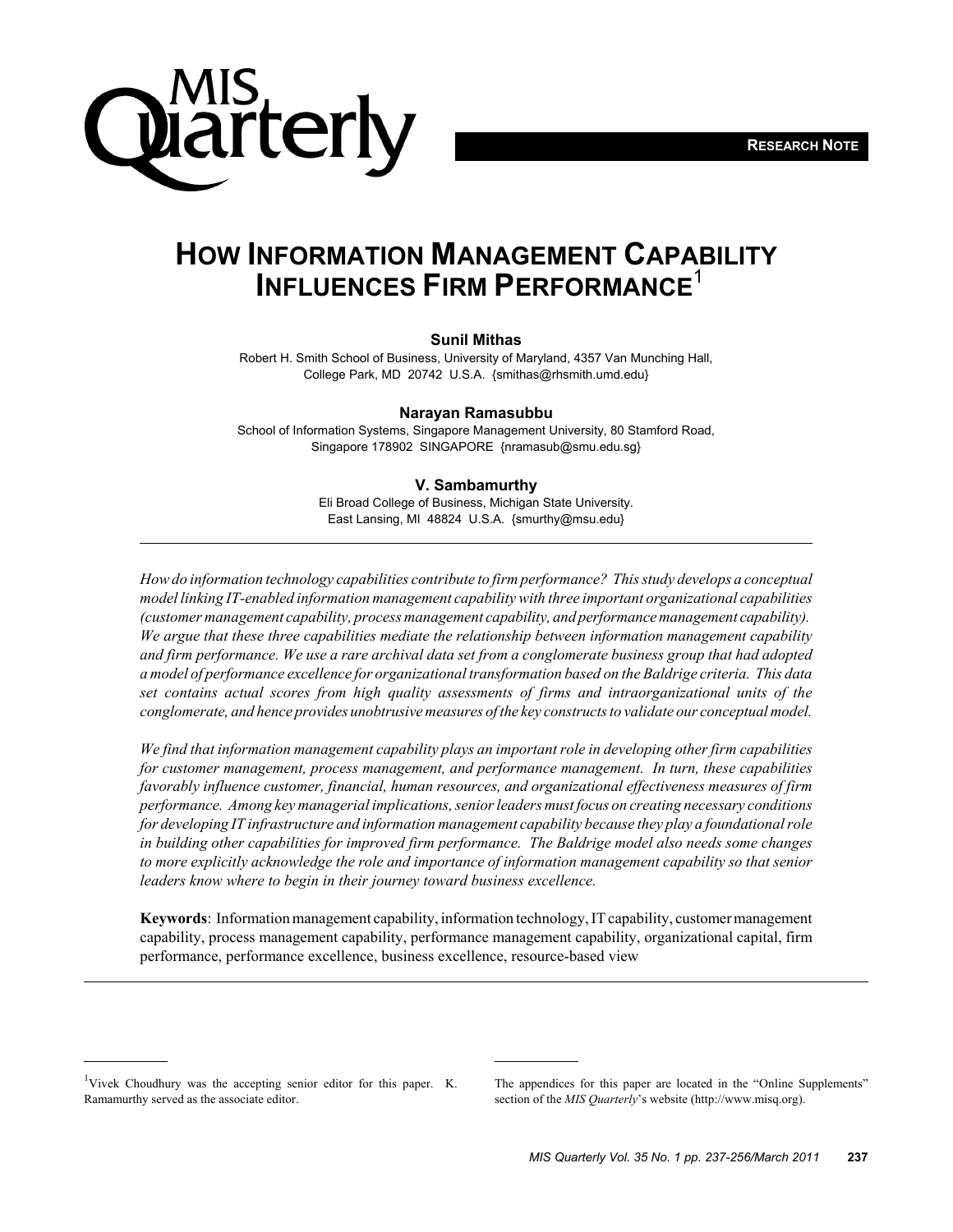### **Introduction**

Despite significant progress in answering the question of how information technology contributes to firm performance (see Dedrick et al. 2003; Wade and Hulland 2004), at least three opportunities remain. First, the recent business value of IT literature has highlighted the importance of information management aspects of IT capability (Bhatt and Grover 2005; Cotteleer and Bendoly 2006; Kohli 2007; Kohli and Grover 2008; Marchand 2005; Marchand et al. 2000; Marchand et al. 2002; Mendelson and Pillai 1998). However, with some notable exceptions (e.g., Marchand et al. 2000), few studies have empirically examined the link between information management capability and firm performance. Second, the role and articulation of "the underlying mechanisms" through which IT capabilities improve firm performance remain unclear (Bharadwaj 2000, p. 188). Finally, from an empirical perspective, many of the prior studies linking IT and related capabilities with firm performance do not fully address the issues related to reactive measures and unobserved firm heterogeneity.

This paper draws on the business value of IT and quality management (QM) literature to link information management capability and firm performance and makes three contributions. First, we focus on information management capability—that is, the ability to provide data and information to users with the appropriate levels of accuracy, timeliness, reliability, security, confidentiality, connectivity, and access and the ability to tailor these in response to changing business needs and directions. We use a continuous measure of information management capability to respond to calls for research to develop "a continuous assessment of IT capability and reduce the problems occurring due to the binary nature of the existing measure" (Santhanam and Hartono 2003, p. 151).

Second, we identify three significant organizational capabilities that mediate the links between information management capability and firm performance: (1) performance management capability, or the ability to develop appropriate monitoring, evaluation, and control systems to observe business performance and guide managerial actions (Bourne et al. 2002; Eccles 1991; Kaplan and Norton 1992); (2) customer management capability, or the ability to develop significant customer relationships and nurture customers both as consumers and as innovation partners in new product development (Mithas et al. 2005; Nambisan 2002); and (3) process management capability, or the ability to develop processes with appropriate reach and richness for guiding manufacturing, supply chain, software development, financial, and other important activities (Davenport and Beers 1995; Ramasubbu et al. 2008; Sambamurthy et al. 2003).

Third, we use a rare longitudinal data set with relatively unobtrusive measures based on Baldrige criteria for performance excellence (see NIST 2002). This data set provides continuous and unobtrusive measures of organizational capabilities to obviate some of the inherent limitations of surveybased approaches, which can suffer from reactive measurement and the potential of research and questionnaire design affecting the research outcome (Webb et al. 1966). Because of the panel nature of our data, we rule out concerns related to endogeneity and unobserved time-invariant heterogeneity that are difficult to address in cross-sectional regression or path models.

### **Background and Hypotheses**

#### *Prior Literature*

#### **The Business Value of IT Literature**

Although information systems researchers have conceptualized several dimensions of IT capabilities (see Table A1 in Appendix A; see also Bhatt and Grover 2005), very few studies have empirically measured these capabilities and assessed their significance for firm performance. Among the studies that measure some IT capabilities, Bhatt and Grover (2005) fail to find a link between the quality of IT infrastructure and competitive advantage and suggest a continuing need for alternative conceptualizations and empirical validation of IT capabilities. Furthermore, prior research suggests that IT infrastructure and related conceptualizations of IT capability alone may not be adequate for firm success (Glazer 1991; Mendelson and Pillai 1998). Instead, the ability of firms to leverage their IT infrastructure to provide accurate, timely, and reliable data and information to users what we call *the information management capability*—may be more important.

Other arguments in the business value of IT literature suggest that the initial effects of IT should occur at the level of organizational processes that use the IT assets and resources (Barua and Mukhopadhyay 2000; Melville et al. 2004; Tallon et al. 2000). In other words, IT-enabled information management capability enables higher-order business capabilities, which in turn influence firm performance (Kohli and Grover 2008; Sambamurthy et al. 2003). Therefore, we propose a two-stage model with the information management capability as a focal construct and higher-order organizational capabilities (customer management capability, process management capability, and performance management capability) as the mediators between information management capability and firm performance.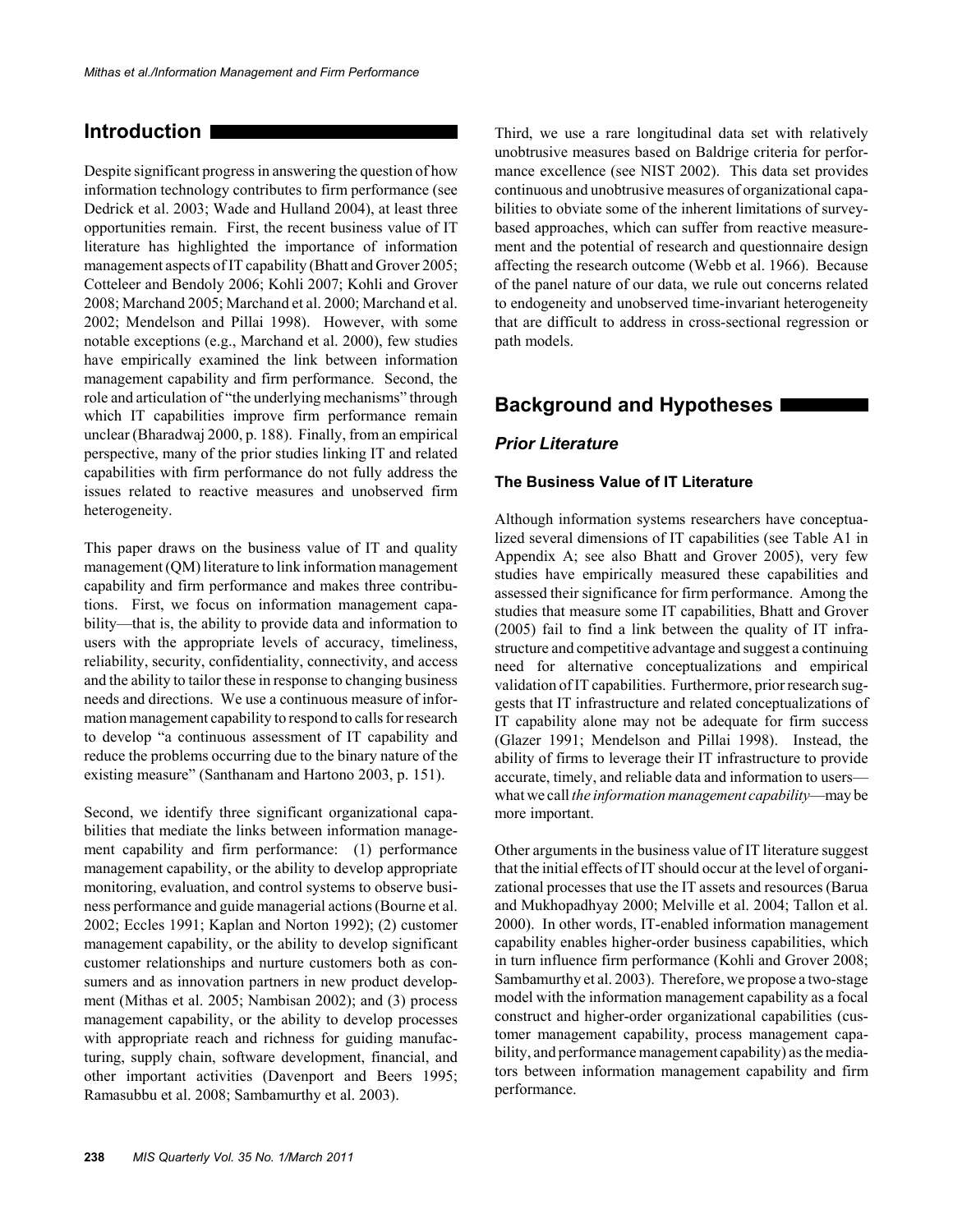#### **The QM Literature**

The QM literature has been influential in providing guidance for achieving performance excellence in firms. The Malcolm Baldrige National Quality Improvement Act of 1987, which embodies many elements from QM literature, offers a framework for implementing a set of high-performance management practices, including customer orientation, business process management, and fact-based management. This framework points to the interconnections between information and analysis, process management, customer management, and performance management and acknowledges that the management of IT assets and information flows is a critical enabler of firm success. It directs attention to key organizational capabilities and processes that might mediate the links between information management capability and firm performance.

Although prior research (e.g., Flynn and Saladin 2001) has investigated linkages among Baldrige categories, our study extends that work in several significant ways. First, the prior work by Flynn and Saladin (2001), among others, used the survey-based operationalization of key constructs from the 1992 and 1997 Baldrige criteria, whereas our study uses the actual scores based on a framework modeled after 1999–2002 Baldrige criteria as we discuss later. As Table A2 in Appendix A shows, there are significant differences between the underlying items of the "Information and Analysis" category in earlier conceptualizations and our study. In particular, the operationalization of information and analysis in the 1992 and 1997 Baldrige models is heavily focused on manufacturing operations and quality data, and does not consider IT-enabled information flows.

Second, the conceptualization of information and analysis in prior work encompasses both information management capability and performance management capability and thus does not facilitate an analysis of their independent effects on firm performance. In contrast, our study treats information management capability and performance management capability as separate constructs. An examination of the items in the "Analysis of Company Performance" (see Flynn and Saladin 2001, p. 648) shows that these items are conceptually distinct from those in "Selection of Information and Data" and should be treated as a separate construct—something that we address in our study.

Third, prior work typically does not distinguish among several measures of firm performance and business results and does not investigate the links from "Customer and Market Focus" and "Performance Management Capability" to "Business Results," which is something that we do in this study. In addition, some of these studies do not investigate the possibility of a direct effect of information and analysis on business results.

To be fair, some of the limitations of the prior work in operations management literature are due to the use of older versions of the Baldrige model and use of those models to almost completely dictate the empirical specifications. Our approach relies on the use of data from a more recent, updated Baldrige model that specifically measures IT-enabled information flows. Furthermore, even though we use the Baldrige data, our empirical model specifications are based on theoretical arguments from prior literature focusing on the role of the information management capability in influencing organizational capabilities and firm performance. Thus, our study advances prior work in IS and operations management literature by reconceptualizing the Baldrige model, using real data (as opposed to questionnaire data in Flynn and Saladin) and more sophisticated analyses to explore "alternative...path models," as called for by Flynn and Saladin (2001, p. 642). Tables A1 and A3 in Appendix A summarize the key dimensions along which our study differs from prior IS and QM studies.

Figure 1, derived from an integration of the two literature streams that we reviewed, illustrates the conceptual model for this research.

#### *Theoretical Model and Hypotheses*

#### **Conceptualizing Information Management Capability**

The notion of information management capability in this study is derived from the work of Marchand et al. (2000) on information management capabilities. They show that three sets of factors explain firm success: (1) the quality of IT management practices (e.g., integrating IT into key operational and managerial processes); (2) the ability to develop appropriate information management processes to sense, gather, organize, and disseminate information; and (3) the ability to instill desired information behaviors and values (e.g., proactiveness, sharing, integrity). While IT infrastructure provides the base foundation, the management of information is of greater salience in influencing firm performance (Cotteleer and Bendoly 2006; Davenport 1998; Davenport and Linder 1994). The focus on *information* as opposed to on *technology* has been echoed by other scholars. For example, Glazer (1991, pp. 1-2) notes the need to go "beyond the technology to view management of 'information' itself as an asset to gain competitive advantage." Mendelson and Pillai (1998, p. 432) also endorse that view, noting that "the relationship between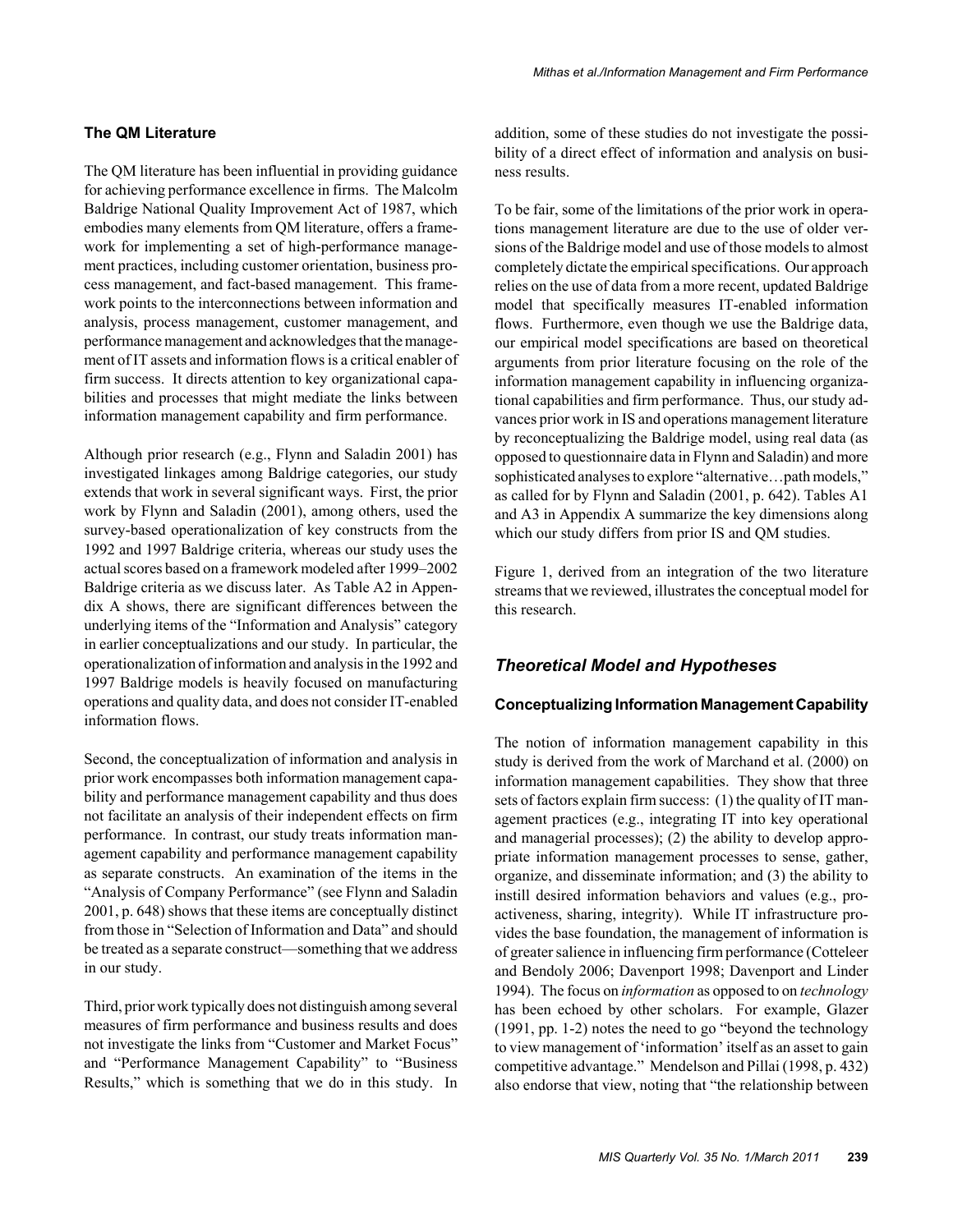

firms' information management practices and their business performance" is an important avenue for research. Practitioners also recognize the critical role of information management. As the chief information officer of Wal-Mart noted,

The driver of change has transitioned from technology to information. Technology at this point is simply a means to an end. What is really strategic is the use of the information and how we exploit and maximize it. We're in a business that competes at the speed of information, and my job is to ensure that we present it in such a way that we use it to drive execution and improvements in our business (Wailgum 2007).

Put differently, the ability to provide accurate, timely, and reliable data and information to relevant entities and stakeholders can enable firms to configure and tailor other organizational capabilities that might influence firm performance. Consistent with Marchand et al.'s (2000) conceptualization, we adapt the operationalization of this capability and define

information management capability as the ability to (1) provide data and information to users with the appropriate levels of accuracy, timeliness, reliability, security, and confidentiality; (2) provide universal connectivity and access with adequate reach and range; and (3) tailor the infrastructure to emerging business needs and directions. In other words, we adopt the Baldrige definition for information management capability because it is reasonably compatible with prior conceptualization in the IS literature.

#### **Linking Information Management Capability with Organizational Capabilities**

We propose that information management capability influences the development of three significant organizational capabilities: customer management capability, process management capability, and performance management capability. In turn, these are antecedents of superior organizational performance (for a summary of our arguments linking dimensions of information management capability with organizational capabilities, see Table A4 in Appendix A).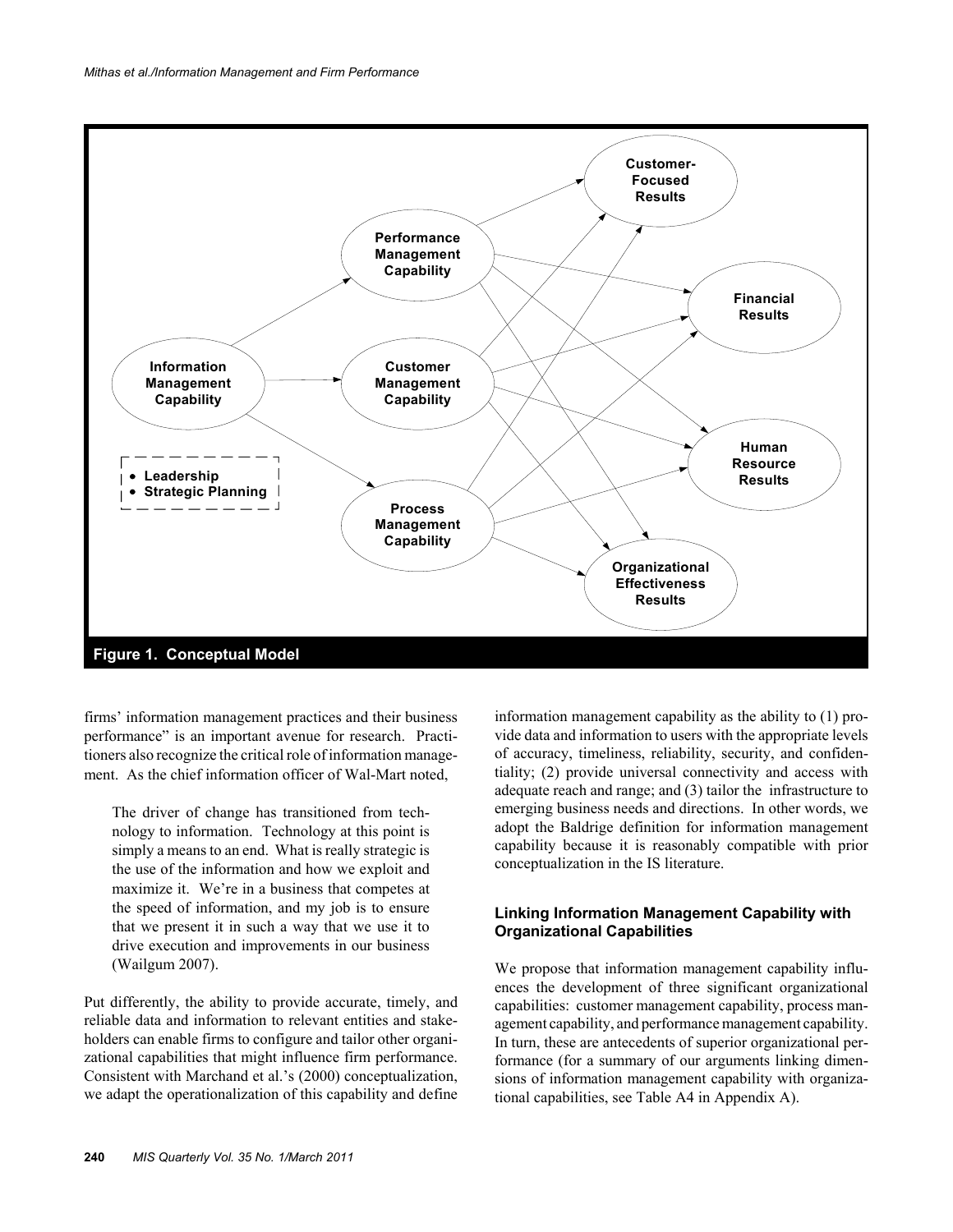*Customer management capability* defines a firm's ability to determine the requirements, expectations, and preferences of its customers and markets and is of significant importance in the contemporary business environment marked by hypercompetition (Liang and Tanniru 2006-07). It reflects the quality of relationships with customers in terms of how well the firm is positioned to acquire, satisfy, and retain customers. Customer management capability enables firms to leverage the voice of the customer to gain market intelligence and detect opportunities to introduce new products, attract new customers, retain existing customers, and target new markets (Fornell et al. 2006; Jaworski and Kohli 1993). Firms must be sensitive to customers' different roles, and they should be capable of harnessing customer contributions to deliver better products and services.

Information management capability is a critical enabler of firms' customer management capabilities. Ives and Learmonth (1984) describe how firms can benefit from IT-enabled information flows and support different stages of their customers' purchasing process. Karimi et al. (2001) report that firms with a better ability to plan and integrate their IT resources and provide timely, accurate, and reliable information to key stakeholders are more effective in improving customer service and customer relationships. Better information management capabilities enable firms to capture information about customers and disseminate it to customers through the Internet, virtual communities, and personalized information channels (Nambisan 2002). Recent empirical work has shown that shared information and knowledge between IT and customer service units significantly influences a firm's ability to improve customer knowledge and related business processes (Jayachandran et al. 2005; Mithas et al. 2005; Ray et al. 2005). Therefore, we expect the information management capability of a firm to enhance its customer management capability.

#### *H1: Higher levels of information management capability enhance customer management capability.*

*Process management capability* is a firm's ability to attain flexibility, speed, and cost economy through the design and management of three major types of processes: (1) product design and delivery processes, including new product development and manufacturing; (2) nonproduct and nonservice business growth processes, including innovation, research and development, supply chain management, supplier partnering, outsourcing, mergers and acquisitions, global expansion, and project management; and (3) support processes, such as finance and accounting, facilities management, and human resources management. Process management is a key capability to compete in the contemporary business environments and a source of competitive advantage (Kettinger and Grover 1995). Furthermore, the ability to manage the organizational portfolio of processes, including reconfiguring processes for continued effectiveness, designing and using appropriate metrics and controls, and applying processes as strategic options, has emerged as an organizational imperative (Kalakota and Robinson 2003).

Information management capability is a significant enabler of process management capability (Davenport 1993, 2000). Effective information management could minimize process variability by providing a common blueprint that all workers use to perform their jobs, which in turn enhances organizational performance (e.g., Frei et al. 1999). Fisher et al. (2000) note that data accuracy is critical to ensure efficient forecasting and design agile supply chain management processes. We argue that information management capability provides the reach and connectivity to design and manage processes that connect the firm with its customers, suppliers, and other significant business partners (Davenport 1993). Furthermore, a high level of information management capability enables firms to design metrics and analytics that provide visibility for the real-time performance of various processes, integration between processes, and advance warnings of performance degradation in the processes (Kalakota and Robinson 2003). Finally, a high level of information management capability enables a faster and more responsive redesign and reconfiguration of processes in response to changes in business conditions. Therefore, we propose the following:

#### *H2: Higher levels of information management capability enhance process management capability.*

*Performance management capability* describes a firm's ability to design and manage an effective performance measurement and analysis system, including selection of appropriate metrics, gathering of data from appropriate sources of performance, analysis of data to support managerial decision making, communication of performance to appropriate stakeholders, and alignment of the performance management system with current and future business needs and directions (Kaplan and Norton 1992; NIST 2002). Contemporary business environments have been characterized as requiring "sense and respond" capabilities; that is, firms succeed through real-time synchronization of key strategic, tactical, and operational decisions with the challenges and opportunities available in the business environments (D'Aveni 1994). For example, an effective performance management system can enable a firm to detect deterioration in customer order fulfillment rates, understand the root causes of this problem, and experiment with alternative solutions. A good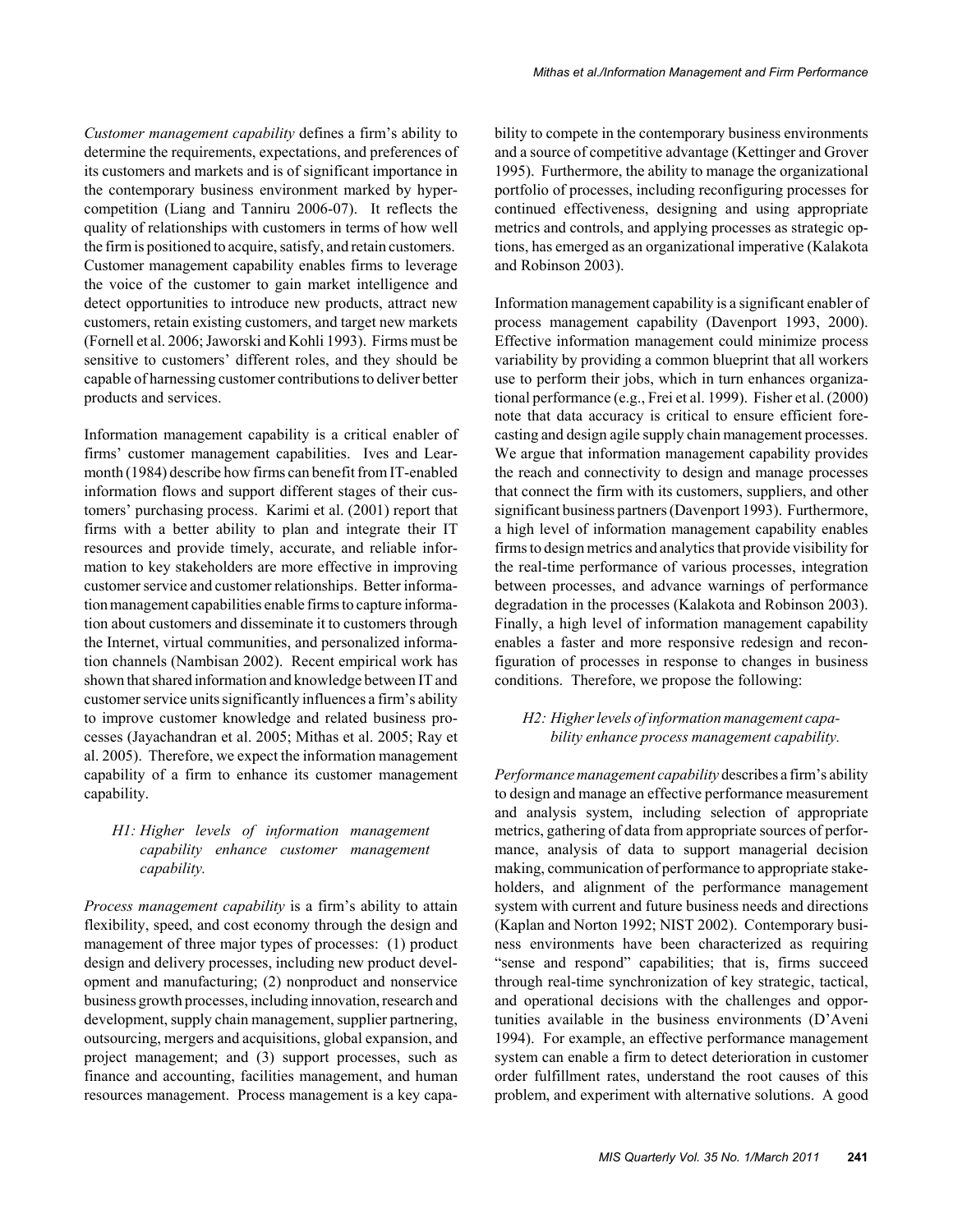performance management capability enables firms to conduct "strategic experiments," in which they can evaluate the consequences of alternative product introduction, channel configuration, and/or supplier partnering decisions.

Information management capability is a significant enabler of firms' performance management capabilities. Electronic and real-time operational data (e.g., customer related, financial, supplier related) from various sources (e.g., point-of-sales registers, Internet, intranets, manufacturing plants, third-party and other external sources) enable real-time analysis and decision support to provide the appropriate insights for operational, tactical, and strategic decisions. Lederer and Mendelow (1987) highlight the importance of IT-enabled information flows in synchronizing the objectives of upper management, middle management, and other employees with firms' evolving goals and market conditions. Through these information flows, companies can "measure their activities more precisely and help motivate managers to implement strategies successfully" (Porter and Millar 1985, pp. 159-160). Prior research using case exemplars and large-sample empirical studies (e.g., Davenport and Beers 1995; Davenport and Klahr 1998; Lin and Mithas 2008; Marchand et al. 2002; Mithas et al. 2005; Whitaker et al. 2007) has further underscored the importance of managing real-time information about customers and suppliers to monitor progress on intermediate goals and metrics for timely course correction. Therefore, we hypothesize that a well-developed information management capability facilitates superior performance management capability.

*H3: Higher levels of information management capability enhance performance management capability.*

#### **Mediating Role of Organizational Capabilities in Firm Performance**

We posit that organizational capabilities mediate the links between information management capability and firm performance. We define firm performance as a multidimensional construct that consists of four elements: (1) customer-focused performance, including customer satisfaction, and product or service performance; (2) financial and market performance, including revenue, profits, market position, cash-to-cash cycle time, and earnings per share; (3) human resource performance, including employee satisfaction; and (4) organizational effectiveness, including time to market, level of innovation, and production and supply chain flexibility. Consistent with our theoretical foundations in the capabilities and resource-based perspectives, we argue that organizational

capabilities are rent-generating assets, and they enable firms to earn above-normal returns. For example, performance management capability influences various measures of firm performance by allowing business leaders to review and take corrective actions on any potential or actual slippages proactively and in a timely manner (Anthony and Govindarajan 2005; Kaplan and Norton 1992). Likewise, prior studies in marketing and strategy argue that customer management capability (Fornell, Mithas, and Morgenson 2009a, 2009b; Fornell et al. 2006; Peppers and Rogers 2004; Rust et al. 2004) and process management capability (Cotteleer and Bendoly 2006; Davenport 1993) influence several dimensions of firm performance. Thus, we hypothesize the following:

- *H4: Higher levels of (a) customer management capabilities, (b) process management capabilities, and (c) performance management capabilities enhance organizational performance.*
- *H5: Organizational capabilities mediate effect of information management capability on firm performance.*

We control for organizational leadership and strategic planning in our organizational capabilities models. Organizational leadership nurtures the development of organizational capabilities as a platform for competitive moves (Earl and Feeny 2000). It is also an indicator of entrepreneurial alertness, or the ability to appreciate the value of organizational capabilities as a platform for competitive strategy, and to marshal the necessary IT and business resources to build these organizational capabilities. Strategic planning refers to the strategymaking process, including the analysis of customer needs, competition, technology, strengths and weaknesses, and risks (Porter 1996; Porter 2001). It provides a template to blend business and IT resources in the development of desired organizational capabilities (Segars and Grover 1999), even in hypercompetitive and turbulent environments (see Porter and Rivkin 2000).

We control for firm size and industry sector in our firm performance models to account for any difference in performance attributable to organizational resources or interindustry differences (Capon et al. 1990; Hendricks and Singhal 2001).

## **Research Design and Methodology**

#### *Research Context*

We obtained the archival data used in this study from a large and highly respected business group that has adopted and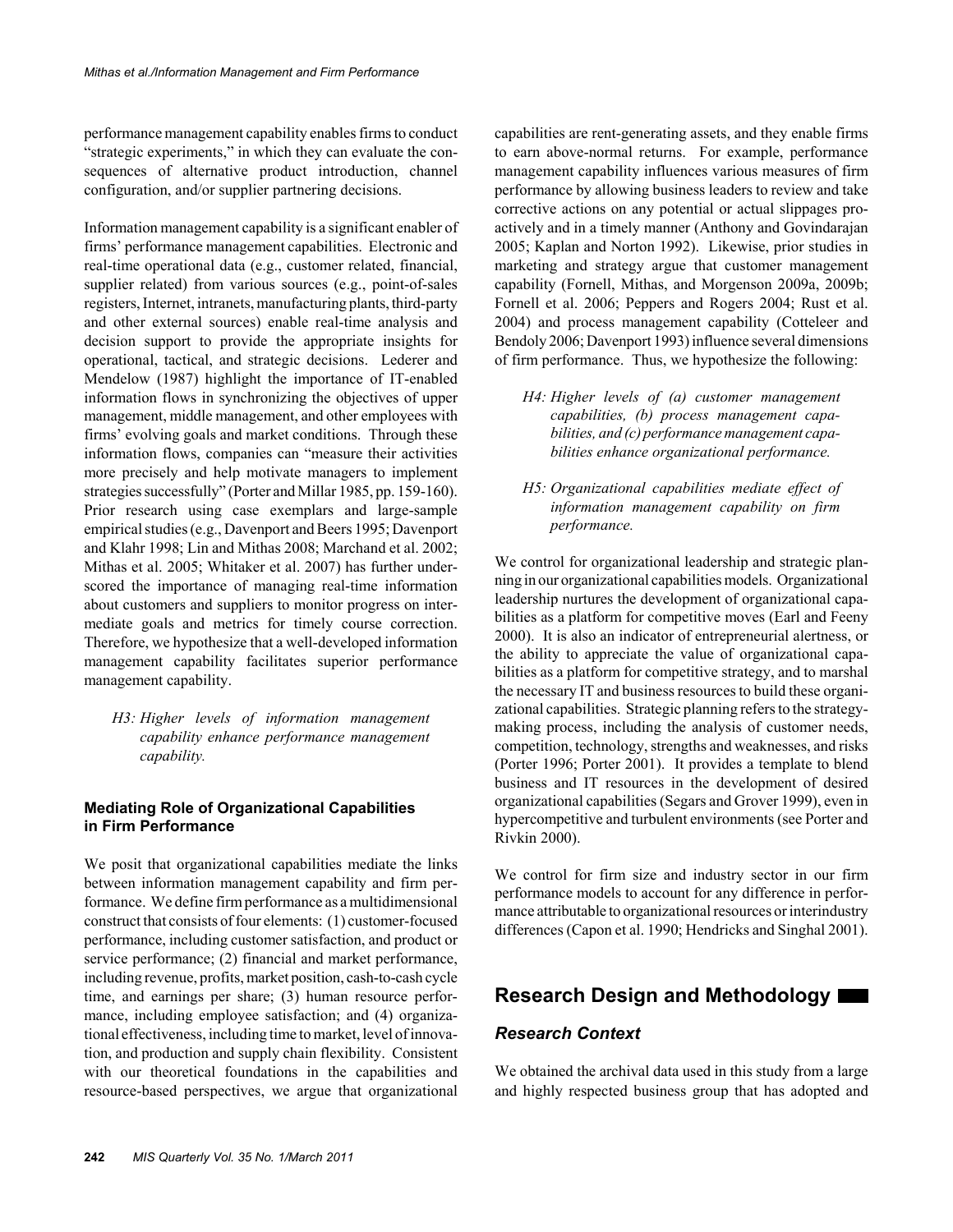institutionalized a model of performance excellence based on the Baldrige criteria (Mithas and Sinha 2010). Business groups are similar to conglomerates in that firms within the business group share persistent formal (e.g., equity, common directors) and informal (e.g., family ownership) ties. However, unlike in a conglomerate, firms in a business group are independent legal entities, and equity stakes of outside investors can vary significantly across group firms (see Khanna and Yafeh 2007).

The business group had approximately 80 firms with combined annual revenue in excess of \$9 billion in 2002. The firms in the business group operate in a wide range of industries, including manufacturing (e.g., steel, automotive, chemicals, consumer durables) and services (e.g., financial, telecommunications, hospitality). We collected not only firmlevel data on scores generated from assessments based on the Baldrige performance excellence framework but also data available from evaluations of some of the intraorganizational units within the firms. More than 80 percent of the firms and intraorganizational units in our sample have between 200 and 20,000 employees. The firms and intraorganizational units varied in the extent to which they had adopted and assimilated IT infrastructure, such as enterprise resource planning systems, supply chain management systems, data warehouses, process management tools, and help-desk software. In other words, their IT infrastructures varied in sophistication in terms of reach and range. Most firms and intraorganizational units had a Web site both for informational purposes and for transactional purposes. Some firms had won national and international awards for the design and excellence of their Web sites. Several firms and intraorganizational units reported use of intranets to share knowledge among widely dispersed work groups. Overall, there was enough variation in the information management capability across these firms and intraorganizational units.

#### *Construct Operationalization*

We operationalize our constructs based on their measurement following the implementation of a performance excellence model based on the Baldrige framework at our research site (Flynn and Saladin 2001; NIST 2002). Accordingly, information management capability (INFMGMT) is measured as an indicator of the quality, accuracy, reliability, and timeliness of the information. In addition, this construct assesses the appropriateness of the data availability mechanisms and the IT infrastructure to changing business needs and directions. For organizational capabilities, customer management capability (CUSTMGMT) measures the ability to determine

customer needs and requirements and to foster relationships with customers for effective acquisition, retention, and satisfaction. Process management capability (PROCMGMT) measures the ability to design and manage product and service processes, growth processes, and support processes. Finally, performance management capability (PERMGMT) measures the ability to gather and monitor key performance metrics and the ability to link metric analysis with decision making.

Baldrige criteria measure organizational performance on four dimensions: customer, financial, human resources, and organizational effectiveness. Customer performance (CUST-PERF) measures the levels and trends in customer satisfaction, customer retention, positive referral, and product and service performance parameters that are important to customers. Financial performance (FINPERF) measures trends in return on investment, profitability, liquidity, market share, and business growth. Human resources performance (HUM-PERF) measures employee satisfaction, employee development, job rotation, work layout, and organizational learning. Finally, organizational effectiveness (ORGEFFECT) measures operational performance indicators of important design, production, delivery, and business and support processes, such as productivity, cycle time, and supplier performance. These performance measures include levels, trends, and a competitive dimension and thus satisfy Wade and Hulland's (2004) criteria for desirable dependent variables to assess ITenabled competitive advantage.

Among control variables, leadership quality (LEAD) is measured as the effectiveness with which senior leaders guide a business unit through values, directions, and performance expectations and their review of organizational performance. Strategic planning quality (STRAT) refers to the strategic planning process in a business unit, including strategy development and deployment. A higher score on this variable indicates that the organization has a well-designed process in place to consider various short- and long-term risks and opportunities and that the organization has translated its strategic objectives into action plans and performance projections. Because our sample had one set of observations for firms and another set of observations for intraorganizational units, we used the dummy term FIRM  $(1 = \text{ firms and } 0 =$ intraorganizational units) to account for this difference. We assessed size (SIZE) using an ordinal scale based on the number of employees in a firm or intraorganizational unit (1  $=$  less than 200 employees,  $2 = 201-2000$ ,  $3 = 2001-20,000$ , and  $4 =$  more than 20,000). Finally, we coded industry sector (SERVICE) of firms and intraorganizational units using an indicator variable (1= services and  $0 =$  manufacturing).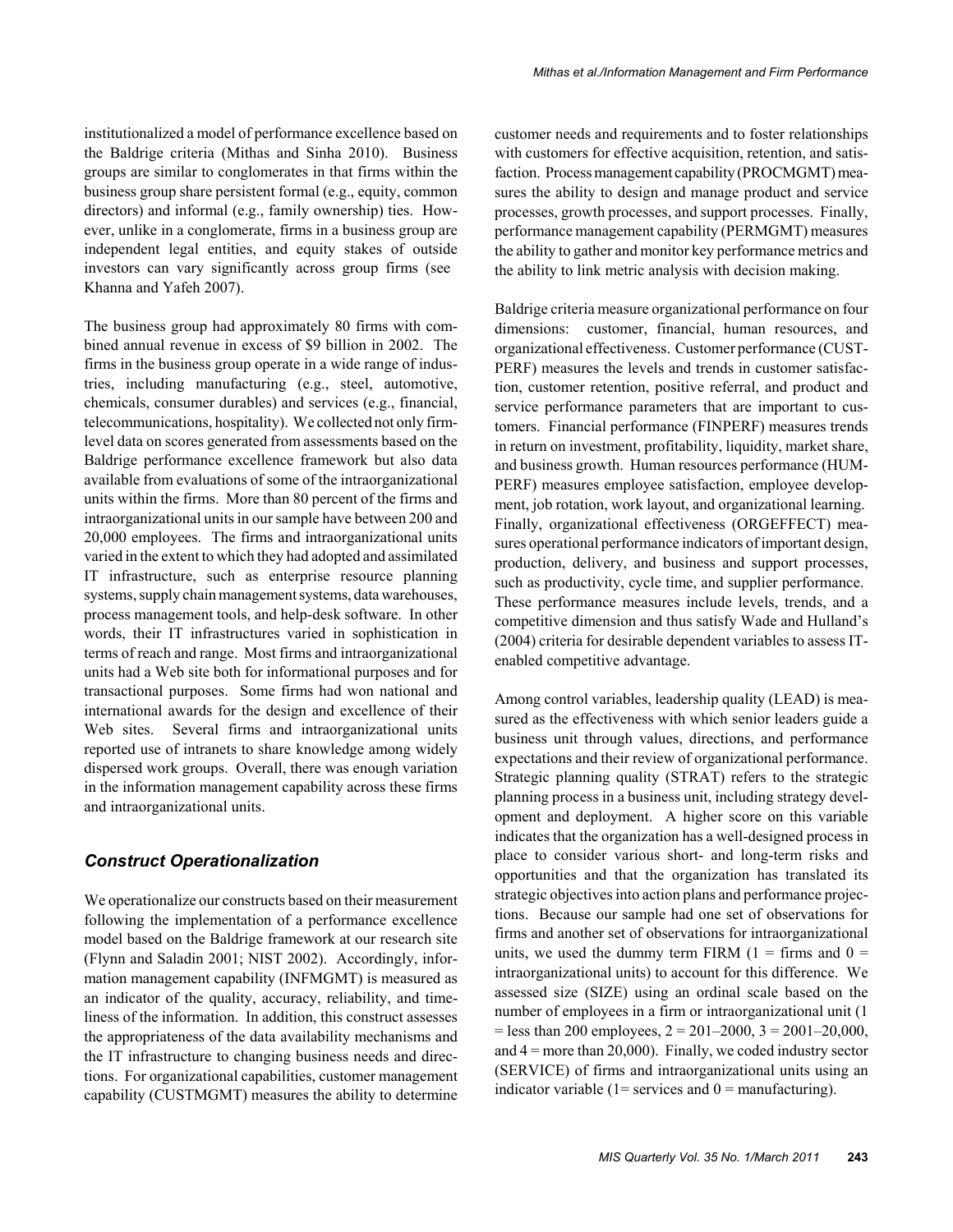#### *The Data-Gathering Process*

Because the Baldrige item scores are confidential and not accessible, most of the prior work uses survey instruments to test and validate the Baldrige model (e.g., Flynn and Saladin 2001) and thus suffers from the inherent limitations of surveybased approaches (see Webb et al. 1966). The inadequacy of surveys to fully validate the Baldrige model and its theoretically implied relationships is well recognized in prior work. For example, Flynn and Saladin (2001, p. 642) note that "scales were not an exact match for Baldrige categories and sub-categories," and Kaynak (2003, p. 427) notes that "self reported data constitutes a major limitation." Therefore, we collected the archival data used in this study directly from a business group that has made a significant commitment to performance excellence based on the Baldrige framework.

The first step in the Baldrige process involves self-analysis and reporting on performance and the status of development of key capabilities within the Baldrige framework. The Baldrige criteria provide detailed instructions and guidelines for firms and organizational units to develop rich descriptions of their capabilities and results relative to each Baldrige construct. Baldrige criteria use separate scoring schemes for capabilities and results items (it is possible to aggregate item scores to category-level scores using the point values associated with each item), minimizing the potential for the halo effect to creep into item scores. Table 1 illustrates the types of questions that participating firms are required to consider when developing descriptions of their capabilities and results.

As a next step, depending on the size of the firm or intraorganizational unit, multiple external examiners belonging to a team (teams have typically three to nine members) independently review the responses and allocate scores at the item level solely on the basis of the firm's or intraorganizational unit's detailed responses. While it would be ideal to use examiners who are not affiliated with any firm of the business group, this would be prohibitively expensive, and these expenses would be difficult to justify in terms of any potential gains in objectivity (in the context of audit of IS projects, see Keil and Robey 2001). At our research site, each examiner usually evaluates only one firm or intraorganizational unit per year, and the scores are assigned using a well-documented approach in which the examiners focus on how appropriate the practices are to the development of a capability and how well developed the capability is (NIST 2002, pp. 47-48). After the examiners complete their initial scoring, consensus meetings are held, and the independent examiners clarify their understanding through discussions with fellow examiners and arrive at a common score. Finally, these examiners make site visits and amend the consensus scores on the basis of site inspection findings.

The data generated through the Baldrige type of examination process at our research site have several noteworthy advantages. First, the examination scores are based on multiple sources of input (self-reports, consensus discussion, and site visit) provided by multiple external reviewers (external to a firm or an intraorganizational unit rather than relying solely on executives' self-reports). The business group created a separate unit of full-time examiners and also invested resources to train and develop examiners at most of the firms and intraorganizational units. These examiners were responsible for applying the previously described evaluation process and generating scores for the various firms and intraorganizational units through self-reports, consensus meetings, and site visits. The examiners evaluate the firms and intraorganizational units following the guidelines in the Baldrige criteria, collectively devoting hundreds of person hours to examining each firm or intraorganizational unit. Such a rigorous and time-consuming evaluation process provides high-quality data.

Second, a well-developed and validated training process for examiners reduces biases or drifts in scoring and enhances confidence that the scores reflect the underlying phenomena. We examined the pairwise interrater reliability among examiners in this business group for one firm from which we could obtain examiner-level data and found it to be in the range of .7 to .8 (our research site did not archive the data from the multiple examiners for all firms and intraorganizational units). This range of interrater reliability is a further indicator of the robustness of the Baldrige examination process and training of examiners at our research site. On the basis of the foregoing discussion, we believe that the data from this business group's implementation of the Baldrige model of performance excellence provide a robust context to test our research model.

We obtained the data from the examiners' evaluations of firms and intraorganizational units in the business group for the period 1999–2003. Because Baldrige criteria remained broadly similar in terms of underlying items and categories from 1999 to 2002, and because our research site continued to use 2002 criteria even in 2003, we pooled the observations from 1999 to 2003 to test our theoretical model. We ensured consistent coding of variables across years to account for any minor changes in criteria across the period  $1999-2002$ .<sup>2</sup> We obtained 40 observations for 1999, 10 for 2000, 45 for 2001, 39 for 2002, and 26 for 2003.

 $2$ The Baldrige criteria makes some minor changes every year; these are mainly related to changes in points assigned to items (e.g., weight of an item might change from 80 in one year to 85 in another year, as was the case of Item 1.1 from 1999 to 2000) and sometimes the renumbering/reorganization of items.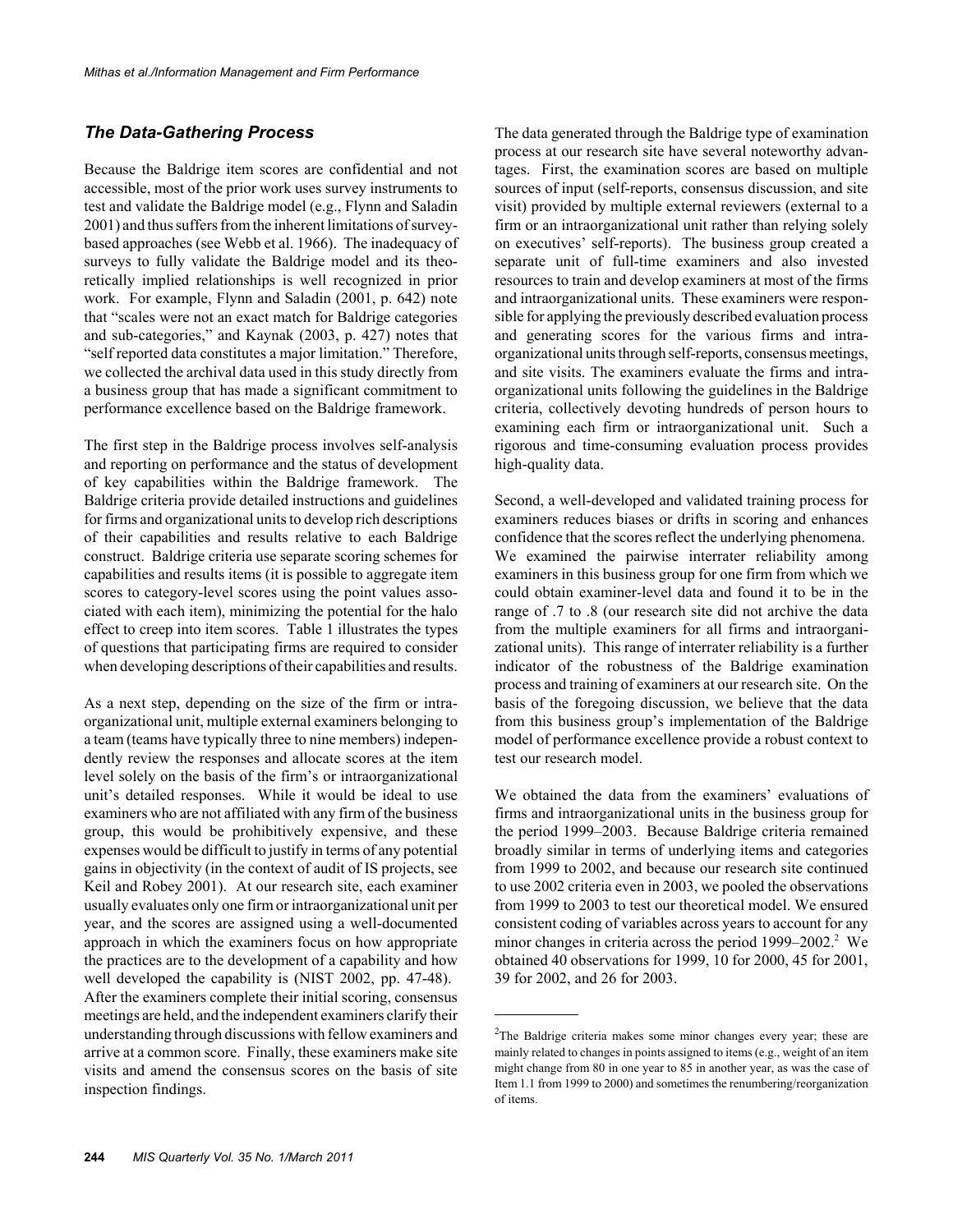Overall, we have 160 observations from 77 firms and intraorganizational units (52 observations for 29 firms that operated as complete entities and 108 observations for 48 intraorganizational units within firms). Among the firms, 5 firms appear 4 times, 3 firms appear 3 times, 2 firms appear 2 times, and the remaining 19 appear only once. Among intraorganizational units, 2 appear 4 times, 23 appear 3 times, 8 appear 2 times, and the remaining 15 appear only once. Thus, we have only one observation for 34 firms and intraorganizational units and multiple observations for 43 firms and intraorganizational units in our sample. Because we have an unbalanced panel of firms and intraorganizational units, we use multiple observations for firms and intraorganizational units to alleviate concerns due to endogeneity and unobserved heterogeneity, as we discuss subsequently. While we use all 160 observations in our primary analyses that use seemingly unrelated regression estimation (SURE) technique and in robustness check using random effects models for unbalanced panel data and LISREL, we use only 126 observations (160 – 34) for robustness checks for endogeneity of the information management capability variable.

Table 1 illustrates the items and categories for the different constructs used in this study. The Baldrige process specifies multiple indicators and a well-specified coding scheme to generate the numerical scores, which range from 0 to 100 for each item. It also specifies the weights of these items in a particular category. For example, process management capability as a category has three items, and these three items have different weights. We use item- or category-level scores in this study as appropriate for each construct (for details, see Table 1). For example, when the construct in the model corresponds to a category (e.g., customer management and process management capabilities), we use the category-level score, but when it corresponds to an item (e.g., information management and performance management capabilities), we use item-level scores. Whenever we use category scores, we use Baldrige weights to aggregate items, an approach similar to that of Pannirselvam et al. (1998).

Table 2 provides summary statistics and correlations for the variables we used in this study. The standard deviations show that there is adequate variation in scores across all of the constructs. Table 2 also provides correlations among key variables. Our multicollinearity diagnostics indicate that these correlations are not a significant concern in our empirical models, as we discuss subsequently.

Because we use summative indexes for the multiple-item measures available from the Baldrige process, adequate sampling of domain and content validity are more important issues than convergent and discriminant validity concerns

(typically convergent and discriminant validity concerns are more important in studies that employ constructs with reflective indicators) (Diamantopoulos and Winklhofer 2001). Because Baldrige categories are close to practice and because of their origin in the total quality management (TQM) literature and their iterations and refinements that span more than a decade, they are fairly comprehensive and have adequate domain sampling and content validity. Moreover, as we discussed previously, the measures used in this study are more objective (because they come from on-site verifications following a standardized approach by multiple trained examiners external to a firm) than the typical survey-based perceptual measures. Nevertheless, in Table 2, we report the reliability (Cronbach's alpha) of Baldrige categories that consist of multiple items. Note that of the ten constructs in Table 1, seven use the most disaggregated score directly, and three use an aggregated score that is weighted according to Baldrige criteria. As such, we report Cronbach's alphas for only the latter three constructs that use multiple items. These values provide evidence for convergent validity of categories that use multiple items. Likewise, there is evidence for discriminant validity of constructs because intercorrelations in Table 2 are generally lower than the reliabilities of the corresponding variables. Although the correlations of STRAT with CUSTMGMT and PROCMGMT are slightly higher than the alpha of STRAT, this does not pose estimation difficulties, because STRAT and these variables do not appear together in any model as explanatory variables.

#### *Empirical Models and Econometric Issues*

We use a linear model estimation approach to relate information management capability to organizational performance, mediated through customer management, process management, and performance management capabilities, with the following base specifications:

$$
Y = \alpha_{10} + \alpha_{11} INFMGMT + \alpha_{12} LEAD + \alpha_{13} STRAT + \alpha_{14} FIRM + \varepsilon_{1A}
$$
 (1)

$$
Z = \beta_{10} + \beta_{11} INFMGMT + \beta_{12} PERFMGMT + \beta_{13} PROCMGMT \n\beta_{14} CUSTMGMT + \beta_{15} FIRM + \beta_{16} SIZE + \beta_{17} SERVICE + \varepsilon_{2.4}
$$
\n(2)

where Y denotes the three organizational capabilities and Z denotes the four measures of organizational performance.

Because of the recursive structure of our research model—it has a lower triangular matrix for the Betas (for a distinction between recursive and non-recursive models, see Bollen 1989)—it is possible to estimate each equation independently using the ordinary least squares (OLS) approach and obtain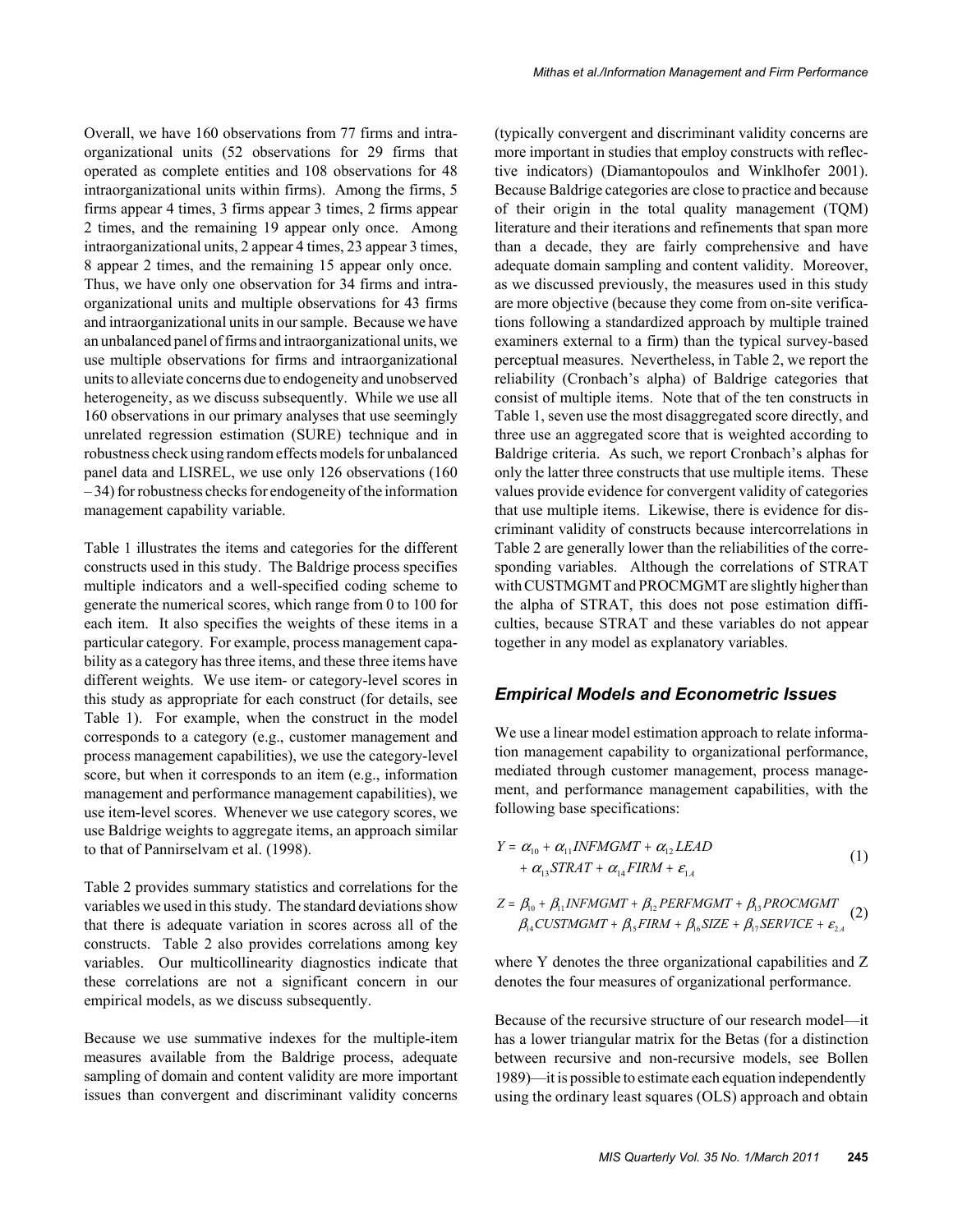|                                                               | Table 1. Illustrative Description of Variables <sup>†</sup>                                                                                                                                                                                                                                                                                                                                                                                                                                                                                                                                                                                                                                                                                                                                                                                                                                                                                                |
|---------------------------------------------------------------|------------------------------------------------------------------------------------------------------------------------------------------------------------------------------------------------------------------------------------------------------------------------------------------------------------------------------------------------------------------------------------------------------------------------------------------------------------------------------------------------------------------------------------------------------------------------------------------------------------------------------------------------------------------------------------------------------------------------------------------------------------------------------------------------------------------------------------------------------------------------------------------------------------------------------------------------------------|
| <b>Variable</b>                                               | <b>Description</b>                                                                                                                                                                                                                                                                                                                                                                                                                                                                                                                                                                                                                                                                                                                                                                                                                                                                                                                                         |
| Information Manage-<br>ment Capability<br>(INFMGMT)           | Item 4.2 Information Management: Describe how your organization ensures the quality and availability of<br>needed data and information for employees, suppliers/partners, and customers. Within your response, include<br>answers to the following questions:<br>a. Data Availability<br>How do you make needed data and information available? How do you make them accessible to<br>(1)<br>employees, suppliers/partners, and customers, as appropriate?<br>(2)<br>How do you ensure data and information integrity, reliability, accuracy, timeliness, security, and<br>confidentiality?<br>How do you keep your data and information availability mechanisms current with business needs and<br>(3)<br>directions?<br>b. Hardware and Software Quality<br>How do you ensure that hardware and software are reliable and user friendly?<br>(1)<br>(2)<br>How do you keep your software and hardware systems current with business needs and directions? |
| Performance Manage-<br>ment Capability<br>(PERFMGMT)          | Item 4.1 Measurement and Analysis of Organizational Performance: Describe how your organization provides<br>effective performance management systems for measuring, analyzing, aligning, and improving performance at<br>all levels and in all parts of your organization.                                                                                                                                                                                                                                                                                                                                                                                                                                                                                                                                                                                                                                                                                 |
| <b>Customer Management</b><br>Capability<br>(CUSTMGMT)        | Item 3.1 Customer and Market Knowledge: Describe how your organization determines requirements,<br>expectations, and preferences of customers and markets to ensure the continuing relevance of your products/<br>services and to develop new opportunities.<br>Item 3.2 Customer Relationships and Satisfaction: Describe how your organization builds relationships to<br>acquire, satisfy, and retain customers and to develop new opportunities. Describe also how your organization<br>determines customer satisfaction.                                                                                                                                                                                                                                                                                                                                                                                                                              |
| Process Management<br>Capability<br>(PROCMGMT)                | Item 6.1 Product and Service Processes: Describe how your organization manages key processes for product<br>and service design and delivery.<br>Item 6.2 Business Processes: Describe how your organization manages its key processes that lead to business<br>growth and success.<br>Item 6.3 Support Processes: Describe how your organization manages its key processes that support your daily<br>operations and your employees in delivering products and services.                                                                                                                                                                                                                                                                                                                                                                                                                                                                                   |
| Customer focused<br>results (CUSTPERF)                        | Item 7.1 Customer-Focused Results: Summarize your organization's key customer-focused results, including<br>customer satisfaction and product and service performance results. Segment your results by customer groups<br>and market segments, as appropriate. Include appropriate comparative data.                                                                                                                                                                                                                                                                                                                                                                                                                                                                                                                                                                                                                                                       |
| <b>Financial Results</b><br>(FINPERF)                         | Item 7.2 Financial and Market Results: Summarize your organization's key financial and marketplace<br>performance results by market segments, as appropriate. Include appropriate comparative data.                                                                                                                                                                                                                                                                                                                                                                                                                                                                                                                                                                                                                                                                                                                                                        |
| Human Resource<br>Results (HUMPERF)                           | Item 7.3 Human Resource Results: Summarize your organization's key human resource results, including<br>employee well-being, satisfaction, and development and work system performance. Segment your results to<br>address the diversity of your workforce and the different types and categories of employees, as appropriate.<br>Include appropriate comparative data.                                                                                                                                                                                                                                                                                                                                                                                                                                                                                                                                                                                   |
| Organizational<br><b>Effectiveness Results</b><br>(ORGEFFECT) | Item 7.4 Organizational Effectiveness Results: Summarize your organization's key performance results that<br>contribute to the achievement of organizational effectiveness. Include appropriate comparative data.                                                                                                                                                                                                                                                                                                                                                                                                                                                                                                                                                                                                                                                                                                                                          |
| Leadership Quality<br>(LEAD)                                  | Item 1.1 Organizational Leadership: Describe how senior leaders guide your organization, including how they<br>review organizational performance.                                                                                                                                                                                                                                                                                                                                                                                                                                                                                                                                                                                                                                                                                                                                                                                                          |
| <b>Strategic Planning</b><br>Quality<br>(STRAT)               | Item 2.1 Strategy Development: Describe how your organization establishes its strategic objectives, including<br>enhancing its competitive position and overall performance.<br>Item 2.2 Strategy Deployment: Describe how your organization converts its strategic objectives into action<br>plans. Summarize your organization's action plans and related key performance measures/indicators. Project<br>your organization's future performance on these key performance measures/indicators.                                                                                                                                                                                                                                                                                                                                                                                                                                                           |

<sup>†</sup>See Table A5 in Appendix A for more complete details. For a complete description of all items and categories (including related notes and the assessment guidelines) that map to the variables used in this study, see the Baldrige criteria 2002 document available at the NIST website (http://www.baldrige.nist.gov/PDF\_files/2002\_Business\_Criteria.pdf).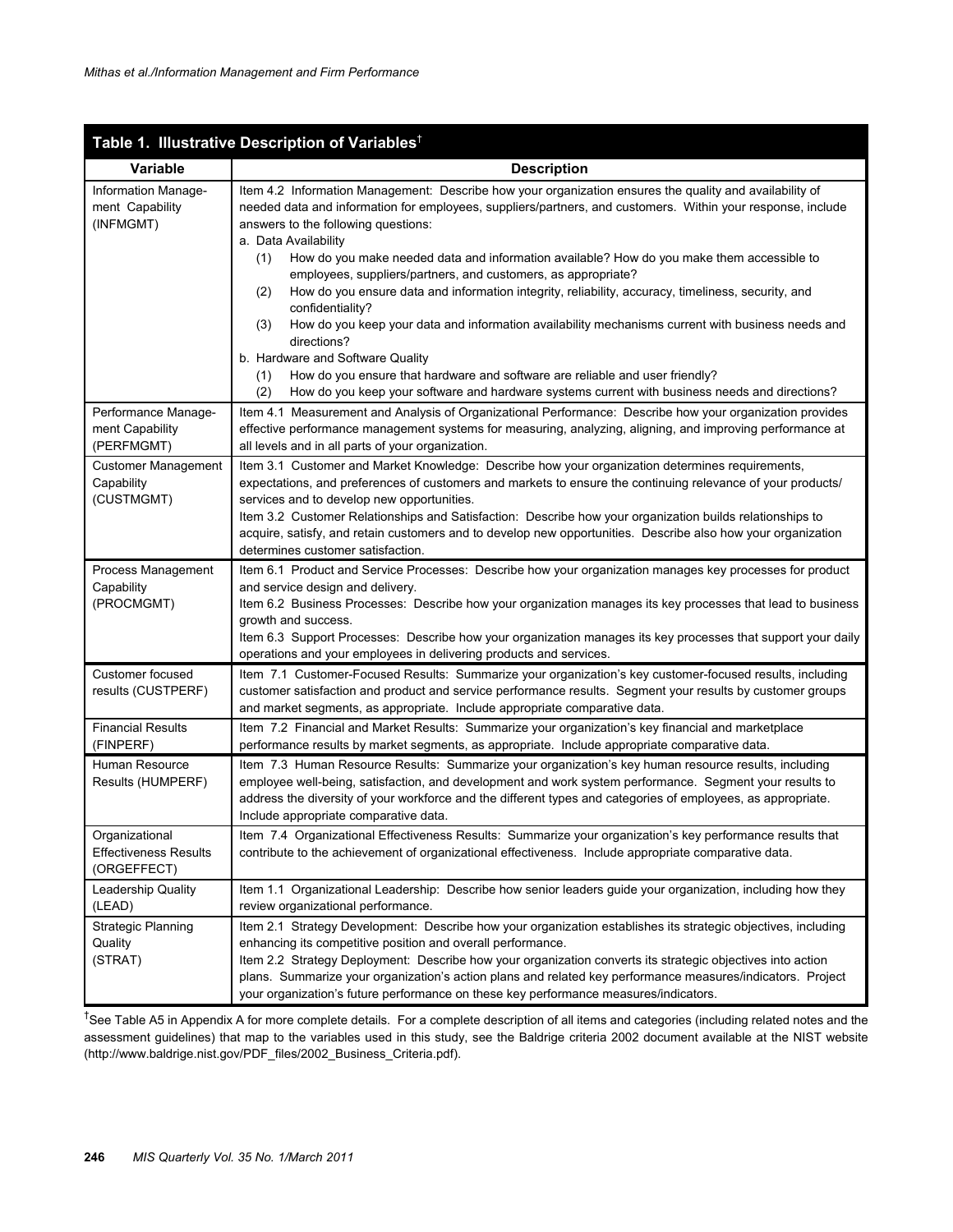|    | Table 2. Summary Statistics and Correlations (N = 160) |         |                |         |         |         |         |         |         |         |         |         |         |          |
|----|--------------------------------------------------------|---------|----------------|---------|---------|---------|---------|---------|---------|---------|---------|---------|---------|----------|
|    |                                                        | 1       | $\overline{2}$ | 3       | 4       | 5       | 6       | 7       | 8       | 9       | 10      | 11      | 12      | 13       |
|    | <b>LEAD</b>                                            | 1.00    |                |         |         |         |         |         |         |         |         |         |         |          |
| 2  | <b>STRAT</b>                                           | 0.90    | 1.00           |         |         |         |         |         |         |         |         |         |         |          |
| 3  | <b>INFMGMT</b>                                         | 0.84    | 0.86           | 1.00    |         |         |         |         |         |         |         |         |         |          |
| 4  | <b>PERFMGMT</b>                                        | 0.81    | 0.80           | 0.79    | 1.00    |         |         |         |         |         |         |         |         |          |
| 5  | <b>CUSTMGMT</b>                                        | 0.88    | 0.88           | 0.83    | 0.81    | 1.00    |         |         |         |         |         |         |         |          |
| 6  | <b>PROCMGMT</b>                                        | 0.87    | 0.87           | 0.83    | 0.77    | 0.88    | 1.00    |         |         |         |         |         |         |          |
| 7  | <b>CUSTPERF</b>                                        | 0.80    | 0.82           | 0.76    | 0.79    | 0.85    | 0.78    | 1.00    |         |         |         |         |         |          |
| 8  | <b>FINPERF</b>                                         | 0.80    | 0.83           | 0.81    | 0.70    | 0.79    | 0.82    | 0.72    | 1.00    |         |         |         |         |          |
| 9  | <b>HUMPERF</b>                                         | 0.84    | 0.79           | 0.75    | 0.78    | 0.83    | 0.80    | 0.85    | 0.77    | 1.00    |         |         |         |          |
| 10 | ORGEFFECT                                              | 0.82    | 0.79           | 0.76    | 0.82    | 0.82    | 0.80    | 0.87    | 0.70    | 0.86    | 1.00    |         |         |          |
| 11 | <b>SIZE</b>                                            | 0.18    | 0.17           | 0.14    | 0.16    | 0.21    | 0.20    | 0.19    | 0.20    | 0.26    | 0.27    | 1.00    |         |          |
| 12 | <b>SERVICE</b>                                         | $-0.01$ | $-0.01$        | 0.03    | 0.01    | $-0.02$ | $-0.04$ | $-0.02$ | 0.03    | $-0.05$ | $-0.11$ | $-0.37$ | 1.00    |          |
| 13 | <b>FIRM</b>                                            | $-0.37$ | $-0.35$        | $-0.31$ | $-0.38$ | $-0.32$ | $-0.28$ | $-0.35$ | $-0.20$ | $-0.35$ | $-0.34$ | 0.24    | $-0.15$ | 1        |
|    | Mean                                                   | 49.72   | 41.55          | 44.78   | 38.78   | 47.20   | 46.51   | 35.47   | 42.22   | 34.16   | 38.37   | 2.24    | 0.41    | 0.33     |
|    | <b>SD</b>                                              | 15.61   | 15.23          | 18.52   | 14.35   | 16.62   | 16.12   | 15.07   | 18.66   | 14.52   | 14.59   | 0.70    | 0.49    | 0.47     |
|    | Min                                                    | 10      | 10             | 10      | 2.7     | 15      | 8       | 0       | 10      | 0       | 0       | 1       | 0       | $\Omega$ |
|    | Max                                                    | 80      | 70.6           | 80      | 70      | 75      | 75      | 60      | 75      | 60      | 70      | 4       | 1       | 1        |

Note: Correlations equal to or greater than 0.27 are statistically significant at  $p < 0.05$ . Cronbach's alpha for STRAT, CUSTMGMT, and PROCMGMT are 0.85, 0.95, and 0.93, respectively.

unbiased and consistent estimates (Wooldridge 2006). However, the error terms of the individual equations in the organizational capability and firm performance models may be correlated because these equations pertain to the same firm or business unit.

We allowed for these potentially correlated errors to obtain consistent and efficient estimates of parameters by using the SURE technique, which belongs to more general system equation models commonly used in the econometric literature (Goldberger 1972). Although the gains in efficiency do not accrue if equations in the SURE model use the same regressors and although OLS would yield the same results as SURE, the use of SURE in such situations makes it possible to impose restrictions on parameters estimates, such as equality of parameters across equations, a property that we make use of, as we discuss subsequently.<sup>3</sup> The Breusch–Pagan test rejected independence of error terms across equations, providing support for the appropriateness of the SURE technique. We prefer the use of SURE for our main results in comparison to LISREL or partial least squares (PLS) because LISREL or PLS types of path models are typically used when there are perceptual measures from one respondent for constructs that

require multiple-item indicators. In our setting, the nature of the data is relatively more objective than what is typical in a conventional survey because the data come from verifications and site visits from multiple examiners external to a firm following a rigorous and well-documented process, as laid down in the Baldrige criteria. As we noted previously, these models use all 160 observations for 77 firms and intraorganizational units because of the use of contemporaneous measures only.

We first estimated SURE parameters without restricting any parameters (for these results, see Columns 1–3 of Table 3 and Columns 1–4 of Table 4). We also restricted the slope parameters in Equations 1a–1c and 2a–2d to be equal to obtain more precise estimates of these parameters. Our restriction of the slope coefficients to be equal in the Equations 1a–1c and 2a–2d led to the estimation of fewer parameters, thus increasing the efficiency with which we could estimate the remaining parameters. The results appear in Column 4 of Table 3 and in Column 5 of Table 4. We tested for multicollinearity by computing variance inflation factors. The maximum variance inflation factor value and condition index number in our models were less than 5.94 and 23.17, respectively, indicating that the effect of multicollinearity on parameter estimates is not a serious concern. We also tested for outliers and influential observations in our sample and did not detect any significant problems.

 $3$ We thank an anonymous reviewer for the suggestion to include this discussion in the paper.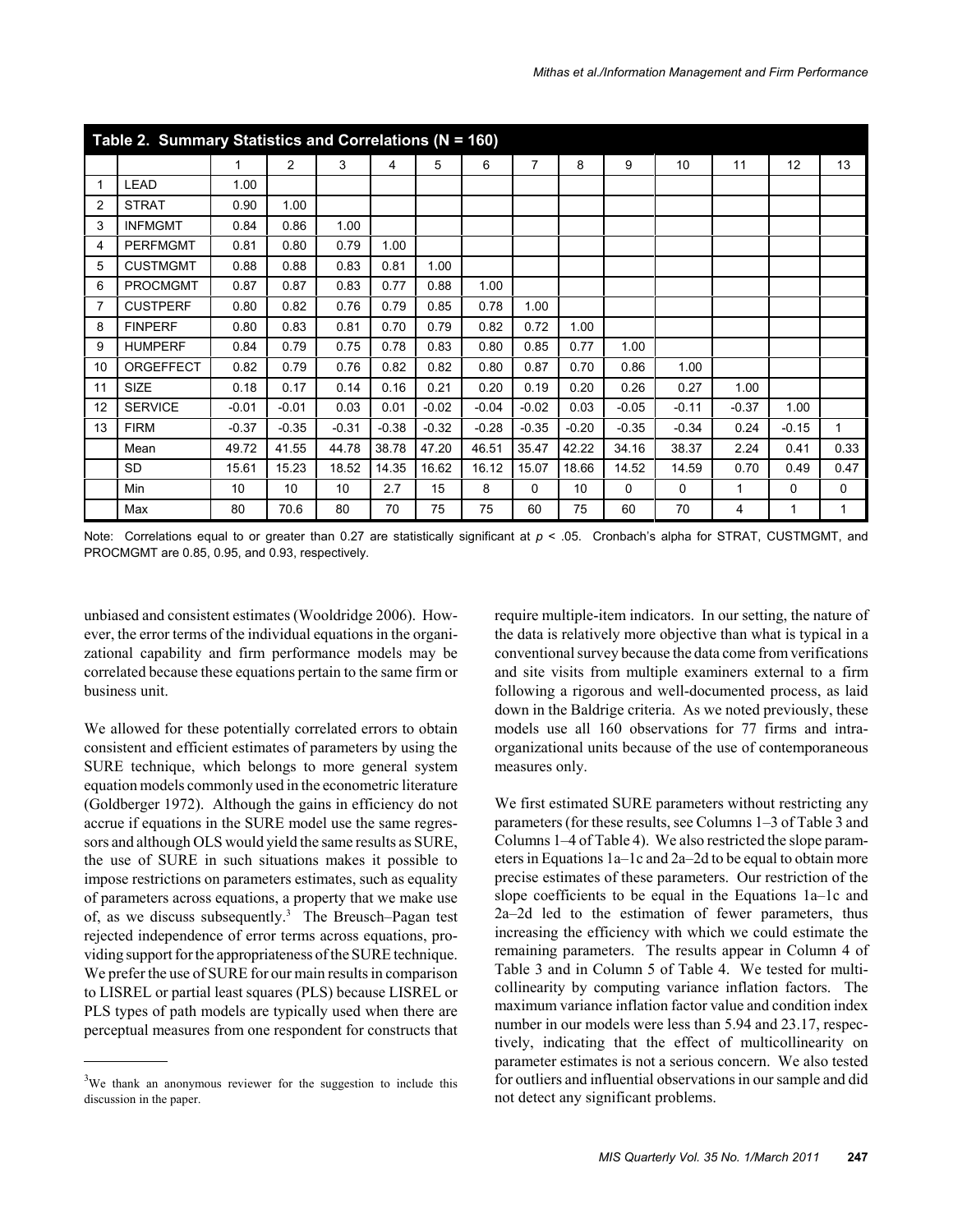#### **Results**

#### *Results of Main Analyses*

Hypotheses 1, 2, and 3 predicted that the information management capability would have a positive association with the three organizational capabilities of customer management, process management, and performance management. Models 1, 2, and 3 in Table 3 (unconstrained SURE models) suggest that information management capability is significantly related to customer management (coef = .158,  $p < .05$ ), process management (coef = .197,  $p < .01$ ), and performance management (coef = .237,  $p < .01$ ). At the same time, the values of coefficients for information management capability indicate that information management capability has the strongest impact on performance management, followed by process management and then customer management. As Model 4 of Table 3 (constrained model) shows, information management capability is significantly related to customer management, process management, and performance management (coef = .200,  $p < .01$ ). Thus, we find support for all three hypothesized effects of information management capability.

Among control variables, as we expected, a firm's leadership and strategic planning have a significant influence on the development of organizational capabilities. While the magnitudes of leadership and strategic planning coefficients are higher than that of information management capability, this does not diminish the importance of information management capability because it is difficult to imagine a well-performing firm in the absence of information management capability.

Hypotheses 4a, 4b, and 4c predicted that organizational capabilities would have a significant association with organizational performance. The results in Table 4 support these hypotheses. Models 1 through 4 (unconstrained SURE models) show the relationships between the capabilities and the individual component measures of firm performance. Customer performance is most significantly affected by customer management capability (coef = .485,  $p < .01$ ) and performance management capability (coef = .241,  $p < .01$ ). Financial performance is affected by process management capability (coef = .430,  $p < .01$ ) and customer management capability (coef = .190,  $p < .10$ ). Human resource performance is affected by all three capabilities: customer management capability (coef = .339,  $p < .01$ ), process management capability (coef = .175,  $p < .05$ ), and performance management capability (coef = .208,  $p < .01$ ). Organizational effectiveness also shows a similar pattern and is affected by all three capabilities: customer management (coef = .213,  $p$  < .05), process management (coef = .172,  $p < .05$ ), and performance management (coef = .389,  $p < .01$ ). On the basis of these results, we can conclude that customer management capability significantly influences all dimensions of firm performance. However, we did not find statistical significance for the effect of performance management capability on financial performance or for the effect of process management capability on customer performance. The results of the model with constrained parameters (Model 5, Table 4) show that all three organizational capabilities are positively associated with performance: customer management (coef = .289,  $p < .01$ ), process management (coef = .209,  $p < .01$ ), and performance management (coef = .221,  $p < .01$ ). Overall, these results provide strong support for Hypotheses 4a, 4b, and 4c.

Hypothesis 5 predicted that organizational capabilities would mediate the effects of information management capability. To test this hypothesis, we performed mediation analysis using the Sobel test (Baron and Kenny 1986; Sobel 1982). Table 5 presents these results. Using the parameter estimates of constrained SURE models (Column 4 of Table 3 and Column 5 of Table 4), we find that the effects of information management capability on all measures of firm performance are mediated through customer management, process management, and performance management capabilities (see Columns 1–3 in Table 5). Because the coefficient of information management capability is statistically significant in Column 5 of Table 4, our results suggest evidence for partial mediation in these constrained models. These results are consistent with the theoretical reasoning that links information management capability with other organizational capabilities and firm performance.

We also performed mediation analyses using unconstrained models in Tables 2 and 3 (for these results, see Columns 4–6 of Table 5). Broadly, these results show that information management capability affects firm performance through organizational capabilities. Of 12 tests for mediation based on the unconstrained models, 9 show mediation occurring through organizational capabilities. Because the coefficient of information management capability becomes insignificant when we include organization capabilities in our firm performance models for customer performance, human resource performance, and organizational effectiveness, we find broad evidence for full mediation in these models. Although we do not find mediation occurring through all the three individual organizational capabilities for customer performance (see Columns 4–6 of Table 5), this does not affect the inference that the association between information management capability and firm performance is fully mediated through the statistically significant organizational capabilities. Because information management capability also continues to have a direct effect on financial performance, this suggests that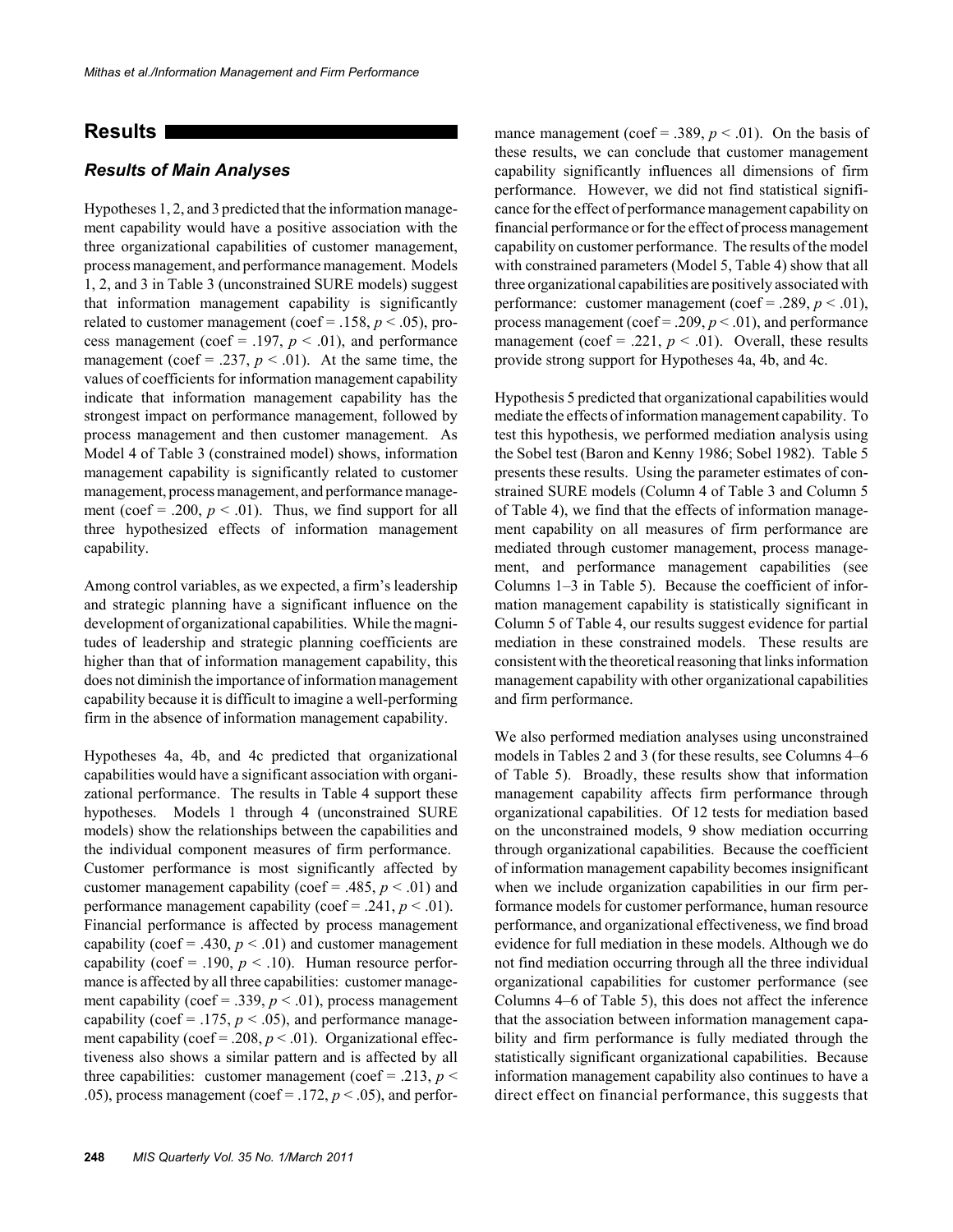#### **Table 3. SURE Parameter Estimates of Organizational Capability Models (N = 160)**

| PERFMGMT = $\alpha_{10}$ + $\alpha_{11}$ INFMGMT + $\alpha_{12}$ LEAD + $\alpha_{13}$ STRAT + $\alpha_{14}$ FIRM + $\varepsilon_{14}$<br>(1a) |               |                             |               |                                |  |  |
|-----------------------------------------------------------------------------------------------------------------------------------------------|---------------|-----------------------------|---------------|--------------------------------|--|--|
| CUSTMGMT = $\alpha_{20}$ + $\alpha_{21}$ INFMGMT + $\alpha_{22}$ LEAD + $\alpha_{23}$ STRAT + $\alpha_{24}$ FIRM+ $\varepsilon_{18}$          |               |                             |               |                                |  |  |
| PROCMGMT = $\alpha_{30}$ + $\alpha_{34}$ INFMGMT + $\alpha_{32}$ LEAD + $\alpha_{33}$ STRAT + $\alpha_{34}$ FIRM+ $\varepsilon_{40}$          |               |                             |               | (1b)<br>(1c)                   |  |  |
|                                                                                                                                               |               | <b>Unconstrained Models</b> |               | Constrained Model <sup>†</sup> |  |  |
|                                                                                                                                               | (1)           | (2)                         | (3)           | (4)                            |  |  |
|                                                                                                                                               | Performance   | Customer                    | Process       |                                |  |  |
|                                                                                                                                               | Management    | Management                  | Management    |                                |  |  |
|                                                                                                                                               | Capability    | Capability                  | Capability    |                                |  |  |
|                                                                                                                                               | (Equation 1a) | (Equation 1b)               | (Equation 1c) | Organizational Capabilities    |  |  |
| Information Management Capability                                                                                                             | $0.237***$    | $0.158**$                   | $0.197***$    | $0.200***$                     |  |  |
|                                                                                                                                               | (0.001)       | (0.012)                     | (0.002)       | (0.000)                        |  |  |
| Leadership                                                                                                                                    | $0.319***$    | $0.401***$                  | $0.405***$    | $0.375***$                     |  |  |
|                                                                                                                                               | (0.001)       | (0.000)                     | (0.000)       | (0.000)                        |  |  |
| <b>Strategic Planning</b>                                                                                                                     | $0.183*$      | $0.434***$                  | $0.360***$    | $0.321***$                     |  |  |
|                                                                                                                                               | (0.073)       | (0.000)                     | (0.000)       | (0.000)                        |  |  |
| R-squared                                                                                                                                     | 0.711         | 0.821                       | 0.808         | 0.69, 0.81, 0.80               |  |  |

We estimated all models including an intercept and a dummy variable FIRM (1=firms, 0=intra-organizational units).

*p* values are in parentheses; \**p* < .10, \*\**p* < .05, and \*\*\**p* < .01.

† This model restricts slope parameters to be equal across three measures of organizational capabilities (i.e., across Equations 1a–1c). R-squared values for this model refer to Equations 1a–1c, respectively.

#### **Table 4. SURE Parameter Estimates of the Firm Performance Models (N = 160)**

 $CUSTPERF = \beta_{10} + \beta_{11}INFMGMT + \beta_{12}PERFMGMT + \beta_{13}PROCMGMT + \beta_{14}CUSTMGMT + \beta_{15}FINF + \beta_{16}SIZE + \beta_{17}SERVICE + \epsilon_{24}$  (2a)  $FINPERF = \beta_{20} + \beta_{21}INFMGMT + \beta_{22}PERFMGMT + \beta_{23}PROCMGMT + \beta_{24}CUSTMGMT + \beta_{25}FIN + \beta_{26}SIZE + \beta_{27}SERVICE + \varepsilon_{28}$  (2b) *HUMPERF =* β*30 +* β*31INFMGMT +* β*32PERFMGMT +* β*33PROCMGMT +* β*34CUSTMGMT +* β*35FIRM +* β*36SIZE+* β*37SERVICE +* <sup>ε</sup>*2C* (2c)  $ORGEFFECT = \beta_{40} + \beta_{41}$ INFMGMT +  $\beta_{42}$ PERFMGMT +  $\beta_{43}$ PROCMGMT +  $\beta_{44}$ CUSTMGMT +  $\beta_{45}$ FIRM +  $\beta_{46}$ SIZE +  $\beta_{47}$ SERVICE +  $\varepsilon_{2D}$  (2d)

|                                      |                        |               | Unconstrained Models |                      | Constrained Model <sup>†</sup> |
|--------------------------------------|------------------------|---------------|----------------------|----------------------|--------------------------------|
|                                      | (1)                    | (2)           | (3)                  | (4)                  | (5)                            |
|                                      |                        |               | Human                | Organizational       |                                |
|                                      | Customer               | Financial     | Resource             | <b>Effectiveness</b> |                                |
|                                      | <b>Focused Results</b> | Results       | <b>Results</b>       | Results              |                                |
|                                      | (Equation 2a)          | (Equation 2b) | (Equation 2c)        | (Equation 2d)        | Firm Performance               |
| Information Management<br>Capability | 0.061                  | $0.391***$    | 0.046                | 0.050                | $0.137***$                     |
|                                      | (0.365)                | (0.000)       | (0.478)              | (0.424)              | (0.003)                        |
| Performance Management               | $0.241***$             | $-0.022$      | $0.208***$           | $0.389***$           | $0.221***$                     |
| Capability                           | (0.003)                | (0.830)       | (0.008)              | (0.000)              | (0.000)                        |
| Process Management                   | 0.041                  | $0.430***$    | $0.175**$            | $0.172**$            | $0.209***$                     |
| Capability                           | (0.642)                | (0.000)       | (0.040)              | (0.034)              | (0.001)                        |
| <b>Customer Management</b>           | $0.485***$             | $0.190*$      | $0.339***$           | $0.213**$            | $0.289***$                     |
| Capability                           | (0.000)                | (0.098)       | (0.000)              | (0.011)              | (0.000)                        |
| R-squared                            | 0.750                  | 0.741         | 0.751                | 0.774                | 0.73, 0.68, 0.74, 0.75         |

We estimated all models including an intercept, dummy variables FIRM (1=firms, 0=intra-organizational units) and SERVICE, and a control variable SIZE.

*p* values are in parentheses; \**p* < .10, \*\**p* < .05, and \*\*\**p* < .01.

† This model restricts slope parameters to be equal across four measures of firm performance (i.e., across Equations 2a–2d). R-squared values for this model refer to Equations 2a–2d, respectively.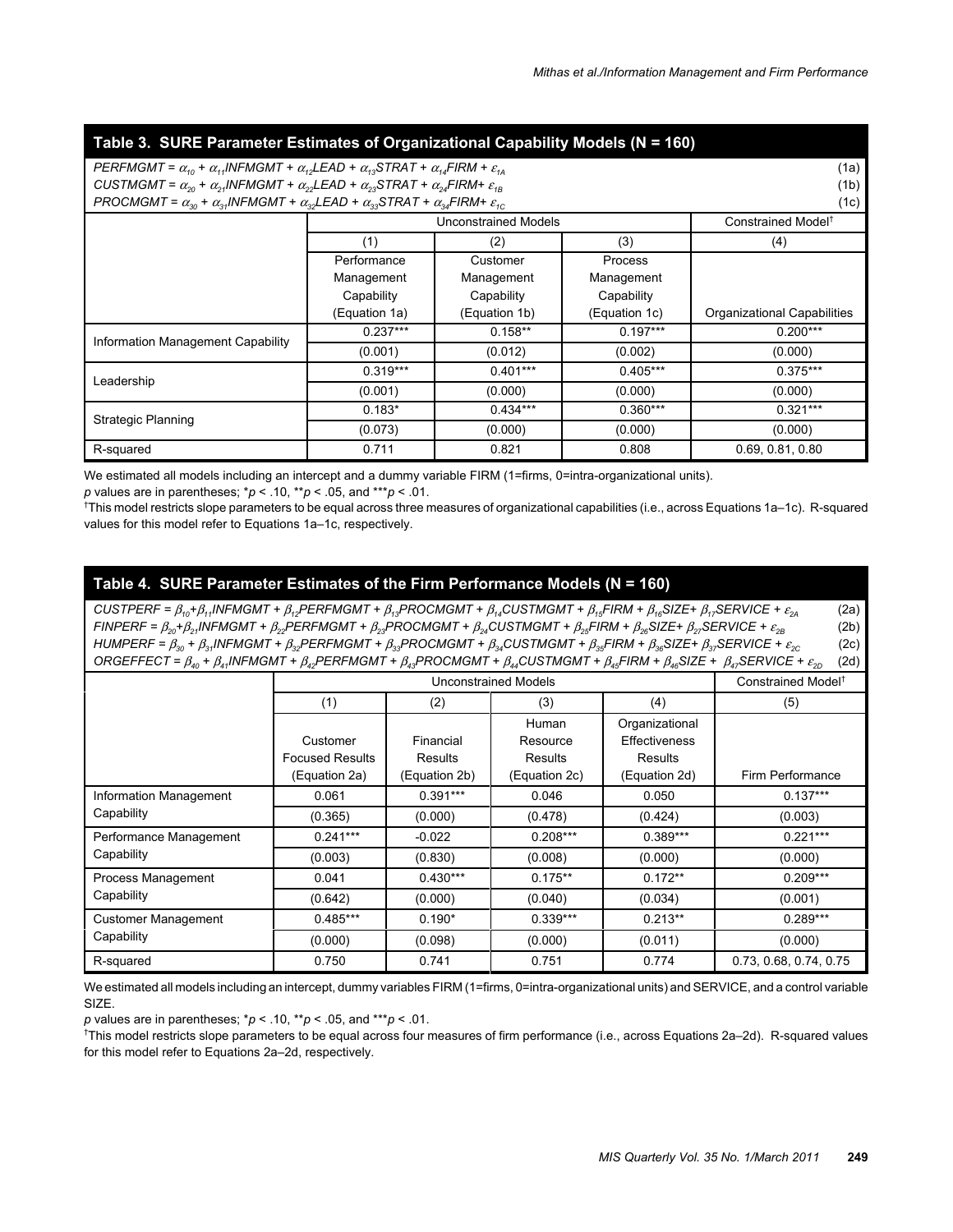| <b>Table 5. Mediation Analysis</b> |                                                                                                                |                                                                                                            |                                                                                                          |                                                                                                             |                                                                                                            |                                                                                                          |  |
|------------------------------------|----------------------------------------------------------------------------------------------------------------|------------------------------------------------------------------------------------------------------------|----------------------------------------------------------------------------------------------------------|-------------------------------------------------------------------------------------------------------------|------------------------------------------------------------------------------------------------------------|----------------------------------------------------------------------------------------------------------|--|
|                                    |                                                                                                                | Results Using Constrained Models <sup>†</sup>                                                              |                                                                                                          | Results Using Unconstrained Models <sup>‡</sup>                                                             |                                                                                                            |                                                                                                          |  |
|                                    |                                                                                                                | 2                                                                                                          | 3                                                                                                        | 4                                                                                                           | 5                                                                                                          | 6                                                                                                        |  |
|                                    | Performance<br>Management<br>Capability<br>mediated<br>effect of<br>Information<br>Management<br>Capability on | Process<br>Management<br>Capability<br>mediated<br>effect of<br>Information<br>Management<br>Capability on | Customer<br>Management<br>Capability<br>mediated effect of<br>Information<br>Management<br>Capability on | Performance<br>Management<br>Capability<br>mediated effect of<br>Information<br>Management<br>Capability on | Process<br>Management<br>Capability<br>mediated<br>effect of<br>Information<br>Management<br>Capability on | Customer<br>Management<br>Capability<br>mediated effect of<br>Information<br>Management<br>Capability on |  |
| Customer<br>Performance            | $***$                                                                                                          | $***$                                                                                                      | $***$                                                                                                    | $***$                                                                                                       | <b>NS</b>                                                                                                  | $***$                                                                                                    |  |
| Financial<br>Performance           | $***$                                                                                                          | $***$                                                                                                      | $***$                                                                                                    | <b>NS</b>                                                                                                   | $***$                                                                                                      | <b>NS</b>                                                                                                |  |
| Human Resource<br>Performance      | $***$                                                                                                          | $***$                                                                                                      | $***$                                                                                                    | $***$                                                                                                       | $\star$                                                                                                    | $***$                                                                                                    |  |
| Organizational<br>Effectiveness    | $***$                                                                                                          | $***$                                                                                                      | $***$                                                                                                    | $***$                                                                                                       | $\star$                                                                                                    | $\star$                                                                                                  |  |

*p* values are in parentheses; \**p* < .10, \*\**p* < .05, and \*\*\**p* < .01.

† Results in columns 1 through 3 use parameter estimates of constrained models in Tables 3 and 4. ‡

<sup>‡</sup>Results in columns 4 through 6 use parameter estimates of unconstrained models in Tables 3 and 4.

 organizational capabilities only partially mediate the effect of information management capability on financial performance. In other words, either information management capability affects financial performance by itself (e.g., through the automation- and efficiency-related benefits), or there are other mediating organizational capabilities besides those we identified in this study. Overall, the results of mediation analyses provide support for organizational capability-mediated effects of information management capability on firm performance, although the extent of mediation varies depending on the specific organizational capability and the measure of firm performance.

#### *Additional Analyses*

To test the robustness of our results, we conducted additional analyses, making use of several econometric techniques to deal with issues related to lack of independence of observations for the same firm or business unit over time, endogeneity, and unobserved heterogeneity. We consider lack of independence of observations for the same firm or business unit and unobserved heterogeneity by estimating panel models for unbalanced data, such as random effects models. The panel models also account for any differences among firms and intraorganizational units that are time invariant, such as learning effects (i.e., any unobserved differences in the rate at which firms and intraorganizational units learn). We specify the following equations for the panel models:

$$
Y_{it} = X_{lit}\beta + u_i + \varepsilon_{lit} \tag{3}
$$

$$
Z_{it} = X_{2it}\beta + u_i + \varepsilon_{2it} \tag{4}
$$

where *Y* and *Z* represent endogenous variables, such as organizational capabilities or firm performance;  $X_i$  and  $X_2$ represent a vector of firm characteristics, such as informational management capability, organizational capabilities, and other control variables; β are the parameters to be estimated; subscript i indicates firms and subscript t indicates time; *u<sub>i</sub>* represents unobserved time-invariant fixed factors associated with a firm i; and  $\varepsilon$  is the error term associated with each observation. These models yield essentially similar results to those we noted previously (see Appendix B, Tables B1 and B2; see also Figure 2). Because these random effects models also account for the unobserved time-invariant heterogeneity (including learning effects—that is, any differences in rates at which firms learn), they rule out the possibility that time-invariant sources of heterogeneity account for the relationships reported in this study (Baltagi 2001).

We address concerns about potential endogeneity of the information management capability variable by conducting a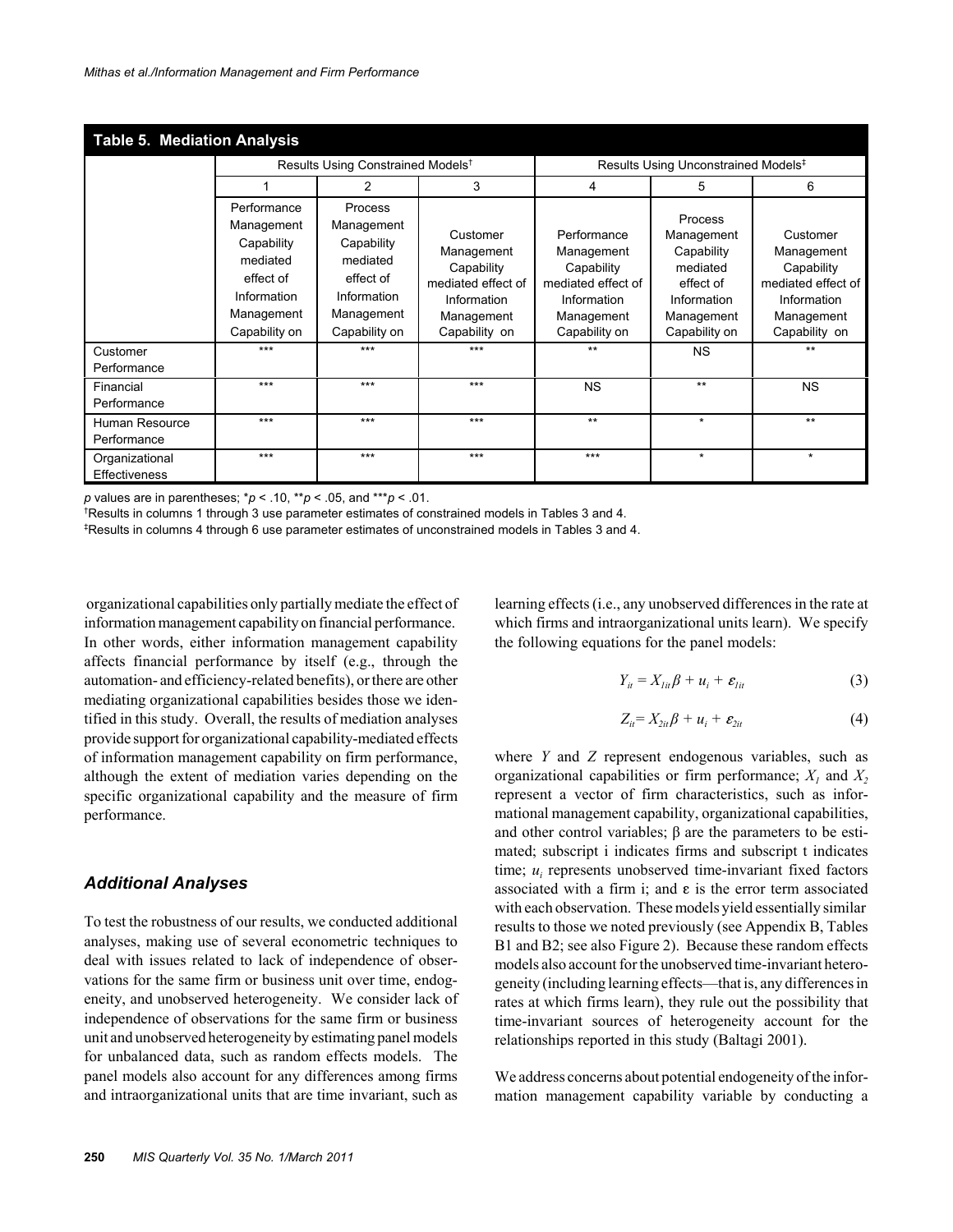Hausman (1978) test. We used a procedure suggested by Wooldridge (2006) to conduct the Hausman test. The Hausman test involves comparing two estimators: under the null hypothesis, both the estimators are consistent, but one of them is more efficient than the other; rejection of the null hypothesis indicates that one or both the estimators are inconsistent. Because the Hausman test fails to reject the null hypothesis, this provides confidence in the use of SURE models that treat information management capability as exogenous. Because we use multiple instruments in the Hausman test, we used the procedure suggested by Sargan (1958) and Basmann (1960) to test the joint null hypothesis for the validity of excluded instruments. Our failure to reject the null hypothesis suggests confidence in the appropriateness of using these lagged variables as instruments.

As a further robustness check, we estimated a structural equation model (SEM) using LISREL to estimate all of the relationships simultaneously. Figure 2 shows the results of SEM estimation using LISREL. The LISREL results for information management capability–organizational capabilities linkages are similar in sign and significance to those in Table 3. The results for organizational capabilities–firm performance linkages are broadly similar to those reported in Table 4 (Columns 1–4), albeit with somewhat higher standard errors, leading to statistical insignificance of the links between customer management capability and human resource performance and between process management capability and organizational effectiveness.

We also estimated models for firms and intraorganizational units separately (see Appendix B, Tables B3 and B4). These models provide broadly similar parameter estimates for information management capability in the organizational capability models and for organizational capabilities in the firm performance models.

Finally, as we noted previously, for reasons of parsimony, we did not explicitly include the human resources management capability (which is also assessed as part of the Baldrige criteria) in our firm performance models. Because human resources management capability may be correlated with information management and other capabilities on the one hand and firm performance on the other hand (Tafti et al. 2007a, 2007b), to alleviate concerns about omitted variable bias, we estimated our firm performance models including the human resources management capability (see Appendix B, Table B5). These models provided qualitatively similar results as we reported previously. Therefore, broadly similar results across a variety of empirical techniques provide confidence in the robustness of the main results of the study.

## **Discussion**

The goal of this study was to understand how information management capability affects firm performance. We argued that the three organizational capabilities of customer management, process management, and performance management mediate the links between information management capability and firm performance. We found support for our proposed theoretical model by using actual scores generated through Baldrige performance assessments of firms and intraorganizational units of a large business group.

This study makes two important contributions. First, we contribute to the business value of IT literature (Barua and Mukhopadhyay 2000; Kauffman and Kriebel 1988; Lucas 1993) by uncovering three important organizational capabilities that have not received much attention in previous research and show how these capabilities leverage information management capability and turn it into firm value. We also complement this literature by drawing attention to how *information management* influences firm performance, in contrast to the focus in prior work on how IT assets (e.g., IT investments, IT applications) affect various measures of firm performance, such as productivity, profitability, risk, and shareholder value, and intangibles, such as customer satisfaction (Bharadwaj et al. 1999; Brynjolfsson and Hitt 1996; Dewan et al. 2007; Mithas et al. 2005; Mithas et al. 2008). Our data collection was unobtrusive and is arguably less prone to reactive measurement errors and researcher orientation and characteristics (Webb et al. 1966; Webb and Weick 1979).

Second, we underpin the Baldrige model with theory by synthesizing the academic literature on IS and TQM. This contribution responds to Dean and Bowen's (1994, p. 411) call to identify the need for theory development in several areas and, more specifically, to develop "prescriptions for information processing," and it extends previous work (Flynn and Saladin 2001) by focusing on a subcomponent of the Baldrige model. While Baldrige criteria posit the "Information and Analysis" category as the nerve center of the Baldrige model of performance excellence, our study provides the first empirical test of this conjecture and documents that information management capability is indeed a foundational capability that enhances other organizational capabilities, which in turn affect firm performance.

Before discussing implications, we note some limitations of this research, which also suggest opportunities for further research. First, we restricted our focus to a specific IT capability and to three specific organizational capabilities.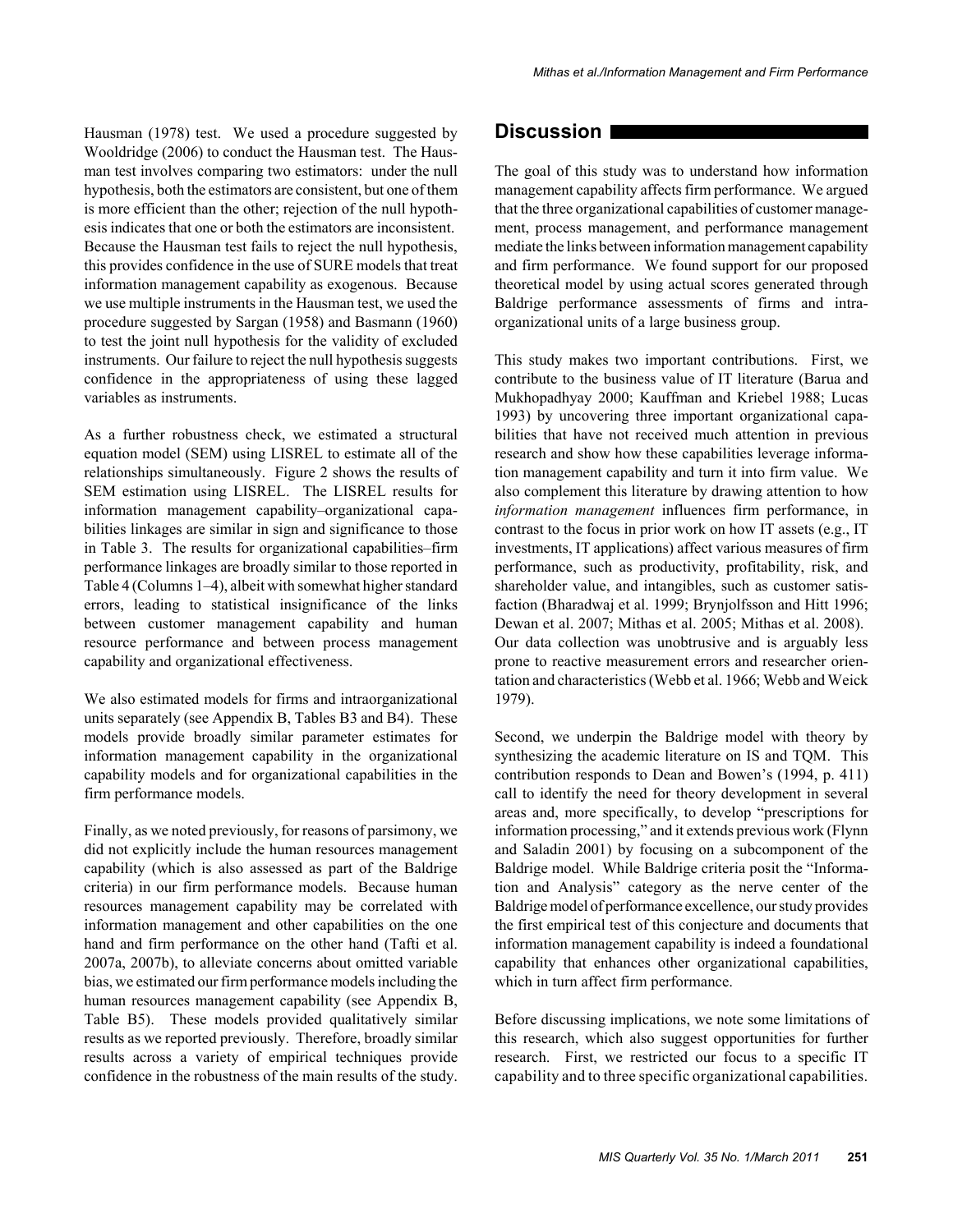

#### **Figure 2. Parameter Estimates**

Further research could extend this theoretical model by incorporating other IT capabilities, such as IS/business partnerships, IT planning, and vendor relationship management (Feeny and Willcocks 1998). Second, it would be useful to investigate the antecedents of information management capability of firms, including the technological infrastructure evolution at firms along with the role of factors such as organizational leadership. While we interpret the results of our study as associational, a counterfactual or potential outcomes approach would allow for stronger statements regarding the causal nature of relationships (Mithas and Krishnan 2009). Finally, while our data set, which is limited to firms and intraorganizational units of a business group, enables us to control for the effect of factors such as organizational culture, further research is needed to confirm generalizability of our findings by testing our model in other corporate and national settings.

Our results have several implications for research. First, our results point to the role of information management capability as an enabler of organizational capabilities and provide evidence that information management capability provides the base capability through which firms can build higher-order capabilities. In turn, these higher-order capabilities affect various measures of firm performance. Our model and the results point to the need to expand investigations into the performance impacts of information management capability by considering both direct and mediated effects through other capabilities that were not part of this study and by using objective measures of firm performance.

Second, this study provides a template for undertaking similar studies that bridge theory and practice to investigate and understand how implementation of Sarbanes-Oxley compliance procedures, control objectives for information and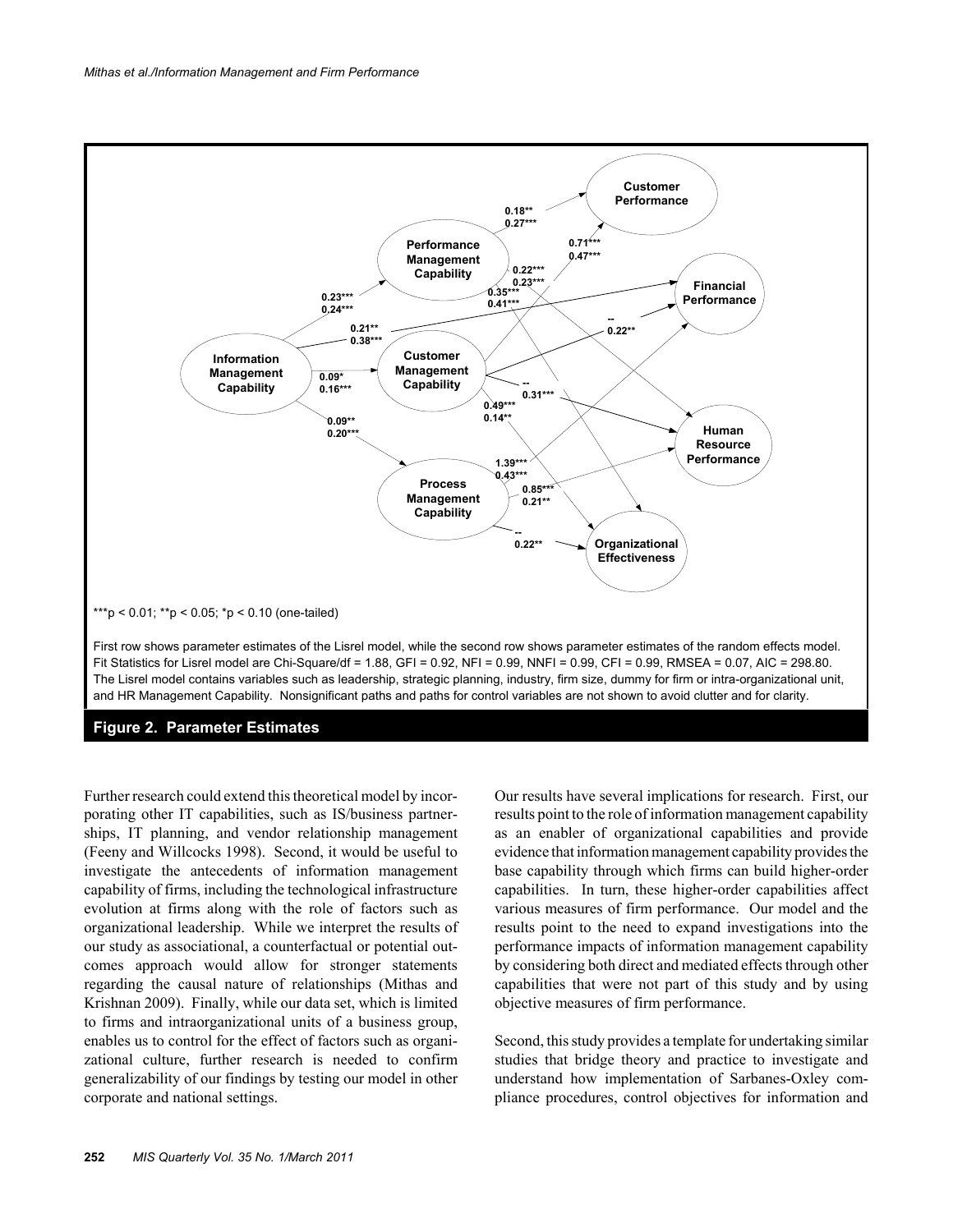related technology (COBIT) practices, and other organizational initiatives affect organizational capabilities and firm performance. Finally, for QM researchers, our research provides additional evidence of the relationships among the constructs embodied within the Baldrige performance excellence process. We extend previous research on validation of the Baldrige process and its constructs (Flynn and Saladin 2001) by proposing and testing a more parsimonious but theoretically motivated model of interrelationships among these constructs. By specifying a model based on prior theory in the IS, strategy, and management literature and going beyond merely validating Baldrige criteria, our study paves the way for further theoretically motivated investigations to refine the Baldrige model and strengthen its rigor and prescriptions for practice.

Our study has at least two managerial implications. First, our findings suggest the necessity to recognize information management capability as enabling valuable organizational capabilities. With the uncertainties and concerns about how to value IT infrastructure investments, our research suggests that well-developed IT infrastructures that give rise to superior information management capability play a role in facilitating development of important customer management, process management, and performance management capabilities and, in turn, superior firm performance. Senior leaders need to focus on IT strategy, IT governance, management of IT resources, IT investments, and information management capability as important levers for organizational transformation and business excellence (see Mithas and Lucas 2010).

Second, our study shows the importance of understanding the deeper linkages among different categories of performance excellence initiatives, such as Baldrige, Deming, and the European Foundation for Quality Management (EFQM), and which categories act as levers to improve performance. When managers understand that organizational capabilities act as a precedent for firm performance and information management capability is a fundamental platform and precedes development of these higher-level organizational capabilities, they are more likely to view IT as an important tool for strategic transformation of an enterprise. In other words, IT is a "firstorder factor of strategy making" (Earl and Feeny 2000, p. 14), and it would be a mistake to view it merely as a utility (Carr 2003). Governance bodies such as NIST and others that administer the Baldrige model and other performance excellence frameworks (e.g., Deming and EFQM) should rearticulate and respecify their criteria by incorporating the insights from the findings of this and related studies to highlight the role and importance of IT infrastructure and information management capability.

In conclusion, this study develops a conceptual model that links information management capability with three important organizational capabilities (customer management capability, process management capability, and performance management capability) that mediate the links between information management capability and several measures of firm performance. We use a rare archival data set that contains unobtrusive measures of information management capability, organizational capabilities, and firm performance. We find that information management capability has positive association with customer management capability, process management capability, and performance management capability. In turn, these capabilities are positively associated with customer, financial, human resources, and organizational effectiveness measures of firm performance. Taken together, these findings highlight the role and importance of IT-enabled information management capability to enable business excellence and to create and sustain a competitive advantage.

#### *Acknowledgments*

We thank the senior editor, the associate editor, and four anonymous reviewers of *MIS Quarterly*; seminar participants at University of Michigan, University of Southern California, Michigan State University, University of Minnesota, University of Notre Dame, University of Wisconsin-Milwaukee, University of California Riverside, University of Texas at Austin, McGill University, Arizona State University, and Temple University; INFORMS-CIST 2003 participants; M. S. Krishnan, Michael Wade, and Jonathan Whitaker for helpful comments; and Eli Dragolov for research assistance. We thank Jamshed J. Irani, Firdose Vandrevala, and Aspi H. Kapadia for their support of this research; Jehangir Ardeshir, Sunil Sinha, Bimlendra Jha, Ravi Arora, and Shrikant Chandratreya for their help with the necessary data and many useful discussions; and many other executives at our research site for their insights and comments. We thank the National Institute for Standards and Technology (NIST) for permission to reproduce some content from the Baldrige criteria. Financial support for this study was provided in part by the Smith School of Business at the University of Maryland.

#### *References*

- Anthony, R. N., and Govindarajan, V. 2005. *Management Control Systems* (12<sup>th</sup> ed.), Boston: McGraw-Hill.
- Apte, U. M., and Mason, R. O. 1995. "Global Disaggregation of Information-Intensive Services," *Management Science* (41:7), pp. 1250-1262.
- Baltagi, B. H. 2001. *Econometric Analysis of Panel Data* (2<sup>nd</sup> ed.), Chichester, UK: John Wiley & Sons.
- Baron, R. M., and Kenny, D. A. 1986. "The Moderator-Mediator Variable Distinction in Social Psychological Research: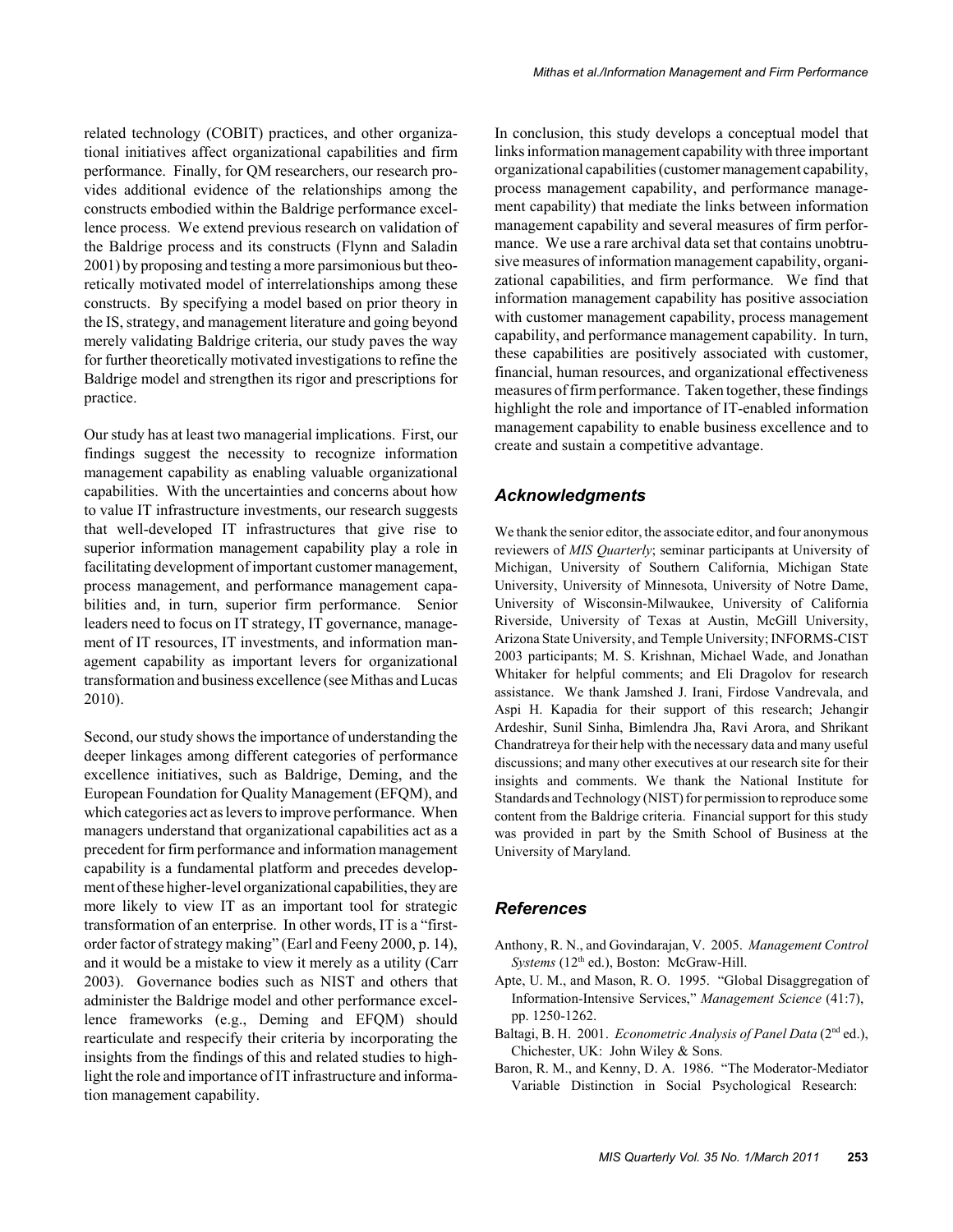Conceptual, Strategic, and Statistical Considerations," *Journal of Personality and Social Psychology* (51:6), pp. 1173-1182.

- Barua, A., and Mukhopadhyay, T. 2000. "Information Technology/ and Business Performance: Past, Present, and Future," in *Framing the Domains of Information Technology Management: Projecting the Future...Through the Past,* R. W. Zmud (ed.), Cincinnati, OH: Pinnaflex Press, pp. 65-84.
- Basmann, R. L. 1960. "On Finite Sample Distributions of Generalized Classical Linear Identifiability Test Statistics," *Journal of the American Statistical Association* (55:292), 1960, pp. 650-659.
- Bharadwaj, A. 2000. "A Resource-Based Perspective on Information Technology Capability and Firm Performance: An Empirical Investigation," *MIS Quarterly* (24:1), pp. 169-196.
- Bharadwaj, A. S., Bharadwaj, S. G., and Konsynski, B. R. 1999. "Information Technology Effects on Firm Performance as Measured by Tobin's q," *Management Science* (45:7), pp. 1008-1024.
- Bhatt, G. D., and Grover, V. 2005. "Types of Information Technology Capabilities and Their Role in Competitive Advantage: An Empirical Study," *Journal of Management Information Systems* (22:2), pp. 253-277.
- Bollen, K. A. 1989. *Structural Equations with Latent Variables*, New York: Wiley.
- Bourne, M., Neely, A., Platts, K., and Mills, J. 2002. "The Success and Failure of Performance Measurement Initiatives: Perceptions of Participating Managers," *International Journal of Operations & Production Management* (22:11), pp. 1288-1310.
- Brynjolfsson, E., and Hitt, L. M. 1996. "Paradox Lost? Firm-Level Evidence on the Returns to Information Systems Spending," *Management Science* (42:4), pp. 541-558.
- Capon, N., Farley, J. U., and Hoenig, S. 1990. "Determinants of Financial Performance: A Meta-Analysis," *Management Science* (36:10), pp. 1143-1159.
- Carr, N. G. 2003. "IT Doesn't Matter," *Harvard Business Review* (81:5), pp. 41-49.
- Cotteleer, M. J., and Bendoly, E. 2006. "Order Lead-Time Improvement Following Enterprise-IT Implementation: An Empirical Study," *MIS Quarterly* (30:3), pp. 643-660.
- D'Aveni, R. A. 1994. *Hypercompetition: Managing the Dynamics of Strategic Maneuvering*, New York: The Free Press.
- Davenport, T. H. 1993. *Process Innovation: Reengineering Work Through Information Technology*, Boston: Harvard Business School Press.
- Davenport, T. H. 1998. "Putting the Enterprise into the Enterprise System," *Harvard Business Review* (76:4), pp. 121-131.
- Davenport, T. H. 2000. *Mission Critical: Realizing the Promise of Enterprise Systems*, Cambridge, MA: Harvard Business School Press.
- Davenport, T. H., and Beers, M. C. 1995. "Managing Information about Processes," *Journal of Management Information Systems* (12:1), pp. 57-80.
- Davenport, T. H., and Klahr, P. 1998. "Managing Customer Support Knowledge," *California Management Review* (40:3), pp. 195-208.
- Davenport, T. H., and Linder, J. 1994. "Information Management Infrastructure: The New Competitive Weapon," in *Proceedings*

*of the 27th Hawaii International Conference on System Sciences* (Vol. IV: Information Systems: Collaboration Technology Organizational Systems and Technology), Los Alamitos, CA: IEEE Computer Society Press, pp. 885-899.

- Dean, J. W., and Bowen, D. E. 1994. "Management Theory and Total Quality: Improving Research and Practice Through Theory Development," *The Academy of Management Review* (19:3), pp. 392-418.
- Dedrick, J., Gurbaxani, V., and Kraemer, K. L. 2003. "Information Technology and Economic Performance: A Critical Review of Empirical Evidence," *ACM Computing Surveys* (35:1), pp. 1-28.
- Dewan, S., Shi, C., and Gurbaxani, V. 2007. "Investigating the Risk-Return Relationship of Information Technology Investment," *Management Science* (53:12), pp. 1829-1842.
- Diamantopoulos, A., and Winklhofer, H. M. 2001. "Index Construction with Formative Indicators: An Alternative to Scale Development," *Journal of Marketing Research* (38:2), pp. 269-278.
- Earl, M., and Feeny, D. 2000. "How to Be a CEO for the Information Age," *Sloan Management Review* (41:2), pp. 11-23.
- Eccles, R. G. 1991. "The Performance Measurement Manifesto," *Harvard Business Review* (69:1), pp. 131-137.
- Feeny, D. F., and Willcocks, L. P. 1998. "Core IS Capabilities for Exploiting Information Technology," *MIT Sloan Management Review* (39:3), pp. 9-22.
- Fisher, M. L., Raman, A., and McClelland, A. S. 2000. "Rocket Science Retailing Is Almost Here: Are You Ready?," *Harvard Business Review* (78:4), pp. 115-124.
- Flynn, B. B., and Saladin, B. 2001. "Further Evidence on the Validity of the Theoretical Models Underlying the Baldrige Criteria," *Journal of Operations Management* (19), pp. 617-652.
- Flynn, B. B., and Saladin, B. 2006. "Relevance of Baldrige Constructs in an International Context: A Study of National Culture," *Journal of Operations Management* (24), pp. 583-603.
- Fornell, C., Mithas, S., and Morgeson, F. V. 2009a. "The Economic and Statistical Significance of Stock Returns on Customer Satisfaction," *Marketing Science* (28:5), pp. 820-825.
- Fornell, C., Mithas, S., and Morgeson, F. V. 2009b. "The Statistical Significance of Portfolio Returns," *International Journal of Research in Marketing* (26:2), pp. 162-163.
- Fornell, C., Mithas, S., Morgeson, F. V., and Krishnan, M. S. 2006. "Customer Satisfaction and Stock Prices: High Returns, Low Risk," *Journal of Marketing* (70:1), pp. 3-14.
- Frei, F. X., Kalakota, R., Leone, A. J., and Marx, L. M. 1999. "Process Variation as a Determinant of Bank Performance: Evidence from the Retail Banking Industry," *Management Science* (45:9), pp. 1210-1220.
- Glazer, R. 1991. "Marketing in an Information Intensive Environment: Strategic Implications of Knowledge as an Asset," *Journal of Marketing* (55:4), pp. 1-19.
- Goldberger, A. S. 1972. "Structural Equation Methods in the Social Sciences," *Econometrica* (40:6), pp. 979-1001.
- Hausman, J. A. 1978. "Specification Tests in Econometrics," *Econometrica* (46:6), pp. 1251-1271.
- Hendricks, K. B., and Singhal, V. R. 1996. "Quality Awards and the Market Value of the Firm: An Empirical Investigation," *Management Science* (42:3), pp. 415-436.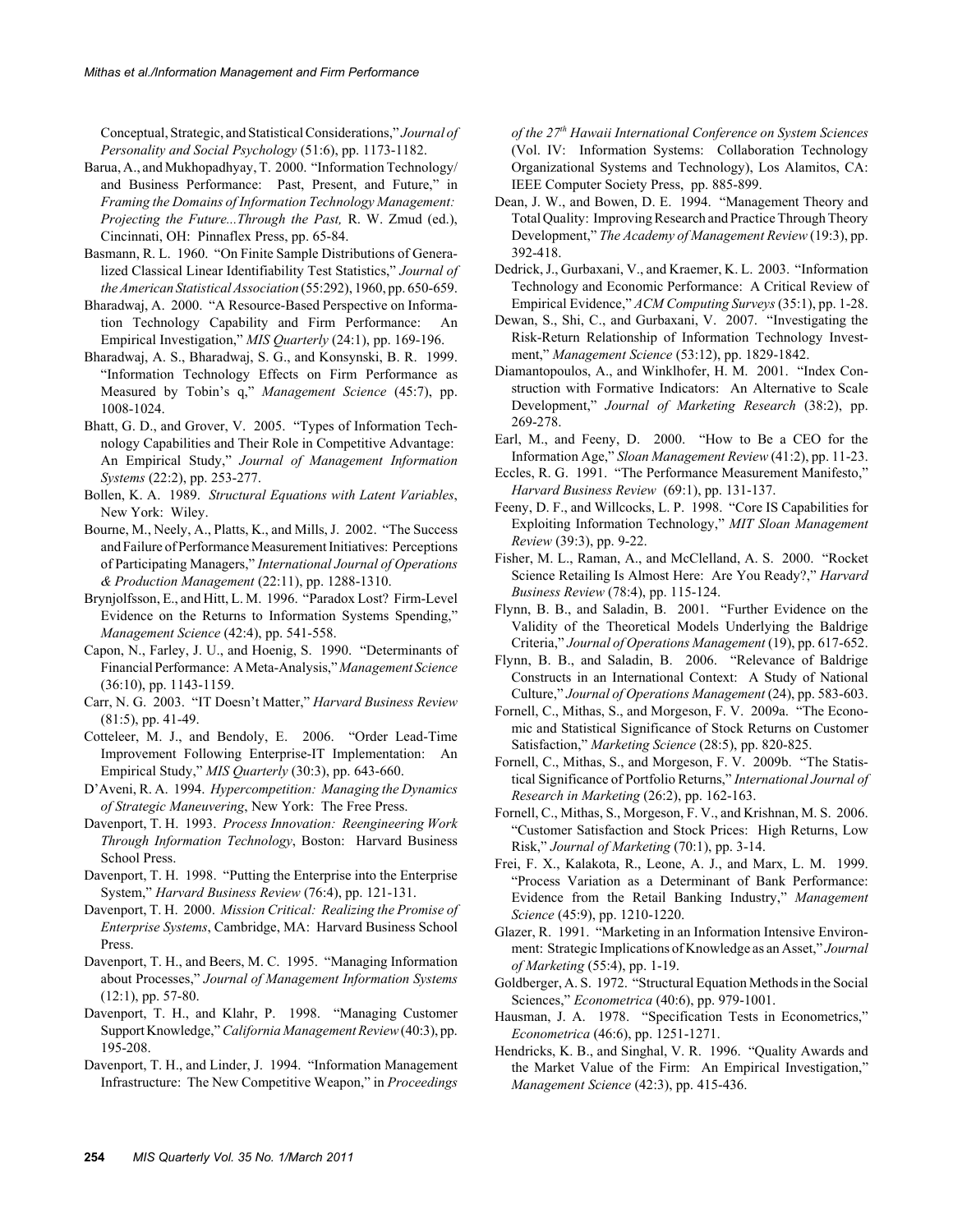- Hendricks, K. B., and Singhal, V. R. 2001. "Firm Characteristics, Total Quality Management, and Financial Performance," *Journal of Operations Management* (19), pp. 269-285.
- Ives, B., and Learmonth, G. P. 1984. "The Information System as a Competitive Weapon," *Communications of the ACM* (27:12), pp. 1193-1201.
- Jaworski, B. J., and Kohli, A. K. 1993. "Market Orientation: Antecedents and Consequences," *Journal of Marketing* (57), pp. 53-70.
- Jayachandran, S., Sharma, S., Kaufman, P., and Raman, P. 2005. "The Role of Relational Information Processes and Technology Use in Customer Relationship Management," *Journal of Marketing* (69:4), pp. 177-192.
- Kalakota, R., and Robinson, M. 2003. *Services Blueprint: Roadmap for Execution*, Reading, MA: Addison-Wesley.
- Kaplan, R. S., and Norton, D. P. 1992. "The Balanced Scorecard: Measures that Drive Performance," *Harvard Business Review* (70:1), pp. 71-79.
- Karimi, J., Somers, T. M., and Gupta, Y. P. 2001. "Impact of Information Technology Management Practices on Customer Service," *Journal of Management Information Systems* (17:4), pp. 125-158.
- Kauffman, R. J., and Kriebel, C. H. (eds.). 1988. *Modeling and Measuring the Business Value of Information Technologies*, Washington, DC: ICIT Press.
- Kaynak, H. 2003. "The Relationship Between Total Quality Management Practices and Their Effects on Firm Performance," *Journal of Operations Management* (21), pp. 405-435.
- Keil, M., and Robey, D. 2001. "Blowing the Whistle on Troubled Software Projects," *Communications of the ACM* (44:4), pp. 87-93.
- Kettinger, W. J., and Grover, V. 1995. "Special Section: Toward a Theory of Business Process Change Management," *Journal of Management Information Systems* (12:1), pp. 9-30.
- Khanna, T., and Yafeh, Y. 2007. "Business Groups in Emerging Markets: Paragons or Parasites?," *Journal of Economic Literature* (45:2), pp. 331-372.
- Kohli, R. 2007. "Innovating to Create IT-Based New Business Opportunities at United Parcel Service," *MIS Quarterly Executive* (6:4), pp. 199-210.
- Kohli, R., and Grover, V. 2008. "Business Value of IT: An Essay on Expanding Research Directions to Keep Up with the Times," *Journal of the Association for Information Systems* (9:1), pp. 23-39.
- Lederer, A., and Mendelow, A. 1987. "Information Resource Planning: Overcoming Difficulties in Identifying Top Management Objectives," *MIS Quarterly* (11:3), pp. 389-399.
- Liang, T.-P., and Tanniru, M. 2006-07. "Customer-Centric Information Systems," *Journal of Management Information Systems* (23:3), pp. 9-15.
- Lin, O., and Mithas, S. 2008. "Information Technology and Inventories: Substitutes or Complements?," in *Proceedings of the 29th International Conference on Information Systems*, Paris, France, December 14-17.
- Lucas, H. C. 1993. "The Business Value of Information Technology: A Historical Perspective and Thoughts for Future Research," in *Strategic Information Technology Management:*

*Perspectives on Organizational Growth and Competitive Advantage,* R. D. Banker, R. J. Kauffman and M. A. Mahmood (eds.), Harrisburg, PA: Idea Group Publishing, pp. 359-374.

- Marchand, D. A. 2005. "Reaping the Business Value of IT," *Business and Economic Review* (51:4), 2005, pp. 21-24.
- Marchand, D. A., Kettinger, W. J., and Rollins, J. D. 2000. "Information Orientation: People, Technology and the Bottom Line," *Sloan Management Review* (41:4), pp. 69-80.
- Marchand, D. A., Paddack, K., and Chung, R. 2002. "CEMEX: Global Growth Through Superior Information Capabilities," Case Study, Harvard Business Review.
- Melville, N., Kraemer, K. L., and Gurbaxani, V. 2004. "*Review:* Information Technology and Organizational Performance: An Integrative Model of IT Business Value," *MIS Quarterly* (28:2), pp. 283-322.
- Mendelson, H., and Pillai, R. R. 1998. "Clockspeed and Informational Response: Evidence from the Information Technology Industry," *Information Systems Research* (9:4), pp. 415-433.
- Mithas, S., and Krishnan, M. S. 2009. "From Association to Causation via a Potential Outcomes Approach," *Information Systems Research* (20:2), pp. 295-313.
- Mithas, S., Krishnan, M. S., and Fornell, C. 2005. "Why Do Customer Relationship Management Applications Affect Customer Satisfaction?," *Journal of Marketing* (69:4), pp. 201-209.
- Mithas, S., and Lucas, H. C. 2010. "What Is Your Digital Business Strategy," *IEEE IT Professional* (12:6), pp. 4-6.
- Mithas, S., and Sinha, S. 2010. "How to Transform a Conglomerate? Lessons from the Tata Group and its Performance Excellence Journey," Working Paper, Robert H. Smith School of Business, University of Maryland.
- Mithas, S., Tafti, A. R., Bardhan, I. R., and Goh, J. M. 2008. "Information Technology and Firm Profitability: Mechanisms and Empirical Evidence," working paper, Robert H. Smith School of Business, University of Maryland, College Park.
- Nambisan, S. 2002. "Complementary Product Integration by High-Technology New Ventures: The Role of Initial Technology Strategy," *Management Science* (48:3), pp. 382-398.
- NIST. 2002. "Criteria for Performance Excellence, Baldrige National Quality Program 2002," NIST (http://baldrige.nist.gov/).
- Pannirselvam, G. P., Siferd, S. P., and Ruch, W. A. 1998. "Validation of the Arizona Governor's Quality Award Criteria: A Test of the Baldrige Criteria," *Journal of Operations Management* (16), pp. 529-550.
- Peppers, D., and Rogers, M. 2004. *Managing Customer Relationships: A Strategic Framework*, New York: John Wiley.
- Peppers, D., Rogers, M., and Dorf, B. 1999. "Is Your Company Ready for One-to-One Marketing?," *Harvard Business Review* (77:1), pp. 3-12.
- Porter, M. E. 1996. "What Is Strategy?," *Harvard Business Review* (74:6), pp. 61-78.
- Porter, M. E. 2001. "Strategy and the Internet," *Harvard Business Review* (79:3), pp. 63-78.
- Porter, M. E., and Millar, V. E. 1985. "How Information Gives You Competitive Advantage," *Harvard Business Review* (63:4), pp. 149-160.
- Porter, M. E., and Rivkin, J. W. 2000. "Industry Transformation," Note 9-701-008, Harvard Business School.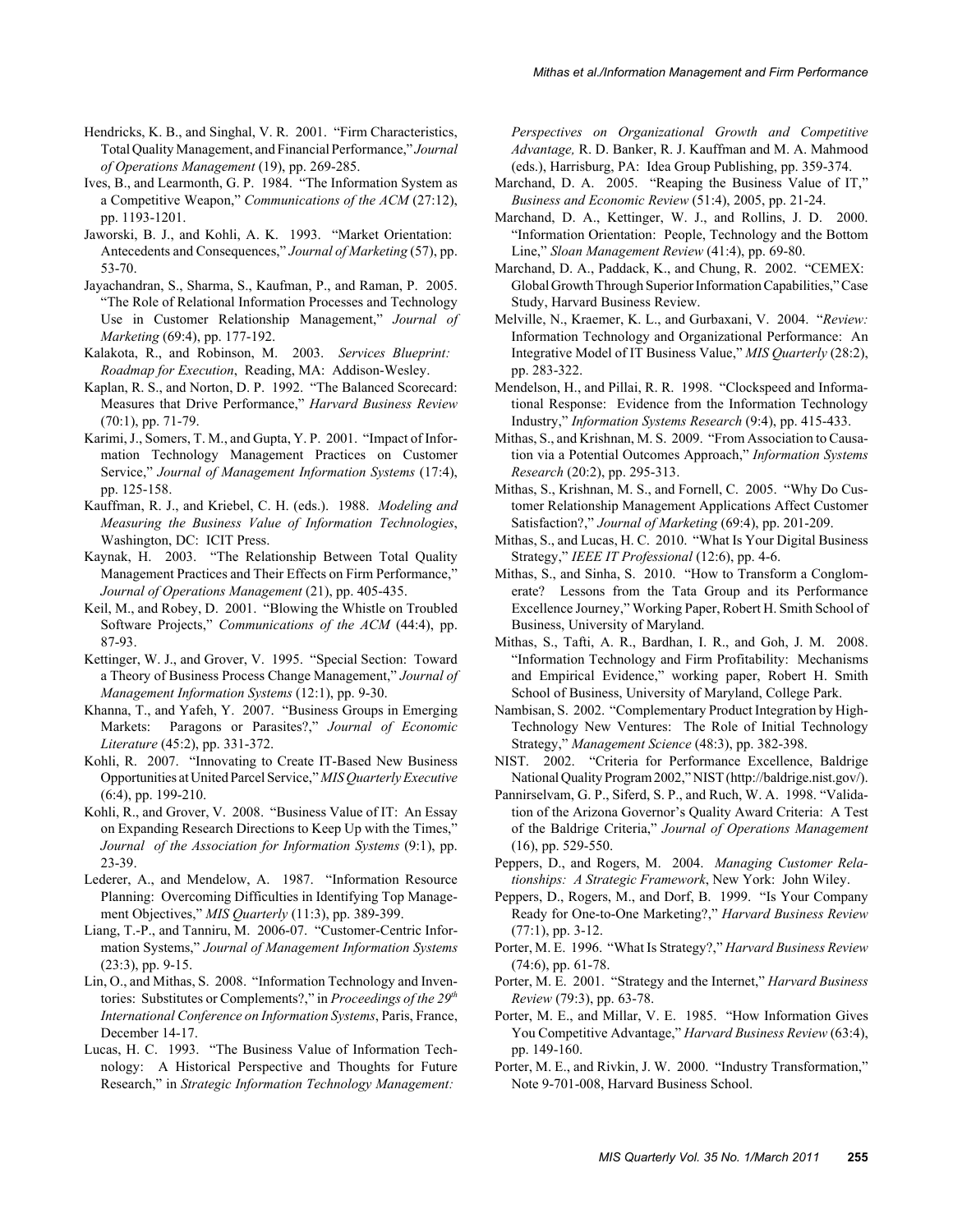- Ramasubbu, N., Mithas, S., Krishnan, M. S., and Kemerer, C. F. 2008. "Work Dispersion, Process-Based Learning, and Offshore Software Development Performance," *MIS Quarterly* (32:2), pp. 437-458.
- Ray, G., Muhanna, W. A., and Barney, J. B. 2005. "Information Technology and the Performance of the Customer Service Process: A Resource-Based Analysis," *MIS Quarterly* (29:4), pp. 625-652.
- Rust, R. T., Ambler, T., Carpenter, G. S., Kumar, V., and Srivastava, R. K. 2004. "Measuring Marketing Productivity: Current Knowledge and Future Directions," *Journal of Marketing* (68:4), pp. 76-89.
- Sambamurthy, V., Bharadwaj, A. S., and Grover, V. 2003. "Shaping Agility through Digital Options: Reconceptualizing the Role of IT in Contemporary Firms," *MIS Quarterly* (27:2), pp. 237-263.
- Santhanam, R., and Hartono, E. 2003. "Issues in Linking Information Technology Capability to Firm Performance," *MIS Quarterly* (27:1), 2003, pp. 125-153.
- Sargan, J. D. 1958. "The Estimation of Economic Relationships Using Instrumental Variables," *Econometrica* (26), pp. 393-415.
- Segars, A., and Grover, V. 1999. "Profiles of Strategic Information Systems Planning," *Information Systems Research* (10:3), 1999, pp. 199-232.
- Sobel, M. E. 1982. "Asymptotic Confidence Intervals for Indirect Effects in Structural Equations Models," in *Sociological Methodology,* S. Leinhart (ed.), San Francisco: Jossey-Bass, pp. 290-312.
- Tafti, A., Mithas, S., and Krishnan, M. S. 2007a. "Complementarities in Information Technology and Human Resource Practices in Knowledge Work," in *Proceedings of the 28th International Conference on Information Systems*, Montreal, December 9-12.
- Tafti, A., Mithas, S., and Krishnan, M. S. 2007b. "Information Technology and the Autonomy–Control Duality: Toward a Theory," *Information Technology and Management* (8:2), pp. 147-166.
- Tallon, P. P., Kraemer, K. L., and Gurbaxani, V. 2000. "Executives' Perceptions of the Business Value of Information Technology: A Process Oriented Approach," *Journal of Management Information Systems* (16:4), pp. 145-173.
- Wade, M., and Hulland, J. 2004. "*Review*: The Resource Based View and Information Systems Research: Review, Extension, and Suggestions for Future Research," *MIS Quarterly* (28:1), pp. 107-142.
- Wailgum, T. 2007. "How Wal-Mart Lost its Technological Edge," *CIO*, October 4 (available at http://www.cio.com/article/143451).
- Webb, E. J., Campbell, D. T., Scwartz, R. D., and Sechrest, L. 1996. *Unobtrusive measures: Nonreactive Research in the Social Sciences*, Chicago: Rand McNally.
- Webb, E. J., and Weick, K. E. 1979. "Unobtrusive Measures in Organizational Theory: A Reminder," *Administrative Science Quarterly* (24), pp. 650-659.
- Whitaker, J., Mithas, S., and Krishnan, M. S. 2007. "A Field Study of RFID Deployment and Return Expectations," *Production and Operations Management* (16:5), pp. 599-612.
- Wooldridge, J. M. 2006. *Introductory Econometrics: A Modern Approach* (3rd ed.), Mason, OH: Thomson/South-Western.

#### *About the Authors*

**Sunil Mithas** is an associate professor at the Robert H. Smith School of Business, University of Maryland. He has a Ph.D. in Business from the Ross School of Business at the University of Michigan and an Engineering degree from IIT, Roorkee (India). Prior to pursuing the Ph.D., he worked for about 10 years with the Tata group. His research focuses on strategic management and impact of information and intangible resources and has appeared in journals including *Management Science, Information Systems Research, MIS Quarterly, Marketing Science, Journal of Marketing*, and *Production and Operations Management.* His papers have won best paper awards and best paper nominations and have been featured in practice-oriented publications such as *Harvard Business Review*, *Sloan Management Review, Bloomberg, CIO.com, Computerworld,* and *InformationWeek*.

**Narayan Ramasubbu** is an assistant professor at the School of Information Systems at the Singapore Management University. He has a Ph.D. in Business Administration from the University of Michigan, Ann Arbor, and an Electronics and Telecommunications Engineering degree from Bharathiyar University (India). Prior to pursuing the Ph.D., he was a senior developer and product management specialist, first at CGI Inc., and then at SAP AG. His research focuses on software engineering economics, distributed software product development, management of enterprise systems, and IT governance.

**V. Sambamurthy** (Ph.D., University of Minnesota, 1989) is the Eli Broad Professor of Information Technology at the Eli Broad College of Business at Michigan State University. His research examines how firms successfully leverage information technologies in their business strategies, products, services, and organizational processes. His research adopts the perspectives of CIOs and top management teams. Most of his work has been funded by the Financial Executives Research Foundation, the Advanced Practices Council (APC), and the National Science Foundation. His work has been published in journals such as *MIS Quarterly*, *Information Systems Research*, *Decision Sciences, Management Science, Organization Science*, and *IEEE Transactions on Engineering Management*. He has served as a senior editor for *MIS Quarterly*, departmental editor for the *IEEE Transactions of Engineering Management*, Americas editor for the *Journal of Strategic Information Systems*, and editorin-chief of *Information Systems Research*. He was selected as a Fellow of the Association for Information Systems in 2009.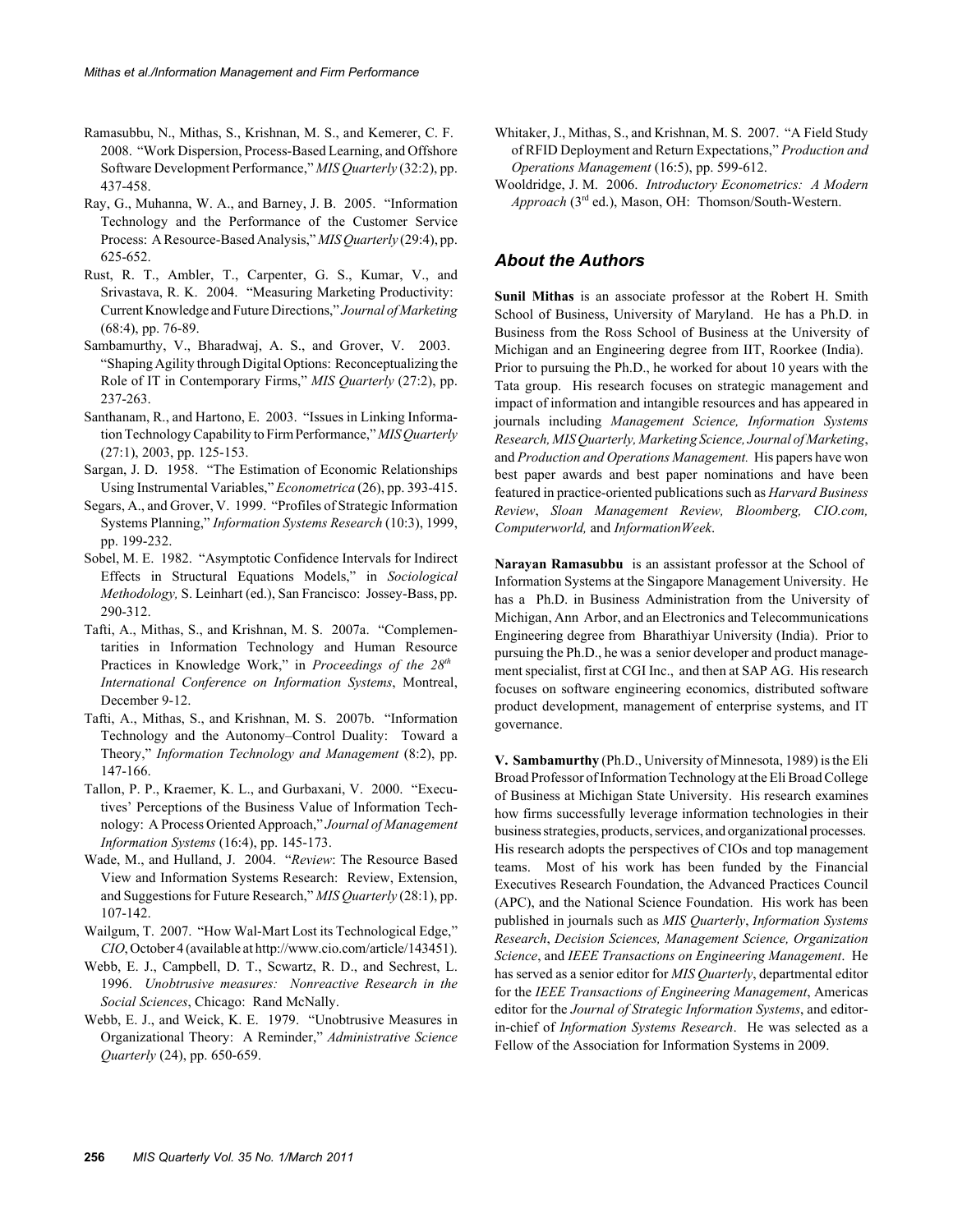



# **HOW INFORMATION MANAGEMENT CAPABILITY INFLUENCES FIRM PERFORMANCE**

#### **Sunil Mithas**

Robert H. Smith School of Business, University of Maryland, 4357 Van Munching Hall, College Park, MD 20742 U.S.A. {smithas@rhsmith.umd.edu}

#### **Narayan Ramasubbu**

School of Information Systems, Singapore Management University, 80 Stamford Road, Singapore 178902 SINGAPORE {nramasub@smu.edu.sg}

#### **V. Sambamurthy**

Eli Broad College of Business, Michigan State University. East Lansing, MI 48824 U.S.A. {smurthy@msu.edu}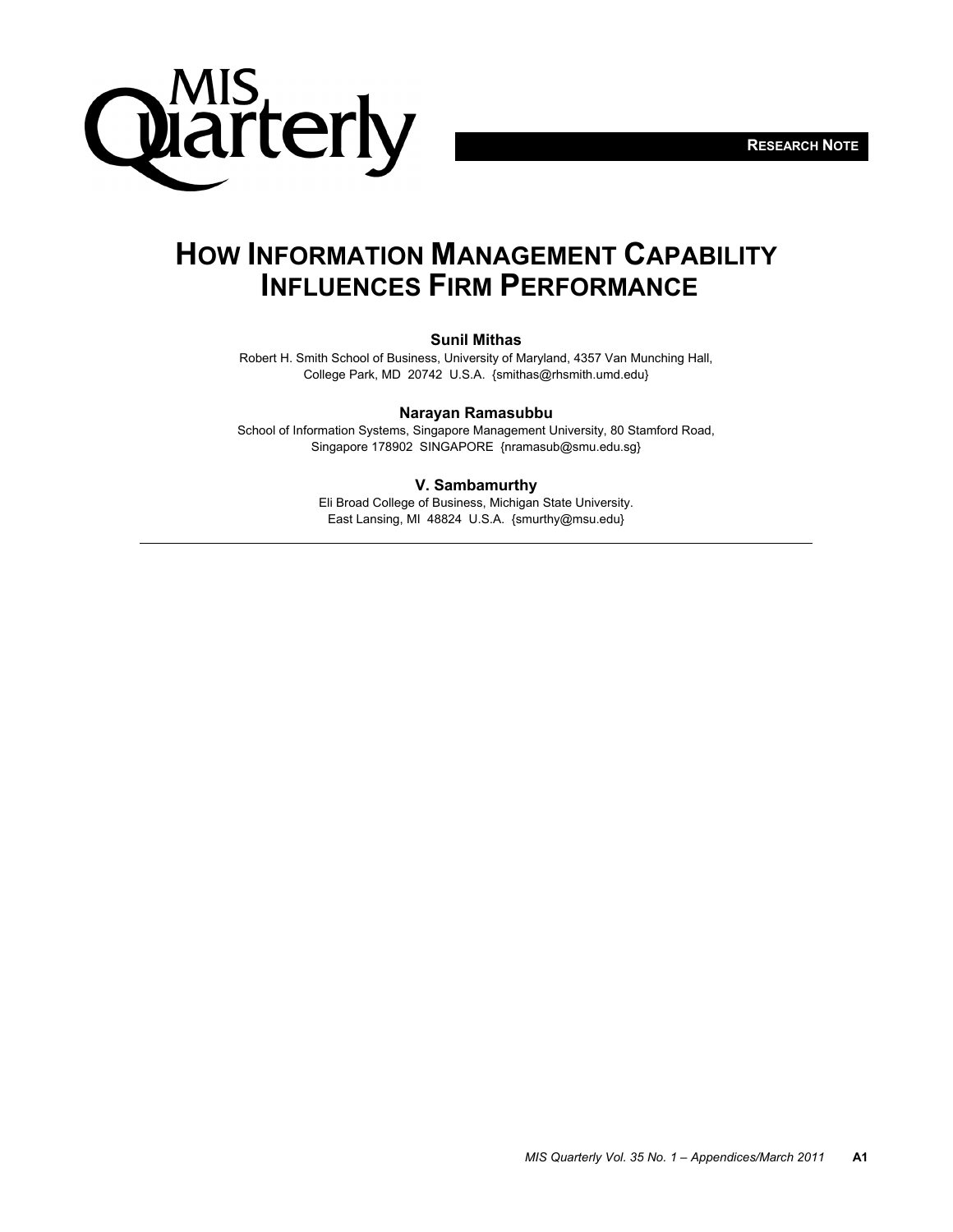# **Appendix A**

## **Additional Details on Background and Theory**

| Table A1. Selected Studies in Information Systems Literature Linking Information Technology and Related |                                                                                                      |                                                                                                                                                                                                                    |                                                                                                                                        |                                                                |  |  |
|---------------------------------------------------------------------------------------------------------|------------------------------------------------------------------------------------------------------|--------------------------------------------------------------------------------------------------------------------------------------------------------------------------------------------------------------------|----------------------------------------------------------------------------------------------------------------------------------------|----------------------------------------------------------------|--|--|
| Capabilities with Firm Performance <sup>t</sup>                                                         |                                                                                                      |                                                                                                                                                                                                                    |                                                                                                                                        |                                                                |  |  |
|                                                                                                         | <b>IT and Related</b><br><b>Capabilities</b>                                                         |                                                                                                                                                                                                                    | Operationalization of IT and                                                                                                           | <b>IT Enabled</b><br>Mediating                                 |  |  |
| Study                                                                                                   | Construct                                                                                            | Dimensions of IT and Related Capabilities                                                                                                                                                                          | <b>Related Capabilities</b>                                                                                                            | <b>Capabilities</b>                                            |  |  |
| <b>Conceptual Studies</b>                                                                               |                                                                                                      |                                                                                                                                                                                                                    |                                                                                                                                        |                                                                |  |  |
| Ross, Beath, and<br>Goodhue (1996)                                                                      | <b>IT Capability</b>                                                                                 | IT Human resource asset, Technology asset,<br>Relationship asset                                                                                                                                                   |                                                                                                                                        |                                                                |  |  |
| Melville et al.<br>(2004)                                                                               | <b>IT Resources</b>                                                                                  | Technological IT resources (Infrastructure, business<br>applications), Human IT resources (technical IT skills,<br>managerial IT skills)                                                                           |                                                                                                                                        |                                                                |  |  |
| Wade and Hulland<br>(2004)                                                                              | <b>IS Resources</b>                                                                                  | Manage external relationships, Market responsive-<br>ness, IS-business partnerships, IS planning and<br>change management, IS infrastructure, IS technical<br>skills, IS development, Cost effective IS operations |                                                                                                                                        |                                                                |  |  |
|                                                                                                         | <b>Cross-Sectional Studies in IS Literature</b>                                                      |                                                                                                                                                                                                                    |                                                                                                                                        |                                                                |  |  |
| Marchand et al.<br>(2000)                                                                               | Information<br>Orientation                                                                           | Information technology practices, information<br>management practices, information behaviors and<br>values                                                                                                         | Likert scale, Survey approach,<br>Uses data from self-reports of<br>firms                                                              |                                                                |  |  |
| Tippins and Sohi<br>(2003)                                                                              | IT Competency                                                                                        | IT knowledge, IT operations, IT objects                                                                                                                                                                            | Likert scale, Survey approach,<br>Uses data from self-reports of<br>firms                                                              |                                                                |  |  |
| Duncan (1995)                                                                                           | IT Infrastructure<br>flexibility                                                                     | Technological components, flexibility characteristics,<br>types of applied flexibility indicators                                                                                                                  | Likert scale, Survey approach,<br>Uses data from self-reports of<br>firms                                                              |                                                                |  |  |
| Lewis and Byrd<br>(2003)                                                                                | IT Infrastructure                                                                                    | CIO, IT planning, IT security, technology integration,<br>advisory committee, enterprise model, data adminis-<br>tration                                                                                           | Likert scale, Survey approach,<br>Uses data from self-reports of<br>firms                                                              |                                                                |  |  |
| Weill and Vitale<br>(2002)                                                                              | IT Infrastructure<br>capability                                                                      | IT components, human IT infrastructure, shared IT<br>services, shared standard applications                                                                                                                        | Likert scale, Survey approach,<br>Uses data from self-reports of<br>firms                                                              |                                                                |  |  |
| Bharadwaj (2000),<br>Santhanam and<br>Hartono (2003)                                                    | <b>IT Capability</b>                                                                                 | IT infrastructure, human IT resources, IT enabled<br>intangibles                                                                                                                                                   | Binary measure of IT<br>capability, based on<br>InformationWeek ranking of IT<br>leader firms                                          |                                                                |  |  |
| Ray et al. (2005)                                                                                       | IT resources and<br>capabilities                                                                     | Technical IT skills, generic technologies, IT spending,<br>shared knowledge                                                                                                                                        | Likert scale, Survey approach,<br>Uses data from self-reports of<br>firms                                                              |                                                                |  |  |
| Ravichandran and<br>Lertwongsatien<br>(2005)                                                            | IS capabilities                                                                                      | IS planning sophistication, system development<br>capability, IS support maturity, IS operations<br>capability                                                                                                     | Likert scale, Uses data from<br>self-reports of firms                                                                                  | IT support for core<br>competencies                            |  |  |
| <b>Bhatt and Grover</b><br>(2005)                                                                       | <b>IT Capabilities</b>                                                                               | IT Infrastructure, IT business experience, relationship<br>infrastructure                                                                                                                                          | Likert scale, Uses data from<br>self-reports of firms                                                                                  |                                                                |  |  |
|                                                                                                         | Longitudinal Studies in IS Literature Using a Continuous and Unobtrusive Measure of an IT Capability |                                                                                                                                                                                                                    |                                                                                                                                        |                                                                |  |  |
| This study (Mithas<br>et al. 2011)                                                                      | Information<br>Management<br>Capability (a<br>specific dimension                                     | The ability to provide data and information to<br>users with the appropriate levels of accuracy,<br>timeliness, reliability, security, and confidentiality<br>The ability to provide universal connectivity and    | Continuous measure, based<br>on a verification of self-reports<br>of a firm by multiple examiners<br>external to a firm including site | Performance<br>management<br>capability, cus-<br>tomer manage- |  |  |
|                                                                                                         | of IT capability)                                                                                    | access with adequate reach and range<br>The ability to tailor the infrastructure to emerging<br>business needs and directions                                                                                      | visit assessments                                                                                                                      | ment capability,<br>process manage-<br>ment capability         |  |  |

† This table is not exhaustive and lists only some representative studies to show the uniqueness and novelty of the current study. Because we are primarily concerned here with effect of IT capability on firm performance, we do not list other studies that focus on effect of IT spending or particular IT applications on intermediate or financial measures of firm performance (e.g., Barua, Kriebel and Mukhopadhyay 1995; Cotteleer and Bendoly 2006).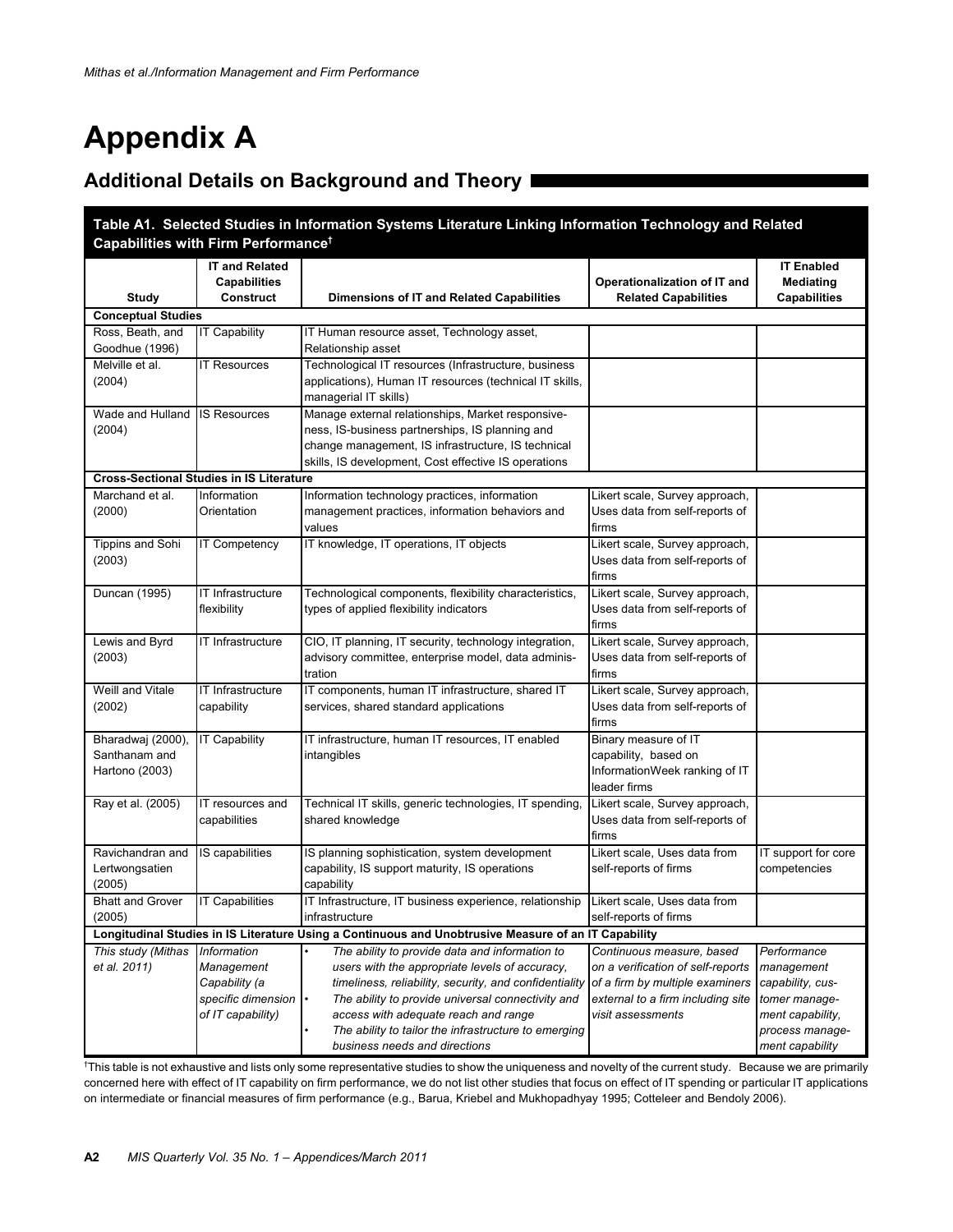|                        | Table A2. Operationalization of Information Management Capability across Studies                                                                                                                                                                                                                                                                                                                                                                                                                                                                                                                                                                                                                                                                                                                                                                                                    |                                                                                                                                                                                                                                                                                                                                                                                                                                                                                                                                                                                                                                                                                                                                                                                                                                                                                                                                                                                                             |                                                                                                                                                                                                                                                                                                                         |
|------------------------|-------------------------------------------------------------------------------------------------------------------------------------------------------------------------------------------------------------------------------------------------------------------------------------------------------------------------------------------------------------------------------------------------------------------------------------------------------------------------------------------------------------------------------------------------------------------------------------------------------------------------------------------------------------------------------------------------------------------------------------------------------------------------------------------------------------------------------------------------------------------------------------|-------------------------------------------------------------------------------------------------------------------------------------------------------------------------------------------------------------------------------------------------------------------------------------------------------------------------------------------------------------------------------------------------------------------------------------------------------------------------------------------------------------------------------------------------------------------------------------------------------------------------------------------------------------------------------------------------------------------------------------------------------------------------------------------------------------------------------------------------------------------------------------------------------------------------------------------------------------------------------------------------------------|-------------------------------------------------------------------------------------------------------------------------------------------------------------------------------------------------------------------------------------------------------------------------------------------------------------------------|
| <b>Information and</b> | Survey Operationalization of the<br>1992 Baldrige Criteria<br>[Used in Flynn and Saladin 2001]                                                                                                                                                                                                                                                                                                                                                                                                                                                                                                                                                                                                                                                                                                                                                                                      | Survey Operationalization of the 1997<br><b>Baldrige Criteria</b><br>[Used in Flynn and Saladin 2001]<br>Selection of information and data                                                                                                                                                                                                                                                                                                                                                                                                                                                                                                                                                                                                                                                                                                                                                                                                                                                                  | <b>Actual Score of Information</b><br><b>Management Capability</b><br><b>Based on the Baldrige</b><br>Criteria (e.g., Item 4.2 in 2002<br>Criteria)<br>[Used in this study <sup>†</sup> (Mithas<br>et al. 2011)]<br>$\bullet$                                                                                           |
| <b>Analysis</b>        | Scope of quality data and<br>information                                                                                                                                                                                                                                                                                                                                                                                                                                                                                                                                                                                                                                                                                                                                                                                                                                            | Charts showing defect rates are posted                                                                                                                                                                                                                                                                                                                                                                                                                                                                                                                                                                                                                                                                                                                                                                                                                                                                                                                                                                      | The ability to provide data<br>and information to users                                                                                                                                                                                                                                                                 |
| Category               | Charts showing defect rates are<br>posted on the shop floor<br>Charts showing schedule com-<br>pliance are posted on the shop<br>floor<br>Charts plotting the frequency of<br>$\bullet$<br>machine breakdowns are posted<br>on the shop floor<br>Information on quality<br>performance is readily available to<br>employees<br>Information on productivity is<br>readily available to employees<br>Analysis of company-level data<br>We use charts to determine<br>whether our manufacturing<br>processes are under control<br>Process data gathered from<br>$\bullet$<br>manufacturing inspections is<br>stored for subsequent analysis<br>We use statistical methods to<br>$\bullet$<br>recognize the source of problems<br><b>Comparative comparisons</b><br>In general, our plant's quality<br>performance over the past 3 years<br>has been low, relative to industry<br>norms | on the shop floor<br>Charts showing schedule compliance<br>$\bullet$<br>are posted on the shop floor<br>Charts plotting the frequency of<br>$\bullet$<br>machine breakdowns are posted on the<br>shop floor<br>$\bullet$<br>Information on quality performance is<br>readily available to employees<br>Information on productivity is readily<br>available to employees<br>Analysis of company performance<br>$\bullet$<br>A large percent of the equipment or<br>processes on the shop floor are<br>currently under statistical quality control<br>We make extensive use of statistical<br>techniques to reduce variance in<br>processes<br>We use charts to determine whether<br>$\bullet$<br>our manufacturing processes are under<br>control<br>Process data gathered from manufac-<br>$\bullet$<br>turing inspections is stored for<br>subsequent analysis<br>$\bullet$<br>We use statistical methods to<br>recognize the source of problems<br>Selection of comparative data<br>No items<br>$\bullet$ | with the appropriate levels<br>of accuracy, timeliness,<br>reliability, security, and<br>confidentiality<br>The ability to provide<br>$\bullet$<br>universal connectivity and<br>access with adequate<br>reach and range<br>The ability to tailor the<br>infrastructure to emerging<br>business needs and<br>directions |
| <b>Remarks</b>         | Heavy focus on manufacturing<br>$\bullet$<br>and quality on shop-floor<br>Sub-constructs of "Information<br>and Analysis" also include<br>dimensions of performance<br>management capability<br>Do not relate to underlying IT<br>assets                                                                                                                                                                                                                                                                                                                                                                                                                                                                                                                                                                                                                                            | Heavy focus on manufacturing and<br>$\bullet$<br>quality on shop-floor<br>Sub-constructs of "Information and<br>Analysis" also include dimensions of<br>performance management capability<br>Do not relate to underlying IT assets                                                                                                                                                                                                                                                                                                                                                                                                                                                                                                                                                                                                                                                                                                                                                                          | Relatively generic frame-<br>work with consideration of<br>capabilities of underlying<br>IT assets                                                                                                                                                                                                                      |
| <b>References</b>      | Flynn and Saladin (2001), p. 646                                                                                                                                                                                                                                                                                                                                                                                                                                                                                                                                                                                                                                                                                                                                                                                                                                                    | Flynn and Saladin (2001), p. 648                                                                                                                                                                                                                                                                                                                                                                                                                                                                                                                                                                                                                                                                                                                                                                                                                                                                                                                                                                            | As an example, see Baldrige<br>Criteria (NIST 2002)                                                                                                                                                                                                                                                                     |

† As an illustration, refer to item 4.2 of the Baldridge Criteria (NIST 2002) document for more complete details.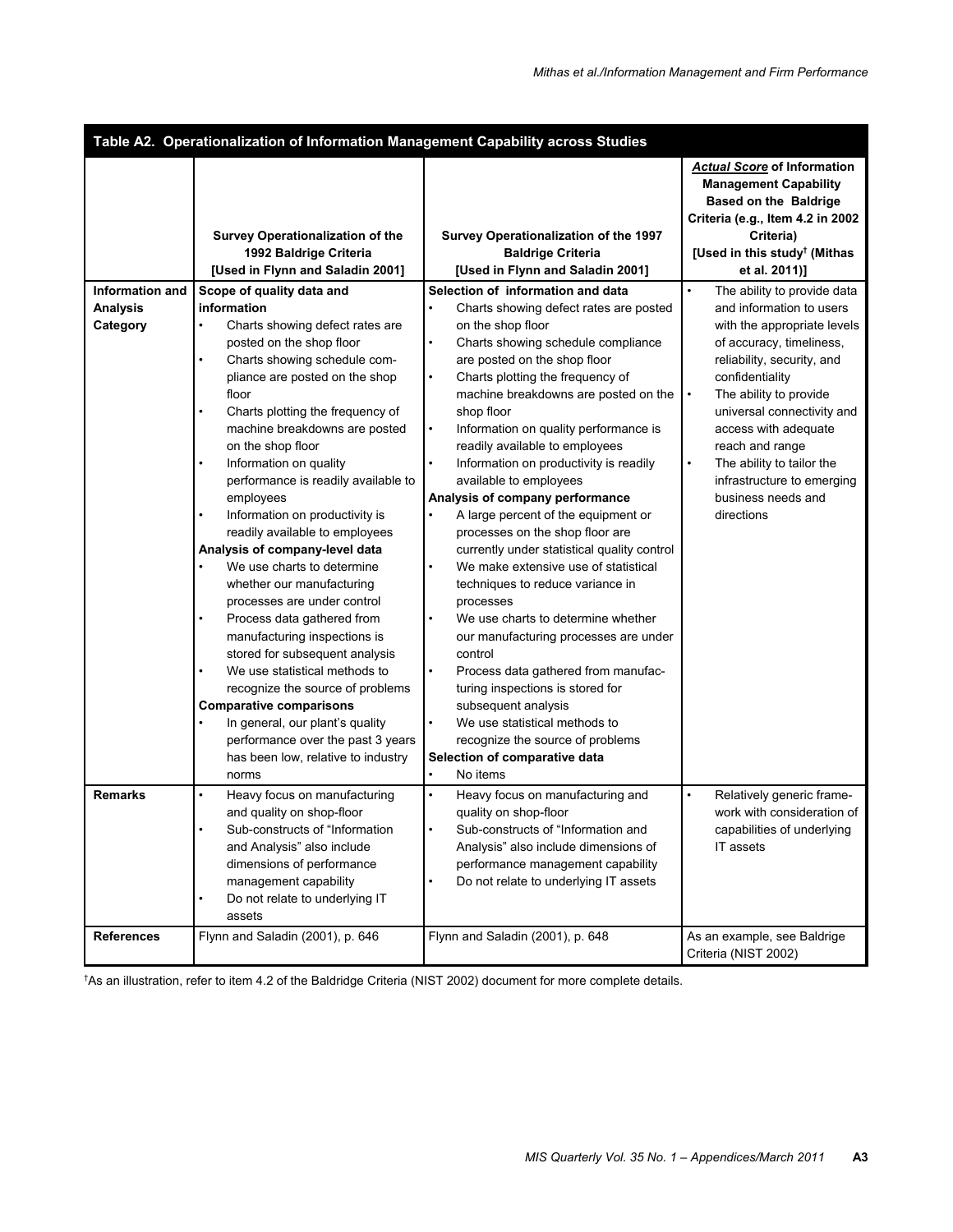|                                                                                                                        | adons management Elterature Emking imormation<br>rechnology and n<br>Capabilities with Firm Performance <sup>†</sup> |                                                                                                                                                                                                                                                                                                                                                                          |                                                                                                                                                             |                                                                                                                                                                                                                       |  |  |  |
|------------------------------------------------------------------------------------------------------------------------|----------------------------------------------------------------------------------------------------------------------|--------------------------------------------------------------------------------------------------------------------------------------------------------------------------------------------------------------------------------------------------------------------------------------------------------------------------------------------------------------------------|-------------------------------------------------------------------------------------------------------------------------------------------------------------|-----------------------------------------------------------------------------------------------------------------------------------------------------------------------------------------------------------------------|--|--|--|
| Study                                                                                                                  | <b>IT and Related</b><br><b>Capabilities Construct</b>                                                               | Dimensions of IT and Related<br><b>Capabilities</b>                                                                                                                                                                                                                                                                                                                      | Operationalization of IT and<br><b>Related Capabilities</b>                                                                                                 | <b>IT Enabled Mediating</b><br><b>Capabilities</b>                                                                                                                                                                    |  |  |  |
|                                                                                                                        |                                                                                                                      | Cross-Sectional Studies in OM Literature Using Survey Data to Proxy for Actual Baldrige Scores                                                                                                                                                                                                                                                                           |                                                                                                                                                             |                                                                                                                                                                                                                       |  |  |  |
| Kaynak (2003)                                                                                                          | Focuses mainly on product<br>or quality related data as<br>opposed to information<br>management in general           |                                                                                                                                                                                                                                                                                                                                                                          | Survey approach, Adapts an old<br>scale developed in late 1980s,<br>Criteria has changed<br>significantly since then                                        | Focuses mainly on<br>validating the entire<br>Baldrige criteria and inter-<br>relationships,                                                                                                                          |  |  |  |
| Flynn and Saladin<br>(2001)<br>Flynn and Saladin<br>(2006) uses scale<br>corresponding to<br>1992 Baldrige<br>criteria | Focuses mainly on product<br>or quality related data as<br>opposed to information<br>management in general           | Scope of quality data and<br>information<br>Analysis of company-level data<br>Comparative comparisons                                                                                                                                                                                                                                                                    | Survey approach based on<br>Baldrige models up to 1997,<br>Baldrige criteria has changed<br>since then                                                      | Focuses mainly on<br>validating the entire<br>Baldrige criteria and inter-<br>relationships up to 1997<br>criteria                                                                                                    |  |  |  |
| Meyer and Collier<br>(2001)                                                                                            | Focuses mainly on product<br>or quality related data as<br>opposed to information<br>management in general           |                                                                                                                                                                                                                                                                                                                                                                          | Survey approach, Focuses only<br>on healthcare sector                                                                                                       | Focuses mainly on<br>validating the entire<br>Baldrige criteria and inter-<br>relationships                                                                                                                           |  |  |  |
|                                                                                                                        |                                                                                                                      | Cross-Sectional Studies in OM Literature Using Baldrige or Equivalent Evaluation Process Scores                                                                                                                                                                                                                                                                          |                                                                                                                                                             |                                                                                                                                                                                                                       |  |  |  |
| Pannirselvam and<br>Ferguson (2001)<br>Pannirselvam et<br>al. (1998) <sup>‡</sup>                                      | Information Management<br>as in Baldrige model of<br>1993                                                            | Management of data, bench-<br>marks and company level data                                                                                                                                                                                                                                                                                                               | Baldrige scores based on first<br>stage assessment of self-reports<br>of a firm by multiple examiners<br>external to a firm                                 | Focuses mainly on vali-<br>dating the entire Baldrige<br>1993 criteria, instead of<br>examining a theory derived<br>test of IT capability on inter-<br>mediate organizational<br>capabilities and firm<br>performance |  |  |  |
|                                                                                                                        |                                                                                                                      | Longitudinal Studies Using Actual Baldrige or Equivalent Evaluation Process Scores                                                                                                                                                                                                                                                                                       |                                                                                                                                                             |                                                                                                                                                                                                                       |  |  |  |
| This study (Mithas<br>et al. 2011)                                                                                     | Information Management<br>Capability (a specific<br>dimension of IT capability)                                      | The ability to provide data<br>and information to users<br>with the appropriate<br>levels of accuracy,<br>timeliness, reliability,<br>security, and<br>confidentiality<br>The ability to provide<br>universal connectivity and<br>access with adequate<br>reach and range<br>The ability to tailor the<br>infrastructure to emerging<br>business needs and<br>directions | Continuous measure, based on<br>a verification of self-reports of a<br>firm by multiple examiners<br>external to a firm including site<br>visit assessments | Performance management<br>capability, customer<br>management capability,<br>process management<br>capability                                                                                                          |  |  |  |

**Table A3. Selected Studies in Operations Management Literature Linking Information Technology and Related**

† This table is not exhaustive and lists only some representative studies to show the uniqueness and novelty of the current study. We do not include here other studies that link winning Baldrige award with firm performance (e.g., Hendricks and Singhal 1996; York and Miree 2004).

‡ 1993 criteria scores from Arizona Governer's quality award modeled after Baldrige (which are somewhat dated and predate the significant change in the Baldrige criteria since then).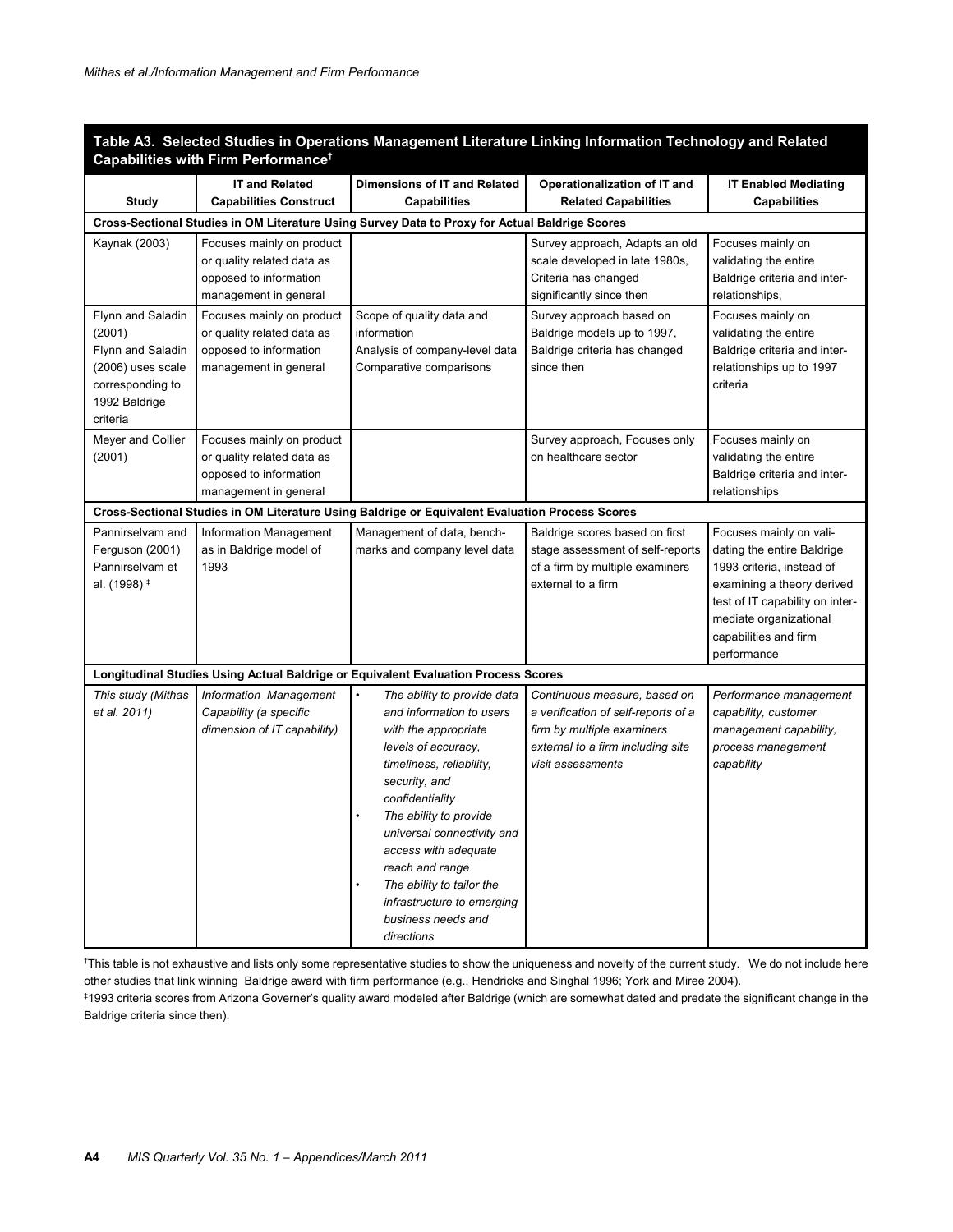|                                                                                                                                                                          |                                                                                                                                                                                                                                                                                                                                                                             | Table A4. How Information Management Capability Affects Organizational Capabilities                                                                                                                                                                                                                                                                                                                                                   |                                                                                                                                                                                                                                                                                                                                                                                                                    |
|--------------------------------------------------------------------------------------------------------------------------------------------------------------------------|-----------------------------------------------------------------------------------------------------------------------------------------------------------------------------------------------------------------------------------------------------------------------------------------------------------------------------------------------------------------------------|---------------------------------------------------------------------------------------------------------------------------------------------------------------------------------------------------------------------------------------------------------------------------------------------------------------------------------------------------------------------------------------------------------------------------------------|--------------------------------------------------------------------------------------------------------------------------------------------------------------------------------------------------------------------------------------------------------------------------------------------------------------------------------------------------------------------------------------------------------------------|
| Dimensions of<br><b>Information</b><br><b>Management</b><br>Capability                                                                                                   | <b>Performance Management</b><br>Capability                                                                                                                                                                                                                                                                                                                                 | <b>Customer Management Capability</b>                                                                                                                                                                                                                                                                                                                                                                                                 | <b>Process Management Capability</b>                                                                                                                                                                                                                                                                                                                                                                               |
| The ability to provide<br>data and information to<br>users with the appro-<br>priate levels of<br>accuracy, timeliness,<br>reliability, security, and<br>confidentiality | Availability of accurate, timely,<br>reliable, secured and confidential<br>information facilitates<br>accountability and timely<br>intervention by senior managers<br>without the risk of embarrassing<br>and inappropriate disclosures.<br>Reference: Marchand et al.<br>(2002)                                                                                            | Timely and accurate information<br>allows firms to manage their critical<br>customer facing business processes.<br>For example, use of timely informa-<br>tion allows Cemex to commit<br>deliveries within a specified time<br>window leading to higher customer<br>satisfaction.<br>References: Karimi et al. (2001);<br>Marchand et al. (2002); Mithas,<br>Almirall, and Krishnan (2006); Mithas<br>et al. (2005)                   | Use of timely information allows a firm<br>to attain flexibility, speed, and cost<br>economy through the design and<br>management of key business<br>processes such as product design<br>and delivery processes, business<br>growth processes and support<br>processes, such as finance and<br>accounting, facilities management,<br>and human resources management.<br>References: Davenport (1993)               |
| The ability to provide<br>universal connectivity<br>and access with<br>adequate reach and<br>range                                                                       | Universal connectivity and<br>access with adequate reach and<br>range allows for complete<br>transparency and peer pressure<br>to drive organizational decisions<br>and interventions based on firm-<br>wide benchmarks and perfor-<br>mance standards, as opposed to<br>decisions and interventions<br>based on local information.<br>Reference: Marchand et al.<br>(2002) | Better information management<br>capabilities enable firms to capture<br>information about customers and<br>disseminate information to<br>customers through the Internet,<br>virtual communities, and<br>personalized information channels.<br>References: Mithas et al. (2006);<br>Mithas et al. (2005); Nambisan<br>(2002a)                                                                                                         | Universal connectivity and access<br>with adequate reach and range can<br>allow firms to design robust and<br>seamless processes across<br>organizational and geographic<br>boundaries thus enabling superior<br>process management capabilities.<br>References: Apte and Mason (1995);<br>Mithas and Whitaker (2007)                                                                                              |
| The ability to tailor the<br>infrastructure to<br>emerging business<br>needs and directions                                                                              | Tailoring of IT infrastructure<br>allowed Cemex to move its<br>performance management<br>capability from a "geographical<br>proximity" based heuristics to<br>"cultural proximity" based<br>heuristics and finally to "systems<br>proximity."<br>Reference: Marchand et al.<br>(2002)                                                                                       | Tailoring of IT infrastructure allows a<br>firm to respond to changing customer<br>needs and to segment and target<br>customers using the potential of<br>newer technologies and to design<br>new products and services for them<br>by involving them in new product<br>development processes.<br>References: Mithas et al. (2006);<br>Mithas et al. (2005); Nambisan<br>(2002b); Peppers and Rogers<br>(2004); Peppers et al. (1999) | Tailoring of IT infrastructure can allow<br>firms to manage the organizational<br>portfolio of processes, including<br>reconfiguring processes for continued<br>effectiveness, designing and using<br>appropriate metrics and controls, and<br>applying processes as strategic<br>options in response to changes in<br>business conditions.<br>References: Kalakota and Robinson<br>(2003); Robinson et al. (2000) |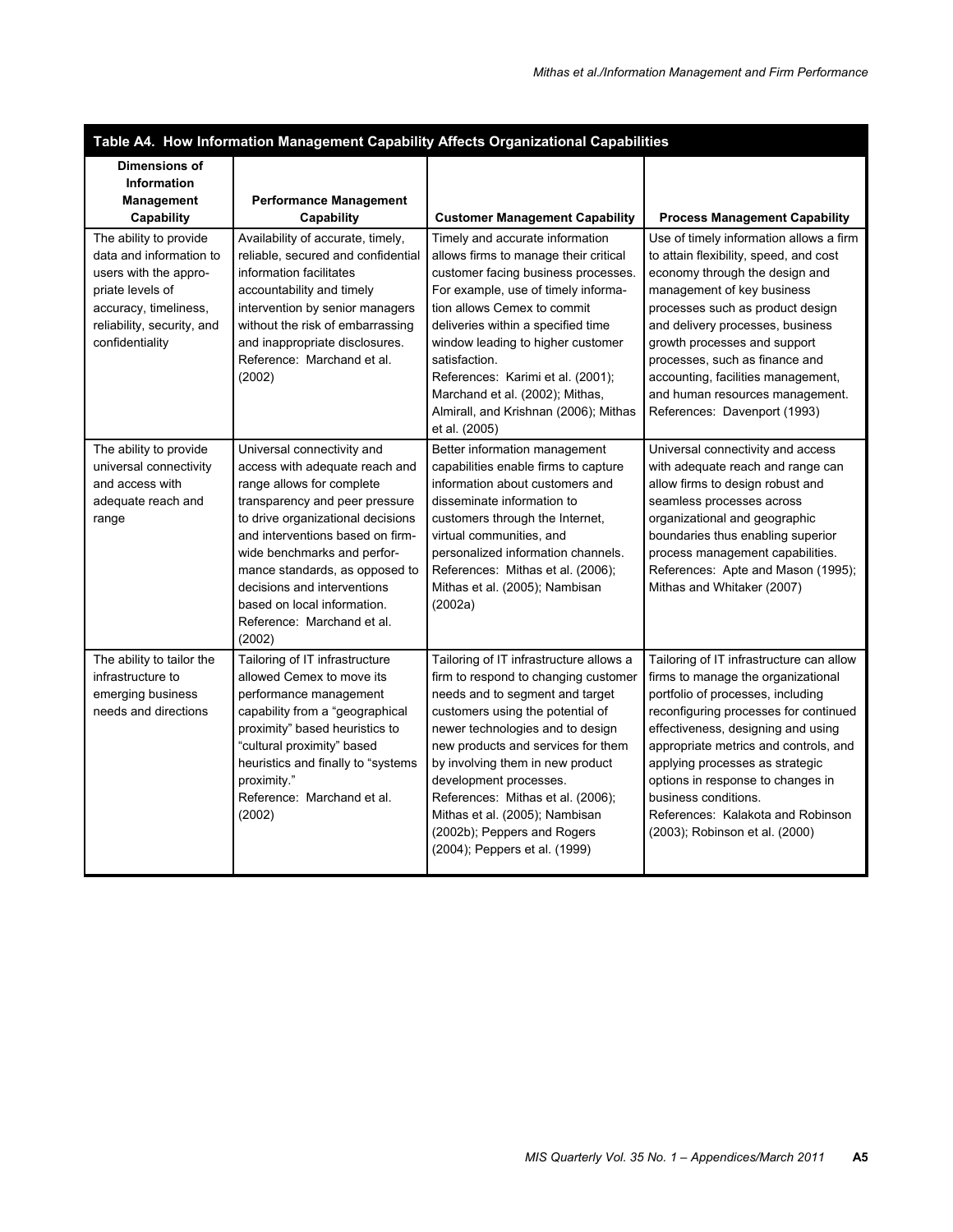|             | Table A5. Illustrative Description of Variables <sup>†</sup>                                                                                                                           |
|-------------|----------------------------------------------------------------------------------------------------------------------------------------------------------------------------------------|
| Variable    | <b>Description</b>                                                                                                                                                                     |
| Information | Item 4.2 Information Management: Describe how your organization ensures the quality and availability of                                                                                |
| Management  | needed data and information for employees, suppliers/partners, and customers. Within your response, include                                                                            |
| Capability  | answers to the following questions:                                                                                                                                                    |
| (INFMGMT)   | a. Data Availability                                                                                                                                                                   |
|             | How do you make needed data and information available? How do you make them accessible to employees,<br>(1)                                                                            |
|             | suppliers/partners, and customers, as appropriate?                                                                                                                                     |
|             | How do you ensure data and information integrity, reliability, accuracy, timeliness, security, and<br>(2)                                                                              |
|             | confidentiality?<br>How do you keep your data and information availability mechanisms current with business needs and<br>(3)                                                           |
|             | directions?                                                                                                                                                                            |
|             | b. Hardware and Software Quality                                                                                                                                                       |
|             | How do you ensure that hardware and software are reliable and user friendly?<br>(1)                                                                                                    |
|             | How do you keep your software and hardware systems current with business needs and directions?<br>(2)                                                                                  |
| Performance | Item 4.1 Measurement and Analysis of Organizational Performance: Describe how your organization                                                                                        |
| Management  | provides effective performance management systems for measuring, analyzing, aligning, and improving                                                                                    |
| Capability  | performance at all levels and in all parts of your organization. Within your response, include answers to the                                                                          |
| (PERFMGMT)  | following questions:                                                                                                                                                                   |
|             | a. Performance Measurement                                                                                                                                                             |
|             | How do you gather and integrate data and information from all sources to support daily operations and<br>(1)                                                                           |
|             | organizational decision making?                                                                                                                                                        |
|             | How do you select and align measures/indicators for tracking daily operations and overall organizational<br>(2)                                                                        |
|             | performance?                                                                                                                                                                           |
|             | How do you select and ensure the effective use of key comparative data and information?<br>(3)                                                                                         |
|             | How do you keep your performance measurement system current with business needs and directions?<br>(4)                                                                                 |
|             | b. Performance Analysis                                                                                                                                                                |
|             | What analyses do you perform to support your senior leaders' organizational performance review and your<br>(1)<br>organization's strategic planning?                                   |
|             | How do you communicate the results of organizational-level analysis to work group and/or functional level<br>(2)                                                                       |
|             | operations to enable effective support for decision making?                                                                                                                            |
|             | How do you align the results of organizational-level analysis with your key business results, strategic<br>(3)                                                                         |
|             | objectives, and action plans? How do these results provide the basis for projections of continuous and                                                                                 |
|             | breakthrough improvements in performance?                                                                                                                                              |
| Customer    | Item 3.1 Customer and Market Knowledge: Describe how your organization determines requirements,                                                                                        |
| Management  | expectations, and preferences of customers and markets to ensure the continuing relevance of your                                                                                      |
| Capability  | products/ services and to develop new opportunities. Within your response, include answers to the following                                                                            |
| (CUSTMGMT)  | questions:                                                                                                                                                                             |
|             | a. Customer and Market Knowledge                                                                                                                                                       |
|             | How do you determine or target customers, customer groups, and/or market segments? How do you include<br>(1)                                                                           |
|             | customers of competitors and other potential customers and/or markets in this determination?                                                                                           |
|             | (2)<br>How do you listen and learn to determine key customer requirements (including product/service features)                                                                         |
|             | and their relative importance/value to customers' purchasing decisions for purposes of product/ service                                                                                |
|             | planning, marketing, improvements, and other business development? In this determination, how do you use                                                                               |
|             | relevant information from current and former customers, including marketing/sales information, customer                                                                                |
|             | retention data, won/lost analysis, and complaints? If determination methods vary for different customers                                                                               |
|             | and/or customer groups, describe the key differences in your determination methods.<br>How do you keep your listening and learning methods current with business needs and directions? |
|             | (3)                                                                                                                                                                                    |

† For a complete description of all items and categories (including related notes and the assessment guidelines) that map to the variables used in this study, see the Baldrige criteria 2002 document available at the NIST website http://baldrige.nist.gov/Business\_Criteria.2002.htm.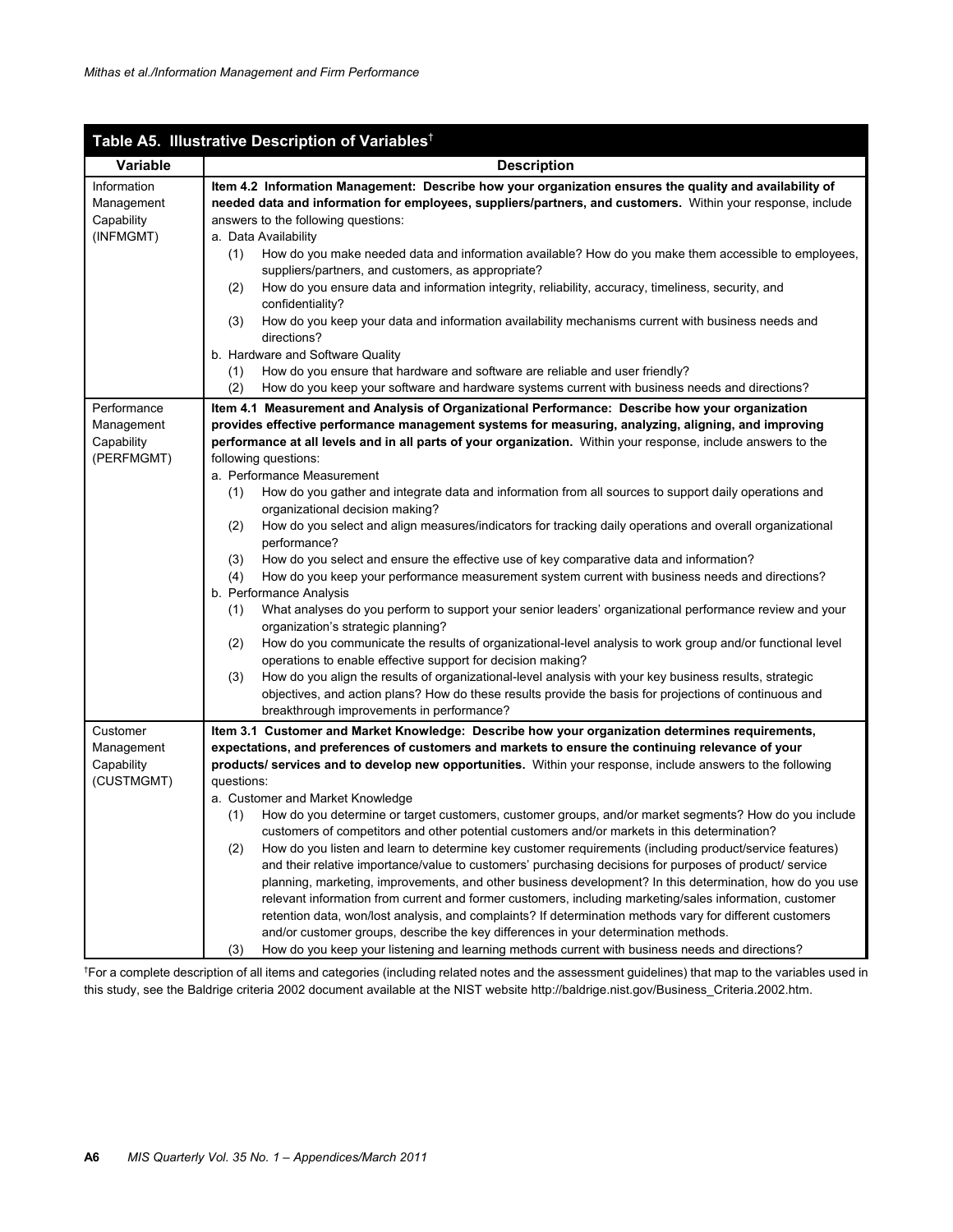|            | Table A5. Illustrative Description of Variables (Continued)                                                                                                                      |
|------------|----------------------------------------------------------------------------------------------------------------------------------------------------------------------------------|
| Variable   | <b>Description</b>                                                                                                                                                               |
|            | Item 3.2 Customer Relationships and Satisfaction: Describe how your organization builds relationships to                                                                         |
|            | acquire, satisfy, and retain customers and to develop new opportunities. Describe also how your                                                                                  |
|            | organization determines customer satisfaction. Within your response, include answers to the following questions:                                                                 |
|            | a. Customer Relationships                                                                                                                                                        |
|            | (1)<br>How do you build relationships to acquire and satisfy customers and to increase repeat business and                                                                       |
|            | positive referrals?                                                                                                                                                              |
|            | (2)<br>How do you determine key customer contact requirements and how they vary for differing modes of access?                                                                   |
|            | How do you ensure that these contact requirements are deployed to all people involved in the response                                                                            |
|            | chain? Include a summary of your key access mechanisms for customers to seek information, conduct                                                                                |
|            | business, and make complaints.                                                                                                                                                   |
|            | (3)<br>What is your complaint management process? Include how you ensure that complaints are resolved                                                                            |
|            | effectively and promptly and that all complaints are aggregated and analyzed for use in improvement                                                                              |
|            | throughout your organization and by your partners, as appropriate.                                                                                                               |
|            | How do you keep your approaches to building relationships and providing customer access current with<br>(4)<br>business needs and directions?                                    |
|            | b. Customer Satisfaction Determination                                                                                                                                           |
|            | How do you determine customer satisfaction and dissatisfaction and use this information for improvement?<br>(1)                                                                  |
|            | Include how you ensure that your measurements capture actionable information that predicts customers'                                                                            |
|            | future business with you and/or potential for positive referral. Describe significant differences in                                                                             |
|            | determination methods for different customer groups.                                                                                                                             |
|            | How do you follow up with customers on products/services and transactions to receive prompt and<br>(2)                                                                           |
|            | actionable feedback?                                                                                                                                                             |
|            | (3)<br>How do you obtain and use information on your customers' satisfaction relative to customers' satisfaction                                                                 |
|            | with competitors and/or benchmarks, as appropriate?                                                                                                                              |
|            | How do you keep your approaches to determining satisfaction current with business needs and directions?<br>(4)                                                                   |
| Process    | Item 6.1 Product and Service Processes: Describe how your organization manages key processes for                                                                                 |
| Management | product and service design and delivery. Within your response, include answers to the following questions:                                                                       |
| Capability | a. Design Processes                                                                                                                                                              |
| (PROCMGMT) | (1)<br>What are your design processes for products/services and their related production/delivery systems and                                                                    |
|            | processes?                                                                                                                                                                       |
|            | (2)<br>How do you incorporate changing customer/market requirements into product/service designs and                                                                             |
|            | production/delivery systems and processes?                                                                                                                                       |
|            | How do you incorporate new technology, including e-technology, into products/services and into<br>(3)                                                                            |
|            | production/delivery systems and processes, as appropriate?<br>How do your design processes address design quality and cycle time, transfer of learning from past projects<br>(4) |
|            | and other parts of the organization, cost control, new design technology, productivity, and other efficiency/                                                                    |
|            | effectiveness factors?                                                                                                                                                           |
|            | (5)<br>How do you design your production/delivery systems and processes to meet all key operational performance                                                                  |
|            | requirements?                                                                                                                                                                    |
|            | (6)<br>How do you coordinate and test your design and production/delivery systems and processes? Include how                                                                     |
|            | you prevent defects/rework and facilitate trouble-free and timely introduction of products/services.                                                                             |
|            | b. Production/Delivery Processes                                                                                                                                                 |
|            | What are your key production/delivery processes and their key performance requirements?<br>(1)                                                                                   |
|            | How does your day-to-day operation of key production/delivery processes ensure meeting key performance<br>(2)                                                                    |
|            | requirements?                                                                                                                                                                    |
|            | What are your key performance measures/indicators used for the control and improvement of these<br>(3)                                                                           |
|            | processes? Include how in-process measures and real-time customer and supplier/partner input are used in                                                                         |
|            | managing your product and service processes, as appropriate.                                                                                                                     |
|            | How do you perform inspections, tests, and process/performance audits to minimize warranty and/or rework<br>(4)                                                                  |
|            | costs, as appropriate? Include your prevention-based processes for controlling inspection and test costs, as                                                                     |
|            | appropriate.<br>How do you improve your production/delivery systems and processes to achieve better process performance                                                          |
|            | (5)<br>and improvements to products/services, as appropriate? How are improvements shared with other organiza-                                                                   |
|            | tional units and processes and your suppliers/partners, as appropriate?                                                                                                          |
|            |                                                                                                                                                                                  |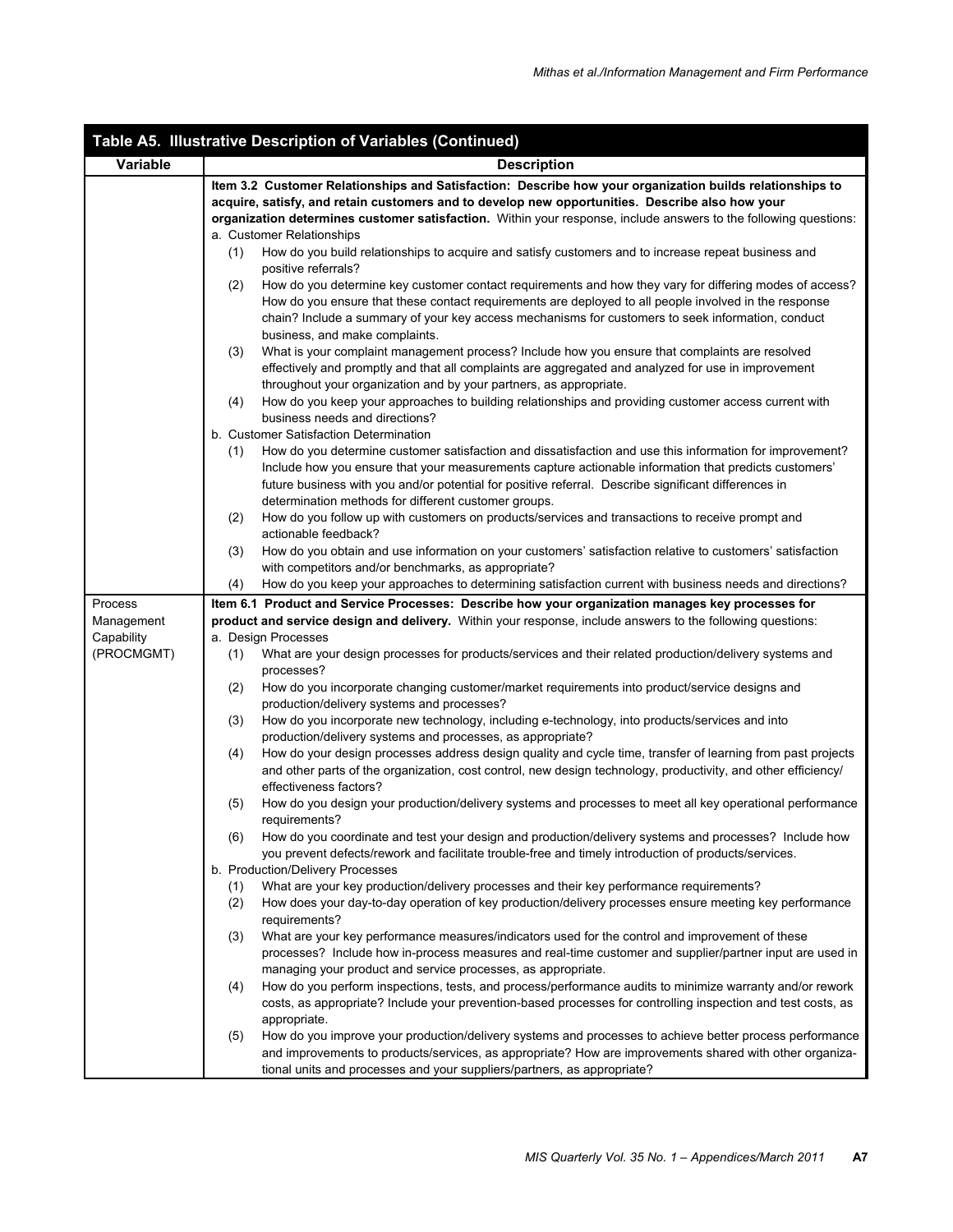|                                                  | Table A5. Illustrative Description of Variables (Continued)                                                                                                                                                                                                                                                                                                                                                                                                                                                                                                                                                                                                                                                                                                                                                                                                                                                                                                                                                                                                                                                                                                                                                                                                                                                                                                                                                                                                                               |
|--------------------------------------------------|-------------------------------------------------------------------------------------------------------------------------------------------------------------------------------------------------------------------------------------------------------------------------------------------------------------------------------------------------------------------------------------------------------------------------------------------------------------------------------------------------------------------------------------------------------------------------------------------------------------------------------------------------------------------------------------------------------------------------------------------------------------------------------------------------------------------------------------------------------------------------------------------------------------------------------------------------------------------------------------------------------------------------------------------------------------------------------------------------------------------------------------------------------------------------------------------------------------------------------------------------------------------------------------------------------------------------------------------------------------------------------------------------------------------------------------------------------------------------------------------|
| Variable                                         | <b>Description</b>                                                                                                                                                                                                                                                                                                                                                                                                                                                                                                                                                                                                                                                                                                                                                                                                                                                                                                                                                                                                                                                                                                                                                                                                                                                                                                                                                                                                                                                                        |
|                                                  | Item 6.2 Business Processes: Describe how your organization manages its key processes that lead to<br>business growth and success. Within your response, include answers to the following questions:<br>a. Business Processes<br>(1)<br>What are your key business processes for business growth and success?<br>How do you determine key business process requirements, incorporating input from customers and<br>(2)<br>suppliers/partners, as appropriate? What are the key requirements for these processes?<br>How do you design and perform these processes to meet all the key requirements?<br>(3)<br>What are your key performance measures/indicators used for the control and improvement of these<br>(4)<br>processes? Include how in-process measures and customer and supplier feedback are used in managing<br>your business processes, as appropriate.<br>How do you minimize overall costs associated with inspections, tests, and process/performance audits, as<br>(5)<br>appropriate?<br>How do you improve your business processes to achieve better performance and to keep them current with<br>(6)<br>business needs and directions? How are improvements shared with other organizational units and pro-<br>cesses, as appropriate?                                                                                                                                                                                                                              |
|                                                  | Item 6.3 Support Processes: Describe how your organization manages its key processes that support your<br>daily operations and your employees in delivering products and services. Within your response, include<br>answers to the following questions:<br>a. Support Processes<br>What are your key processes for supporting your daily operations and your employees in delivering products<br>(1)<br>and services?<br>(2)<br>How do you determine key support process requirements, incorporating input from internal customers, as<br>appropriate? What are the key operational requirements (such as productivity and cycle time) for these<br>processes?<br>(3)<br>How do you design these processes to meet all the key requirements?<br>How does your day-to-day operation of key support processes ensure meeting key performance<br>(4)<br>requirements?<br>What are your key performance measures/indicators used for the control and improvement of these<br>(5)<br>processes? Include how in-process measures and internal customer feedback are used in managing your<br>support processes, as appropriate.<br>How do you minimize overall costs associated with inspections, tests, and process/performance audits?<br>(6)<br>How do you improve your support processes to achieve better performance and to keep them current with<br>(7)<br>business needs and directions? How are improvements shared with other organizational units and<br>processes, as appropriate? |
| <b>Customer focused</b><br>results<br>(CUSTPERF) | Item 7.1 Customer-Focused Results: Summarize your organization's key customer-focused results,<br>including customer satisfaction and product and service performance results. Segment your results by<br>customer groups and market segments, as appropriate. Include appropriate comparative data. Provide data<br>and information to answer the following questions:<br>a. Customer Results<br>What are your current levels and trends in key measures/indicators of customer satisfaction and dissatisfac-<br>(1)<br>tion, including comparisons with competitors' levels of customer satisfaction?<br>What are your current levels and trends in key measures/indicators of customer-perceived value, customer<br>(2)<br>retention, positive referral, and/or other aspects of building relationships with customers, as appropriate?<br>b. Product and Service Results<br>What are your current levels and trends in key measures/indicators of product and service performance that are<br>important to your customers?                                                                                                                                                                                                                                                                                                                                                                                                                                                            |
| <b>Financial Results</b><br>(FINPERF)            | Item 7.2 Financial and Market Results: Summarize your organization's key financial and marketplace<br>performance results by market segments, as appropriate. Include appropriate comparative data. Provide data<br>and information to answer the following questions:<br>a. Financial and Market Results<br>What are your current levels and trends in key measures/indicators of financial performance, including<br>(1)<br>aggregate measures of financial return and/or economic value, as appropriate?<br>What are your current levels and trends in key measures/indicators of marketplace performance, including<br>(2)<br>market share/position, business growth, and new markets entered, as appropriate?                                                                                                                                                                                                                                                                                                                                                                                                                                                                                                                                                                                                                                                                                                                                                                        |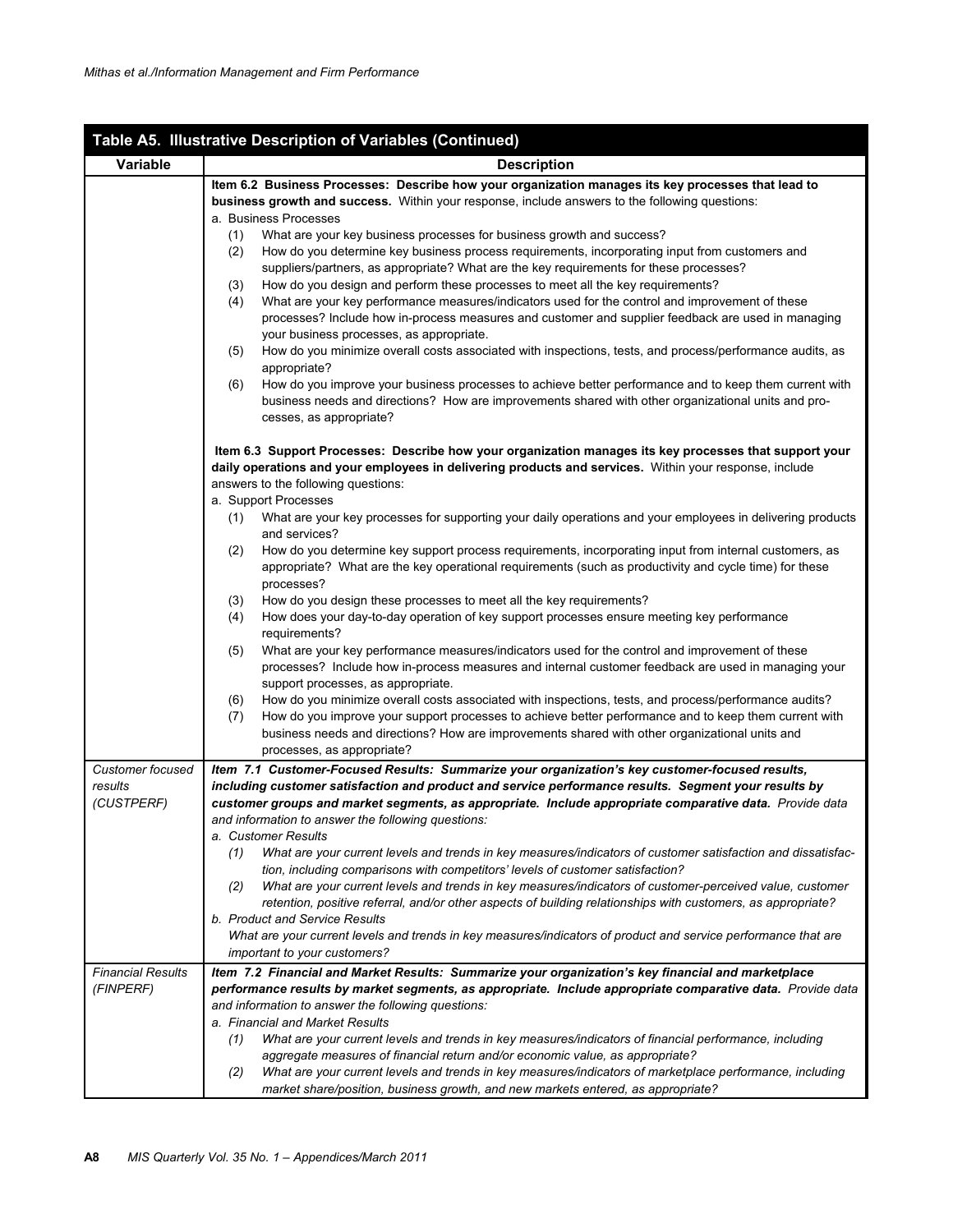| Table A5. Illustrative Description of Variables (Continued) |                                                                                                                                                                                                                                                                                                                                                                                                                                                                                                                                                                                                                                                                                                                                                                                                                                                                                                                                                                                                                                                                                                                                                                                                                                                                                                                                                                                                                                                                                                                                                                                                   |  |  |  |  |
|-------------------------------------------------------------|---------------------------------------------------------------------------------------------------------------------------------------------------------------------------------------------------------------------------------------------------------------------------------------------------------------------------------------------------------------------------------------------------------------------------------------------------------------------------------------------------------------------------------------------------------------------------------------------------------------------------------------------------------------------------------------------------------------------------------------------------------------------------------------------------------------------------------------------------------------------------------------------------------------------------------------------------------------------------------------------------------------------------------------------------------------------------------------------------------------------------------------------------------------------------------------------------------------------------------------------------------------------------------------------------------------------------------------------------------------------------------------------------------------------------------------------------------------------------------------------------------------------------------------------------------------------------------------------------|--|--|--|--|
| <b>Variable</b>                                             | <b>Description</b>                                                                                                                                                                                                                                                                                                                                                                                                                                                                                                                                                                                                                                                                                                                                                                                                                                                                                                                                                                                                                                                                                                                                                                                                                                                                                                                                                                                                                                                                                                                                                                                |  |  |  |  |
| Human Resource<br>Results<br>(HUMPERF)                      | Item 7.3 Human Resource Results: Summarize your organization's key human resource results, including<br>employee well-being, satisfaction, and development and work system performance. Segment your results to<br>address the diversity of your workforce and the different types and categories of employees, as appropriate.<br>Include appropriate comparative data. Provide data and information to answer the following questions:<br>a. Human Resource Results<br>What are your current levels and trends in key measures/indicators of employee well-being, satisfaction and<br>(1)<br>dissatisfaction, and development?<br>What are your current levels and trends in key measures/indicators of work system performance and<br>(2)                                                                                                                                                                                                                                                                                                                                                                                                                                                                                                                                                                                                                                                                                                                                                                                                                                                      |  |  |  |  |
|                                                             | effectiveness?                                                                                                                                                                                                                                                                                                                                                                                                                                                                                                                                                                                                                                                                                                                                                                                                                                                                                                                                                                                                                                                                                                                                                                                                                                                                                                                                                                                                                                                                                                                                                                                    |  |  |  |  |
| Organizational<br>Effectiveness<br>Results<br>(ORGEFFECT)   | Item 7.4 Organizational Effectiveness Results: Summarize your organization's key performance results that<br>contribute to the achievement of organizational effectiveness. Include appropriate comparative data. Provide<br>data and information to answer the following questions:<br>a. Operational Results<br>What are your current levels and trends in key measures/indicators of the operational performance of key<br>(1)<br>design, production, delivery, business, and support processes? Include productivity, cycle time, supplier/<br>partner performance, and other appropriate measures of effectiveness and efficiency.<br>What are your results for key measures/indicators of accomplishment of organizational strategy?<br>(2)<br>b. Public Responsibility and Citizenship Results What are your results for key measures/indicators of regulatory/legal<br>compliance and citizenship?                                                                                                                                                                                                                                                                                                                                                                                                                                                                                                                                                                                                                                                                                        |  |  |  |  |
| Leadership                                                  | Item 1.1 Organizational Leadership: Describe how senior leaders guide your organization, including how                                                                                                                                                                                                                                                                                                                                                                                                                                                                                                                                                                                                                                                                                                                                                                                                                                                                                                                                                                                                                                                                                                                                                                                                                                                                                                                                                                                                                                                                                            |  |  |  |  |
| Quality<br>(LEAD)                                           | they review organizational performance. Within your response, include answers to the following questions:<br>a. Senior Leadership Direction<br>How do senior leaders set and deploy organizational values, short- and longer-term directions, and perfor-<br>(1)<br>mance expectations, including a focus on creating and balancing value for customers and other stake-<br>holders? Include how senior leaders communicate values, directions, and expectations through your<br>leadership system and to all employees.<br>(2)<br>How do senior leaders create an environment for empowerment, innovation, organizational agility, and<br>organizational and employee learning?<br>b. Organizational Performance Review<br>How do senior leaders review organizational performance and capabilities to assess organizational success,<br>(1)<br>competitive performance, progress relative to short- and longer-term goals, and the ability to address<br>changing organizational needs? Include the key performance measures regularly reviewed by your senior<br>leaders. Also, include your key recent performance review findings.<br>(2)<br>How are organizational performance review findings translated into priorities for improvement and oppor-<br>tunities for innovation? How are they deployed throughout your organization and, as appropriate, to your<br>suppliers/partners to ensure organizational alignment?<br>How do senior leaders use organizational performance review findings to improve both their own leadership<br>(3)<br>effectiveness and your leadership system? |  |  |  |  |
| Strategic Planning                                          | Item 2.1 Strategy Development: Describe how your organization establishes its strategic objectives,                                                                                                                                                                                                                                                                                                                                                                                                                                                                                                                                                                                                                                                                                                                                                                                                                                                                                                                                                                                                                                                                                                                                                                                                                                                                                                                                                                                                                                                                                               |  |  |  |  |
| Quality<br>(STRAT)                                          | including enhancing its competitive position and overall performance. Within your response, include answers to<br>the following questions:<br>a. Strategy Development Process<br>What is your overall strategic planning process? Include key steps, key participants, and your short- and<br>(1)<br>longer-term planning time horizons.<br>(2)<br>How do you ensure that planning addresses the following key factors? Briefly outline how relevant data and<br>information are gathered and analyzed to address these factors:<br>• customer and market needs/expectations/opportunities<br>your competitive environment and your capabilities relative to competitors<br>technological and other key changes that might affect your products/services and/or how you operate<br>your strengths and weaknesses, including human and other resources<br>• your supplier/partner strengths and weaknesses<br>• financial, societal, and other potential risks<br>b. Strategic Objectives<br>What are your key strategic objectives and your timetable for accomplishing them? Include key<br>(1)<br>goals/targets, as appropriate.                                                                                                                                                                                                                                                                                                                                                                                                                                                                |  |  |  |  |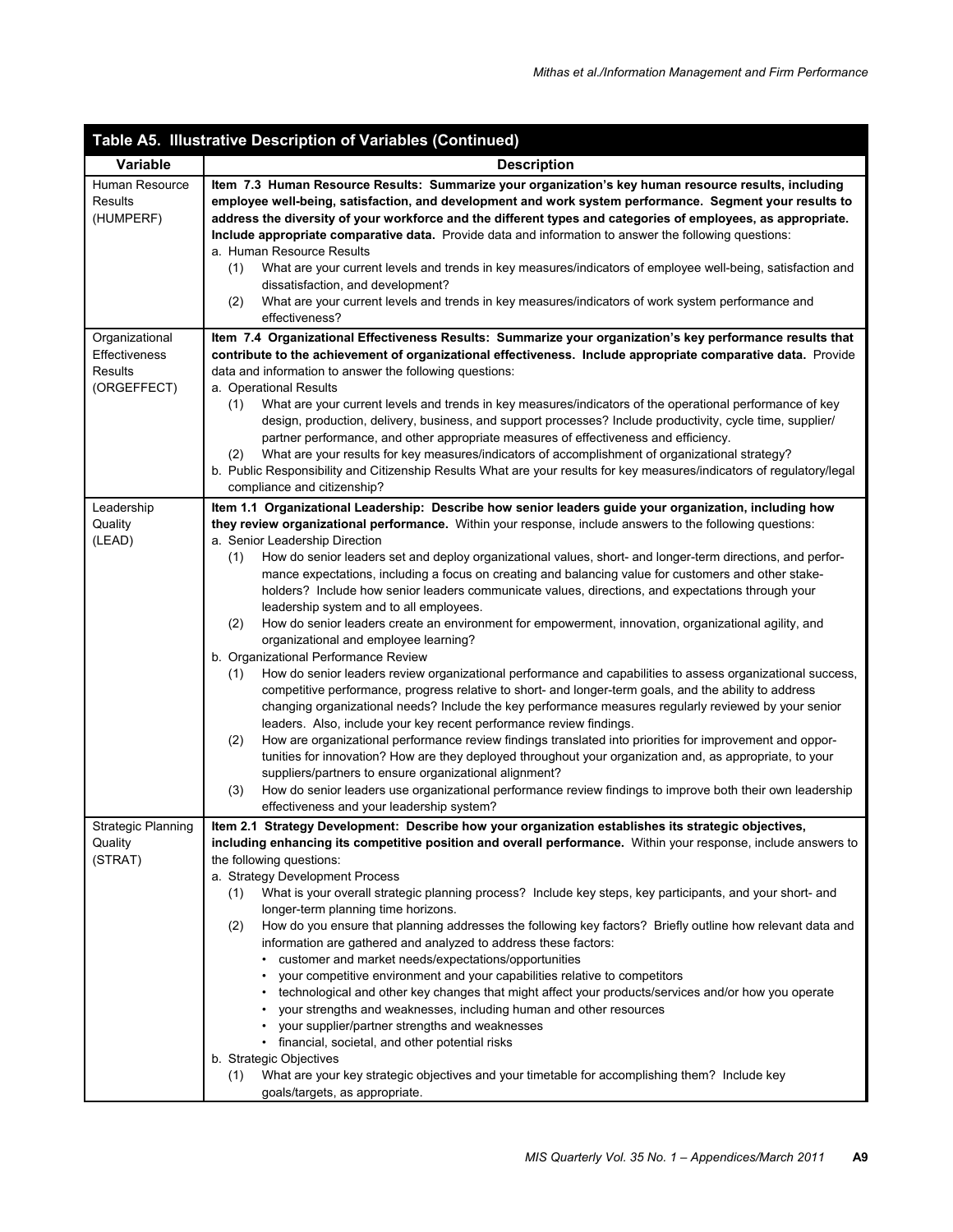|               | Table A5. Illustrative Description of Variables (Continued)                                                                                                                                                                                                                                                                                          |  |  |  |  |  |
|---------------|------------------------------------------------------------------------------------------------------------------------------------------------------------------------------------------------------------------------------------------------------------------------------------------------------------------------------------------------------|--|--|--|--|--|
| Variable      | <b>Description</b>                                                                                                                                                                                                                                                                                                                                   |  |  |  |  |  |
|               | How do your strategic objectives address the challenges identified in response to P.2 in your Organizational<br>(2)<br>Profile? How do you ensure that your strategic objectives balance the needs of all key stakeholders?                                                                                                                          |  |  |  |  |  |
|               | Item 2.2 Strategy Deployment: Describe how your organization converts its strategic objectives into action<br>plans. Summarize your organization's action plans and related key performance measures/indicators.<br>Project your organization's future performance on these key performance measures/indicators. Within your                         |  |  |  |  |  |
|               | response, include answers to the following questions:                                                                                                                                                                                                                                                                                                |  |  |  |  |  |
|               | a. Action Plan Development and Deployment                                                                                                                                                                                                                                                                                                            |  |  |  |  |  |
|               | How do you develop and deploy action plans to achieve your key strategic objectives? Include how you<br>(1)                                                                                                                                                                                                                                          |  |  |  |  |  |
|               | allocate resources to ensure accomplishment of your action plans.<br>What are your key short- and longer-term action plans? Include key changes, if any, in your products/<br>(2)                                                                                                                                                                    |  |  |  |  |  |
|               | services, your customers/markets, and how you operate.                                                                                                                                                                                                                                                                                               |  |  |  |  |  |
|               | What are your key human resource plans that derive from your short- and longer-term strategic objectives<br>(3)<br>and action plans?                                                                                                                                                                                                                 |  |  |  |  |  |
|               | What are your key performance measures/indicators for tracking progress relative to your action plans?<br>(4)<br>How do you ensure that your overall action plan measurement system achieves organizational alignment<br>and covers all key deployment areas and stakeholders?                                                                       |  |  |  |  |  |
|               | b. Performance Projection                                                                                                                                                                                                                                                                                                                            |  |  |  |  |  |
|               | What are your performance projections for your key measures/indicators for both your short- and longer term<br>planning time horizons? How does your projected performance compare with competitors' performance, key                                                                                                                                |  |  |  |  |  |
|               | benchmarks, goals, and past performance, as appropriate?                                                                                                                                                                                                                                                                                             |  |  |  |  |  |
| HR Management | Item 5.1 Work Systems: Describe how your organization's work and jobs, compensation, career                                                                                                                                                                                                                                                          |  |  |  |  |  |
| Capability    | progression, and related workforce practices motivate and enable employees and the organization to achieve                                                                                                                                                                                                                                           |  |  |  |  |  |
| (HRMGMT)      | high performance. Within your response, include answers to the following questions:                                                                                                                                                                                                                                                                  |  |  |  |  |  |
|               | a. Work Systems<br>How do you organize and manage work and jobs to promote cooperation, initiative/innovation, your<br>(1)<br>organizational culture, and the flexibility to keep current with business needs? How do you achieve effective<br>communication and knowledge/skill sharing across work units, jobs, and locations, as appropriate?     |  |  |  |  |  |
|               | How do you motivate employees to develop and utilize their full potential? Include formal and/or informal<br>(2)<br>mechanisms you use to help employees attain job- and career-related development/learning objectives and<br>the role of managers and supervisors in helping employees attain these objectives.                                    |  |  |  |  |  |
|               | How does your employee performance management system, including feedback to employees, support high<br>(3)<br>performance and a customer and business focus? How do your compensation, recognition, and related<br>reward/incentive practices reinforce these objectives?                                                                            |  |  |  |  |  |
|               | How do you accomplish effective succession planning for senior leadership and throughout the<br>(4)<br>organization?                                                                                                                                                                                                                                 |  |  |  |  |  |
|               | How do you identify characteristics and skills needed by potential employees? How do you recruit, hire, and<br>(5)<br>retain new employees? How do your work systems capitalize on the diverse ideas, cultures, and thinking of<br>the communities with which you interact (your employee hiring and customer communities)?                          |  |  |  |  |  |
|               | Item 5.2 Employee Education, Training, and Development: Describe how your organization's education and<br>training support the achievement of your overall objectives, including building employee knowledge, skills,<br>and capabilities and contributing to high performance. Within your response, include answers to the following<br>questions: |  |  |  |  |  |
|               | a. Employee Education, Training, and Development                                                                                                                                                                                                                                                                                                     |  |  |  |  |  |
|               | How do education and training contribute to the achievement of your action plans? How does your<br>(1)<br>education and training approach balance short- and longer-term organizational objectives and employee<br>needs, including development, learning, and career progression?                                                                   |  |  |  |  |  |
|               | How do you seek and use input from employees and their supervisors/managers on education and training<br>(2)                                                                                                                                                                                                                                         |  |  |  |  |  |
|               | needs and delivery options?                                                                                                                                                                                                                                                                                                                          |  |  |  |  |  |
|               | How do you address in your employee education, training, and development your key organizational needs<br>(3)<br>associated with technological change, management/leadership development, new employee orientation,<br>safety, performance measurement/improvement, and diversity?                                                                   |  |  |  |  |  |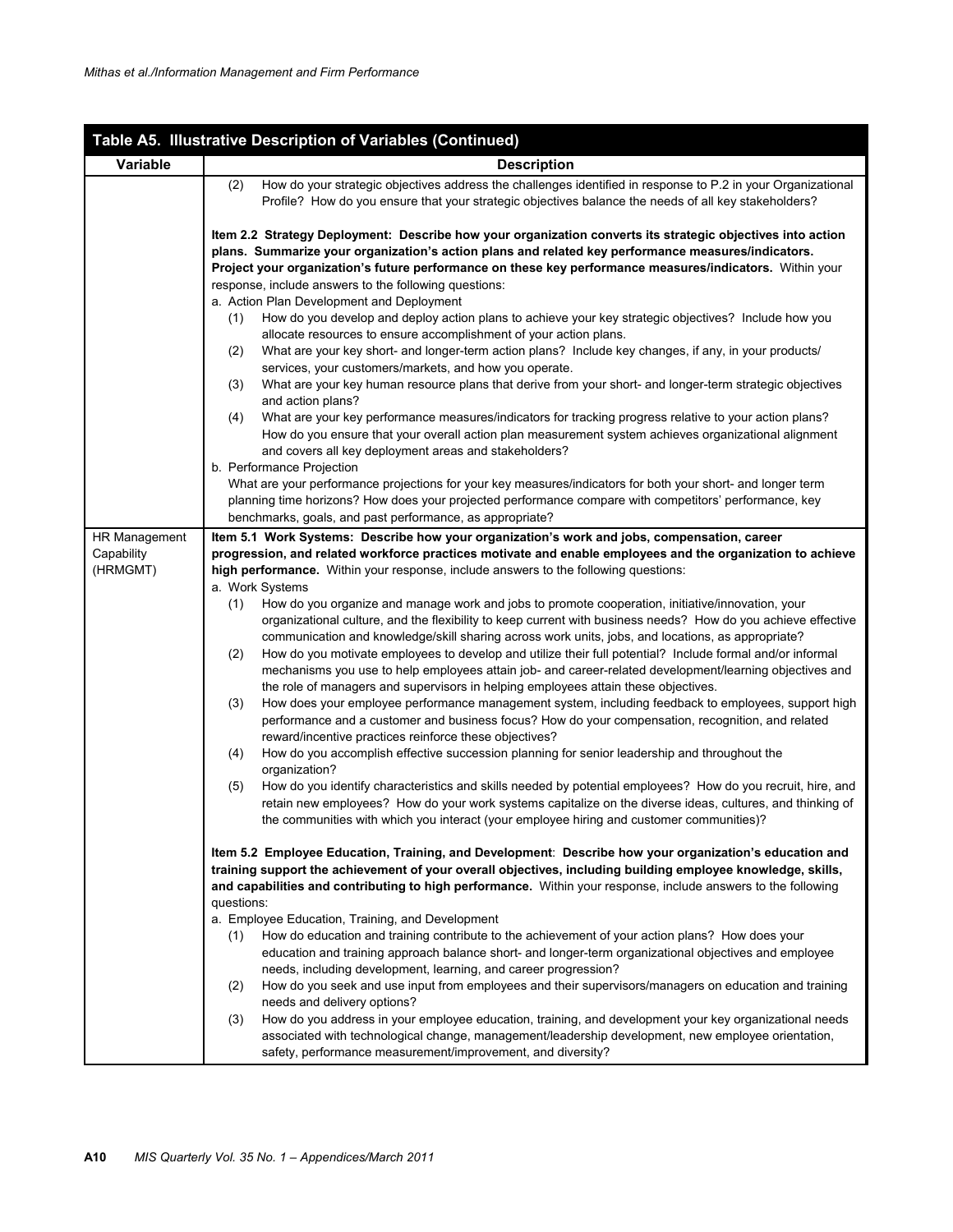| Table A5. Illustrative Description of Variables (Continued) |                                                                                                                                                                                                                                                                                                                                                                                                                                                                                             |  |  |  |  |
|-------------------------------------------------------------|---------------------------------------------------------------------------------------------------------------------------------------------------------------------------------------------------------------------------------------------------------------------------------------------------------------------------------------------------------------------------------------------------------------------------------------------------------------------------------------------|--|--|--|--|
| Variable                                                    | <b>Description</b>                                                                                                                                                                                                                                                                                                                                                                                                                                                                          |  |  |  |  |
|                                                             | How do you deliver education and training? Include formal and informal delivery, including mentoring and<br>(4)<br>other approaches, as appropriate. How do you evaluate the effectiveness of education and training, taking<br>into account individual and organizational performance?<br>How do you reinforce the use of knowledge and skills on the job?<br>(5)                                                                                                                          |  |  |  |  |
|                                                             | Item 5.3 Employee Well-Being and Satisfaction: Describe how your organization maintains a work environ-<br>ment and an employee support climate that contribute to the well-being, satisfaction, and motivation of all<br>employees. Within your response, include answers to the following questions:<br>a. Work Environment                                                                                                                                                               |  |  |  |  |
|                                                             | How do you improve workplace health, safety, and ergonomics? How do employees take part in improving them?<br>Include performance measures and/or targets for each key environmental factor. Also include significant<br>differences, if any, based on varying work environments for employee groups and/or work units.<br>b. Employee Support and Satisfaction                                                                                                                             |  |  |  |  |
|                                                             | How do you determine the key factors that affect employee well-being, satisfaction, and motivation? How<br>(1)<br>are these factors segmented for a diverse workforce and for varying categories and types of employees, as<br>appropriate?                                                                                                                                                                                                                                                 |  |  |  |  |
|                                                             | How do you support your employees via services, benefits, and policies? How are these tailored to the<br>(2)<br>needs of a diverse workforce and different categories and types of employees, as appropriate?                                                                                                                                                                                                                                                                               |  |  |  |  |
|                                                             | What formal and/or informal assessment methods and measures do you use to determine employee well-<br>(3)<br>being, satisfaction, and motivation? How do you tailor these methods and measures to a diverse workforce<br>and to different categories and types of employees, as appropriate? How do you use other indicators, such<br>as employee retention, absenteeism, grievances, safety, and productivity, to assess and improve employee<br>well-being, satisfaction, and motivation? |  |  |  |  |
|                                                             | How do you relate assessment findings to key business results to identify priorities for improving the work<br>(4)<br>environment and employee support climate?                                                                                                                                                                                                                                                                                                                             |  |  |  |  |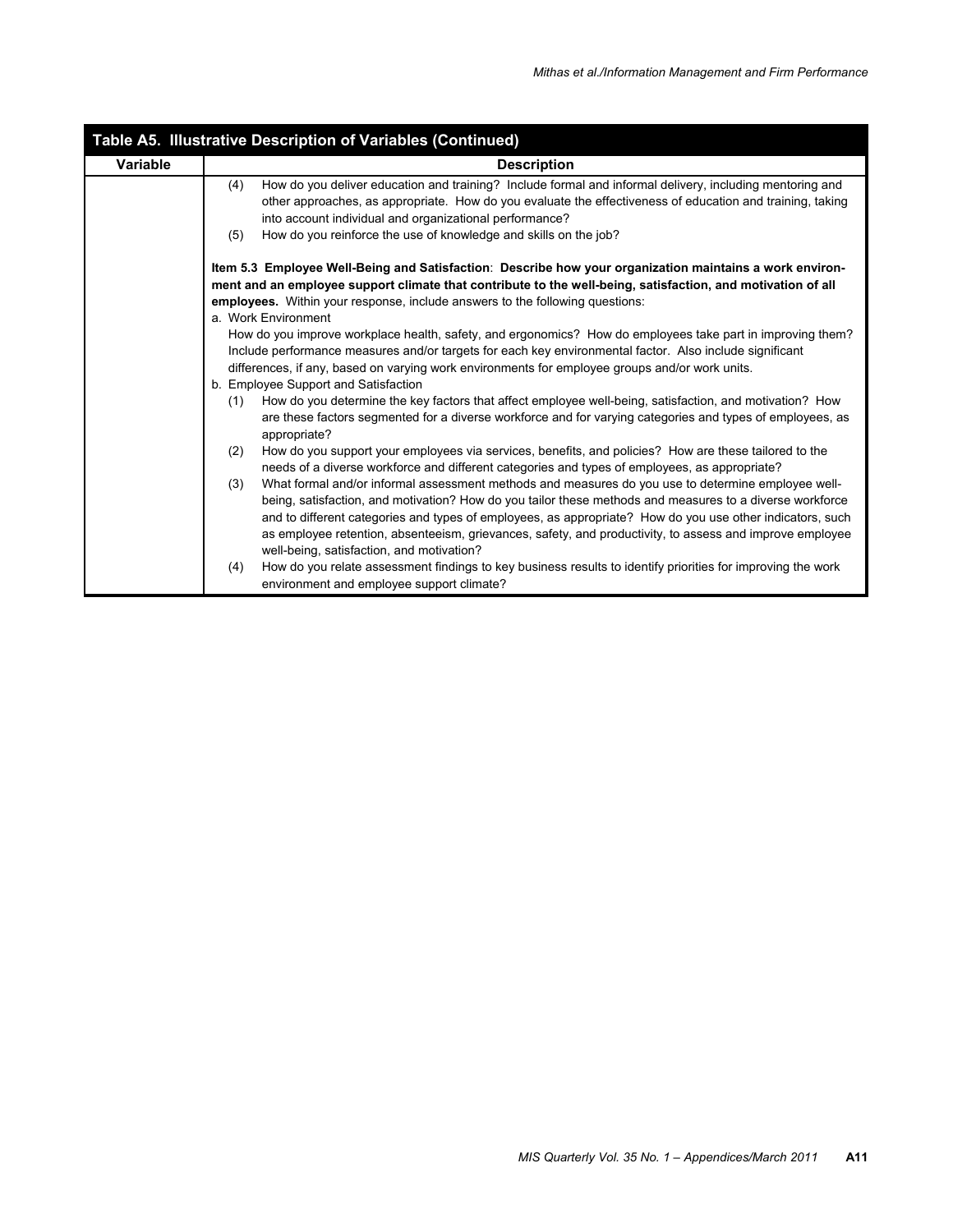# **Appendix B**

## **Additional Analyses**

| Table B1. Random Effects Models for Organizational Capabilities (N = 160) |                 |                 |                 |  |
|---------------------------------------------------------------------------|-----------------|-----------------|-----------------|--|
|                                                                           | (1)             | (2)             | (3)             |  |
|                                                                           | <b>PERFMGMT</b> | <b>CUSTMGMT</b> | <b>PROCMGMT</b> |  |
| <b>INFMGMT</b>                                                            | $0.237***$      | $0.157**$       | $0.197***$      |  |
|                                                                           | (0.001)         | (0.012)         | (0.002)         |  |
| <b>LEAD</b>                                                               | $0.319***$      | $0.404***$      | $0.417***$      |  |
|                                                                           | (0.001)         | (0.000)         | (0.000)         |  |
| <b>STRAT</b>                                                              | $0.183*$        | $0.431***$      | $0.349***$      |  |
|                                                                           | (0.072)         | (0.000)         | (0.000)         |  |
| R-squared                                                                 | 0.71            | 0.82            | 0.81            |  |

We estimated all models including an intercept and a dummy variable FIRM (1=firms, 0=intra-organizational units). *p* values are in parentheses; \**p* < .10, \*\**p* < .05, and \*\*\**p* < .01.

| Table B2. Random Effects Models for Firm Performance (N = 160) |                 |                |                |                  |  |
|----------------------------------------------------------------|-----------------|----------------|----------------|------------------|--|
|                                                                | (1)             | (2)            | (3)            | (4)              |  |
|                                                                | <b>CUSTPERF</b> | <b>FINPERF</b> | <b>HUMPERF</b> | <b>ORGEFFECT</b> |  |
| <b>INFMGMT</b>                                                 | 0.045           | $0.382***$     | 0.042          | 0.035            |  |
|                                                                | (0.497)         | (0.000)        | (0.499)        | (0.519)          |  |
| <b>PERFMGMT</b>                                                | $0.268***$      | $-0.032$       | $0.228***$     | $0.406***$       |  |
|                                                                | (0.001)         | (0.749)        | (0.002)        | (0.000)          |  |
| <b>PROCMGMT</b>                                                | 0.052           | $0.428***$     | $0.211**$      | $0.218***$       |  |
|                                                                | (0.563)         | (0.000)        | (0.012)        | (0.003)          |  |
| <b>CUSTMGMT</b>                                                | $0.468***$      | $0.215*$       | $0.311***$     | $0.136*$         |  |
|                                                                | (0.000)         | (0.059)        | (0.000)        | (0.076)          |  |
| R-squared                                                      | 0.75            | 0.74           | 0.75           | 0.77             |  |

We estimated all models including an intercept, dummy variables FIRM (1=firms, 0=intra-organizational units) and SERVICE, and a control variable SIZE.

*p* values are in parentheses; \**p* < .10, \*\**p* < .05, and \*\*\**p* < .01.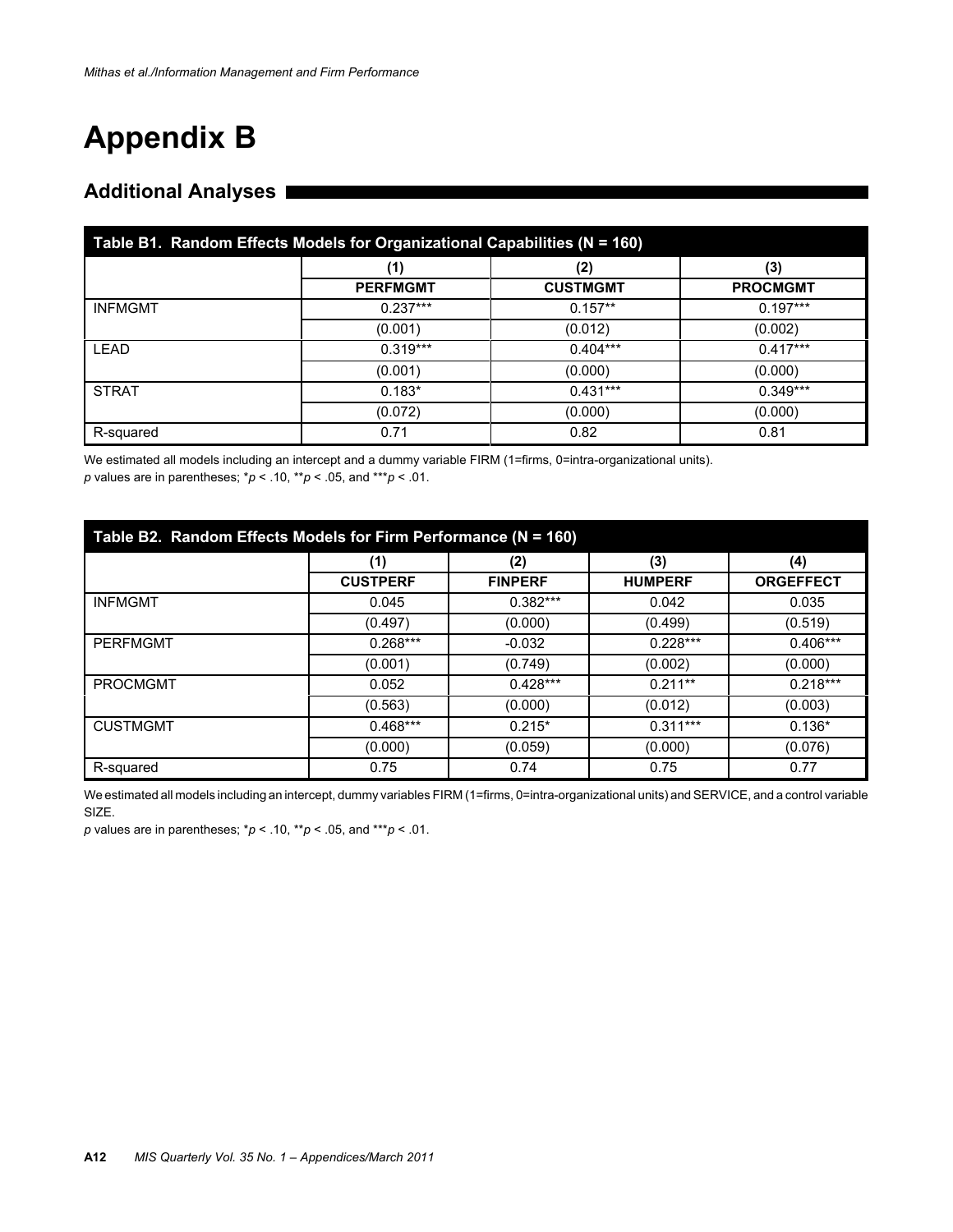| Table B3. SURE Parameter Estimates of the Firm and Intra-organizational Unit<br>Models for Organizational Capabilities (N=160) |                                |                                |  |  |
|--------------------------------------------------------------------------------------------------------------------------------|--------------------------------|--------------------------------|--|--|
|                                                                                                                                | <b>Firms</b>                   | Intra-organizational Units     |  |  |
|                                                                                                                                | Constrained Model <sup>†</sup> | Constrained Model <sup>†</sup> |  |  |
| <b>INFMGMT</b>                                                                                                                 | $0.286***$                     | $0.201***$                     |  |  |
|                                                                                                                                | (0.001)                        | (0.000)                        |  |  |
| LEAD                                                                                                                           | 0.159                          | $0.479***$                     |  |  |
|                                                                                                                                | (0.124)                        | (0.000)                        |  |  |
| <b>STRAT</b>                                                                                                                   | $0.493***$                     | $0.196**$                      |  |  |
|                                                                                                                                | (0.000)                        | (0.029)                        |  |  |
| R-squared                                                                                                                      | 0.77, 0.73, 0.81               | 0.59, 0.81, 0.79               |  |  |

# **Table B3. SURE Parameter Estimates of the Firm and Intra-organizational Unit**

We estimated all models including an intercept.

*p* values are in parentheses; \**p* < .10, \*\**p* < .05, and \*\*\**p* < .01.

† This model restricts slope parameters to be equal across three measures of organizational capabilities (i.e., across Equations 1a–1c). R-squared values for this model refer to Equations 1a–1c, respectively.

| Table B4. SURE Parameter Estimates of the Firm and Intra-organizational Unit<br>Models for Organizational Performance (N = 160) |                                      |                                      |  |  |
|---------------------------------------------------------------------------------------------------------------------------------|--------------------------------------|--------------------------------------|--|--|
|                                                                                                                                 | <b>Firms</b>                         | <b>Intra-organizational Units</b>    |  |  |
|                                                                                                                                 | <b>Constrained Model<sup>t</sup></b> | <b>Constrained Model<sup>t</sup></b> |  |  |
| <b>INFMGMT</b>                                                                                                                  | 0.135                                | $0.156***$                           |  |  |
|                                                                                                                                 | (0.108)                              | (0.007)                              |  |  |
| <b>PERFMGMT</b>                                                                                                                 | $0.241**$                            | $0.169**$                            |  |  |
|                                                                                                                                 | (0.013)                              | (0.022)                              |  |  |
| <b>PROCMGMT</b>                                                                                                                 | $0.238**$                            | $0.164**$                            |  |  |
|                                                                                                                                 | (0.020)                              | (0.038)                              |  |  |
| <b>CUSTMGMT</b>                                                                                                                 | $0.270***$                           | $0.335***$                           |  |  |
|                                                                                                                                 | (0.004)                              | (0.000)                              |  |  |
| R-squared                                                                                                                       | 0.71, 0.54, 0.76, 0.80               | 0.70, 0.71, 0.68, 0.67               |  |  |

We estimated all models including an intercept, dummy variable SERVICE, and a control variable SIZE. *p* values are in parentheses; \**p* < .10, \*\**p* < .05, and \*\*\**p* < .01.

† This model restricts slope parameters to be equal across four measures of firm performance (i.e., across Equations 2a–2d). R-squared values for this model refer to Equations 2a–2d, respectively.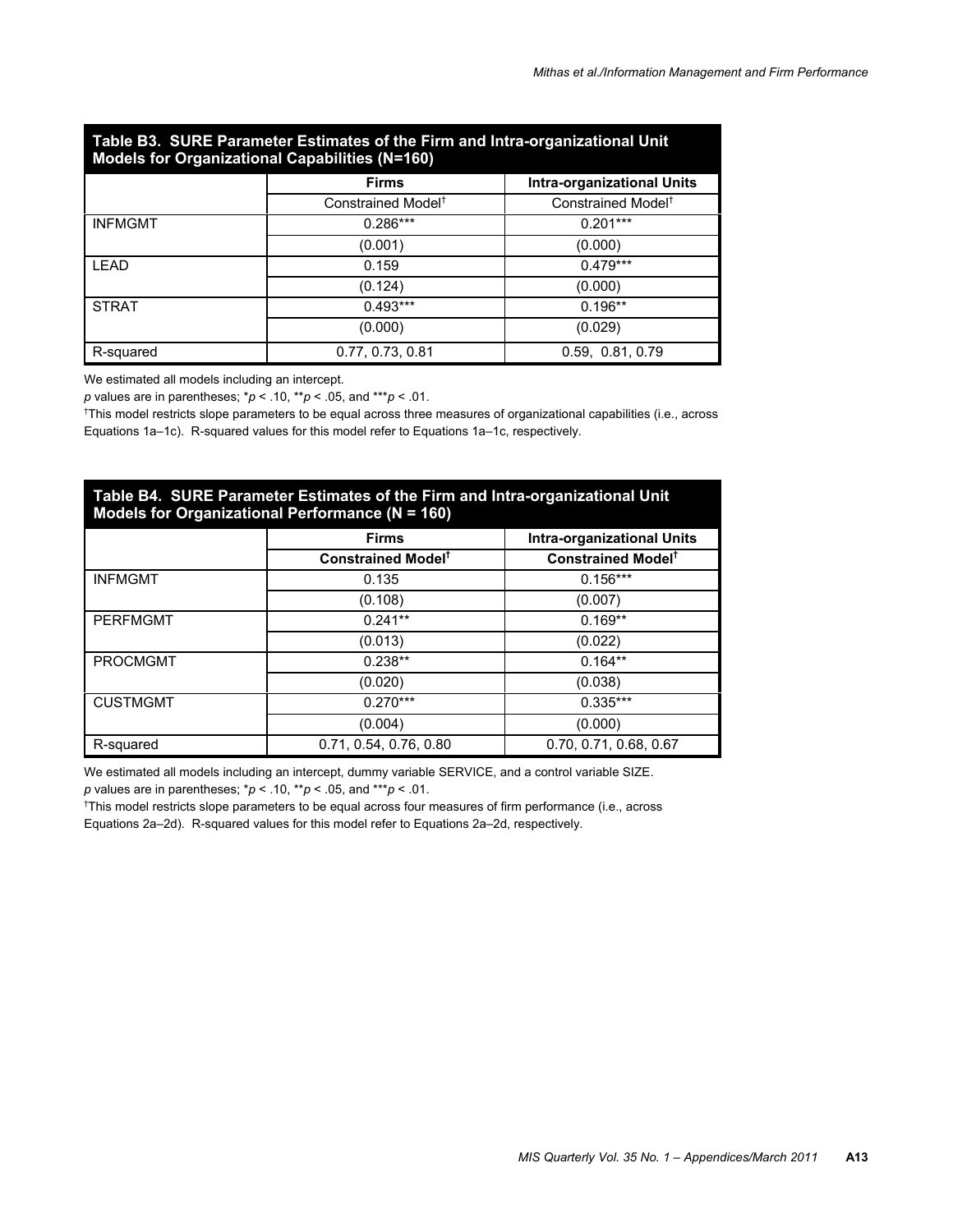| Table B5. SURE Parameter Estimates of the Firm Performance Models Controlling for HR Management |
|-------------------------------------------------------------------------------------------------|
| Capability ( $N = 160$ )                                                                        |

|                     | <b>Unconstrained Models</b> |                |                |                  | Constrained Model <sup>†</sup> |
|---------------------|-----------------------------|----------------|----------------|------------------|--------------------------------|
|                     | (1)                         | (2)            | (3)            | (4)              | (5)                            |
|                     | <b>CUSTPERF</b>             | <b>FINPERF</b> | <b>HUMPERF</b> | <b>ORGEFFECT</b> | <b>Firm Performance</b>        |
| <b>INFMGMT</b>      | 0.057                       | $0.347***$     | 0.003          | 0.061            | $0.119***$                     |
|                     | (0.406)                     | (0.000)        | (0.959)        | (0.331)          | (0.010)                        |
| <b>PERFMGMT</b>     | $0.242***$                  | $-0.016$       | $0.214***$     | $0.387***$       | $0.210***$                     |
|                     | (0.003)                     | (0.872)        | (0.003)        | (0.000)          | (0.000)                        |
| <b>PROCMGMT</b>     | 0.018                       | 0.189          | $-0.063$       | $0.235**$        | 0.104                          |
|                     | (0.864)                     | (0.134)        | (0.497)        | (0.014)          | (0.137)                        |
| <b>CUSTMGMT</b>     | $0.471***$                  | 0.048          | $0.200**$      | $0.249***$       | $0.229***$                     |
|                     | (0.000)                     | (0.680)        | (0.021)        | (0.005)          | (0.000)                        |
| HRMGMT <sup>#</sup> | 0.046                       | $0.476***$     | $0.468***$     | $-0.123$         | $0.215***$                     |
|                     | (0.669)                     | (0.000)        | (0.000)        | (0.211)          | (0.003)                        |
| R-squared           | 0.751                       | 0.762          | 0.784          | 0.777            | 0.730, 0.698, 0.763, 0.736     |

We estimated all models including an intercept, dummy variables FIRM (1=firms, 0=intra-organizational units) and SERVICE, and a control variable SIZE.

*p* values are in parentheses; \**p* < .10, \*\**p* < .05, and \*\*\**p* < .01.

† This model restricts slope parameters to be equal across four measures of firm performance (i.e., across Equations 2a–2d after including HR Management capability). R-squared values for this model refer to Equations 2a–2d, respectively.

‡ For a detailed description of this capability, see Category 5 of the Baldrige criteria 2002 document (available at the NIST Web site at http://baldrige.nist.gov/Business\_Criteria.2002.htm).

#### *References*

Apte, U. M., and Mason, R. O. 1995. "Global Disaggregation of Information-Intensive Services," *Management Science* (41:7), pp. 1250-1262. Barua, A., Kriebel, C. H., and Mukhopadhyay, T. 1995. "Information Technologies and Business Value: An Analytic and Empirical

Investigation," *Information Systems Research* (6:1), pp. 3-23.

- Bharadwaj, A. 2000. "A Resource-Based Perspective on Information Technology Capability and Firm Performance: An Empirical Investigation," *MIS Quarterly* (24:1), pp. 169-196.
- Bhatt, G. D., and Grover, V. 2005. "Types of Information Technology Capabilities and Their Role in Competitive Advantage: An Empirical Study," *Journal of Management Information Systems* (22:2), pp. 253-277.
- Cotteleer, M. J., and Bendoly, E. 2006. "Order Lead-Time Improvement Following Enterprise-IT Implementation: An Empirical Study," *MIS Quarterly* (30:3), pp. 643-660.

Davenport, T. H. 1993. *Process Innovation: Reengineering Work Through Information Technology*, Boston: Harvard Business School Press.

Duncan, N. B. 1995. "Capturing Flexibility of Information Technology Infrastructure: A Study of Resource Characteristics and Their Measure," *Journal of Management Information Systems* (12:2), pp. 37-57.

Flynn, B. B., and Saladin, B. 2001. "Further Evidence on the Validity of the Theoretical Models Underlying the Baldrige Criteria," *Journal of Operations Management* (19), pp. 617-652.

Flynn, B. B., and Saladin, B. 2006. "Relevance of Baldrige Constructs in an International Context: A Study of National Culture," *Journal of Operations Management* (24), pp. 583-603.

Hendricks, K. B., and Singhal, V. R. 1996. "Quality Awards and the Market Value of the Firm: An Empirical Investigation," *Management Science* (42:3), pp. 415-436.

Kalakota, R., and Robinson, M. 2003. *Services Blueprint: Roadmap for Execution*, Reading, MA: Addison-Wesley.

Karimi, J., Somers, T. M., and Gupta, Y. P. 2001. "Impact of Information Technology Management Practices on Customer Service," *Journal of Management Information Systems* (17:4), pp. 125-158.

Kaynak, H. 2003. "The Relationship Between Total Quality Management Practices and Their Effects on Firm Performance," *Journal of Operations Management* (21), pp. 405-435.

Lewis, B. R., and Byrd, T. A. 2003. "Development of a Measure for Information Technology Infrastructure Construct," *European Journal of Information Systems* (12:2), pp. 93-109.